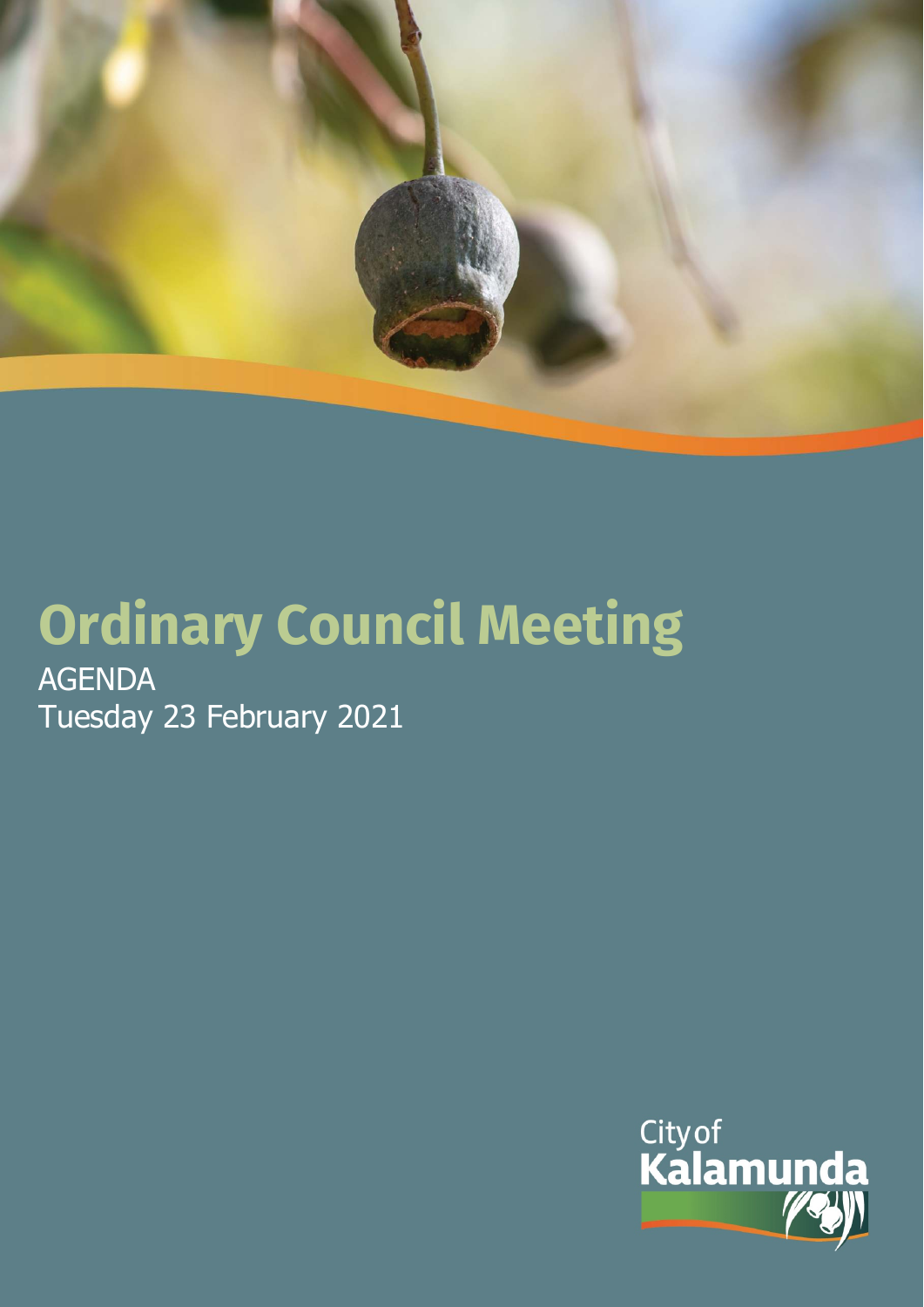## NOTICE OF MEETING ORDINARY COUNCIL MEETING

Dear Councillors

Notice is hereby given that the next Ordinary Meeting of Council will be held in the Council Chambers, Administration Centre, 2 Railway Road, Kalamunda on Tuesday 23 February 2021 at 6.30pm.

Rhonda Hardy Chief Executive Officer 18 February 2021

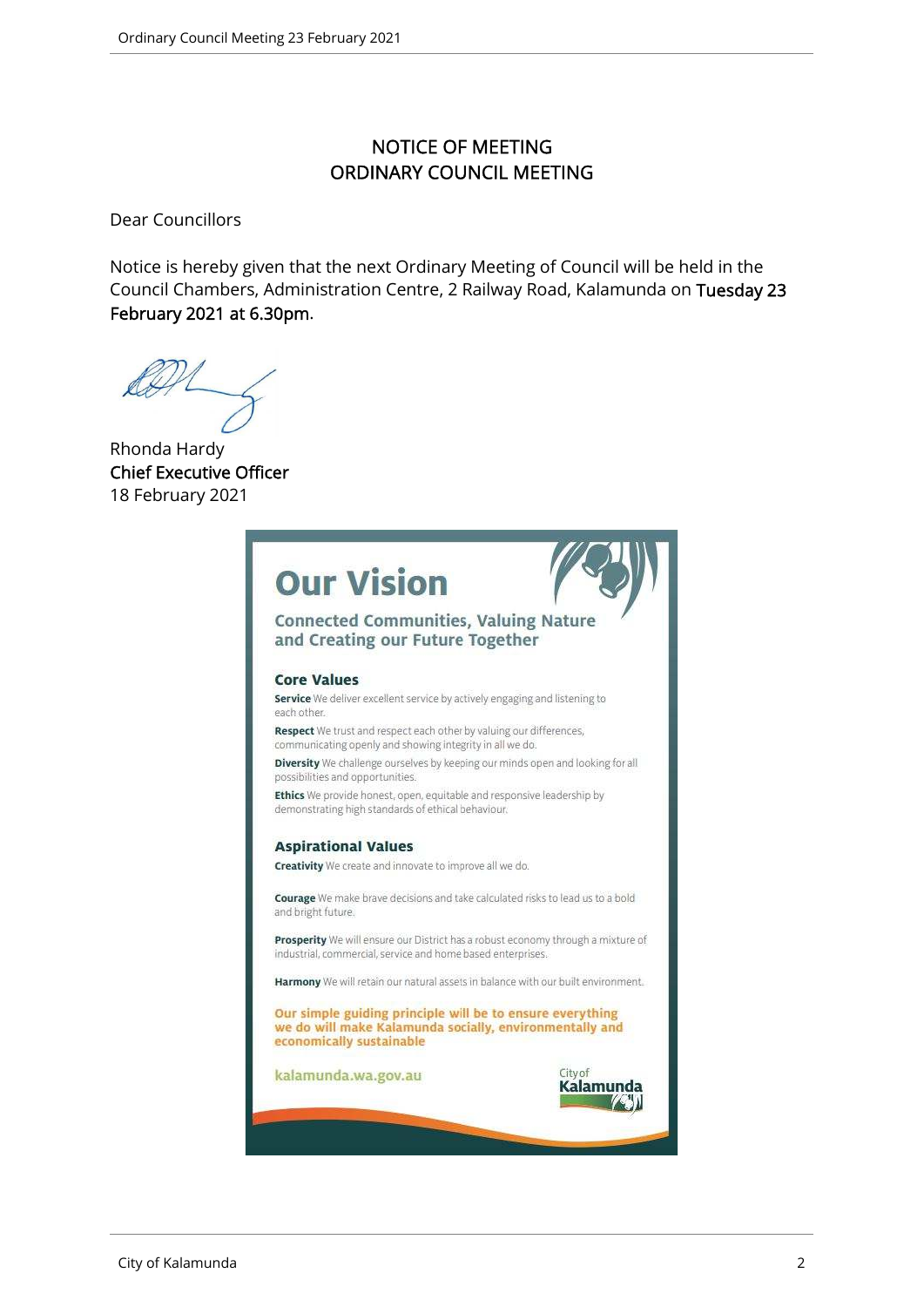## **Information for the Public Attending**

Welcome to this evening's meeting. The following information is provided on the meeting and matters which may affect members of the public.

If you have any queries related to procedural matters, please contact a member of staff.

## **Ordinary Council Meetings – Procedures**

- 1. Council Meetings are open to the public, except for Confidential Items listed on the Agenda.
- 2. Members of the public who are unfamiliar with meeting proceedings are invited to seek advice prior to the meeting from a City Staff Member.
- 3. Members of the public are able to ask questions at an Ordinary Council Meeting during Public Question Time.
- 4. To facilitate the smooth running of the meeting, silence is to be observed in the public gallery at all times, except for Public Question Time.
- 5. All other arrangements are in general accordance with Council's Standing Orders, the Policies and decision of the City or Council.

## **Acknowledgement of Traditional Owners**

We wish to acknowledge the traditional custodians of the land we are meeting on, the Whadjuk Noongar people. We wish to acknowledge their Elders' past, present and future and respect their continuing culture and the contribution they make to the life of this City and this Region.

# **Emergency Procedures**

**Please view the position of the Exits, Fire Extinguishers and Outdoor Assembly Area as displayed on the wall of Council Chambers.** 

**In case of an emergency follow the instructions given by City Personnel.** 

**We ask that you do not move your vehicle as this could potentially block access for emergency services vehicles.** 

**Please remain at the assembly point until advised it is safe to leave.**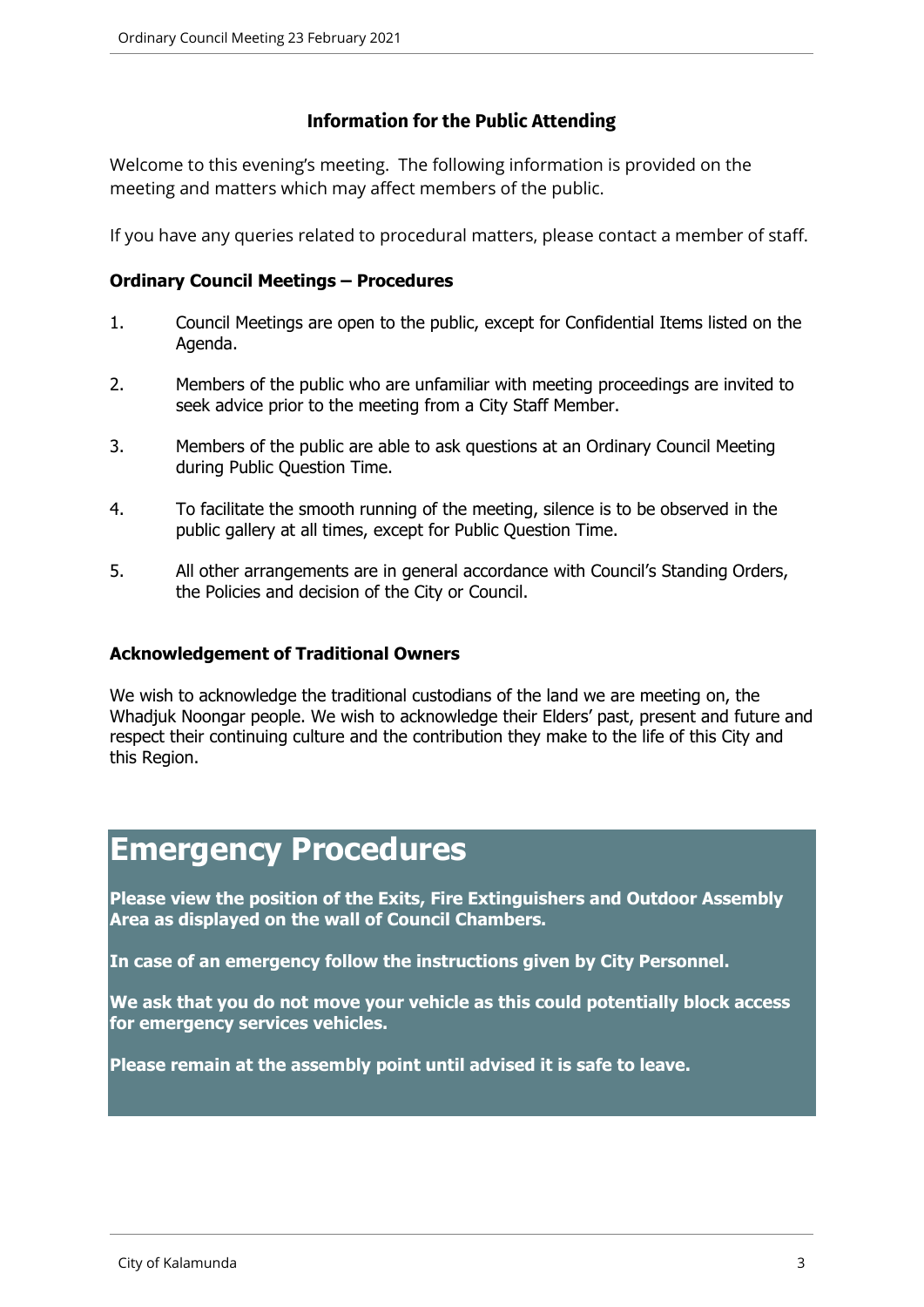## **INDEX**

| 1. |                                                                                           |  |
|----|-------------------------------------------------------------------------------------------|--|
| 2. |                                                                                           |  |
| 3. |                                                                                           |  |
| 4. |                                                                                           |  |
| 5. |                                                                                           |  |
| 6. |                                                                                           |  |
| 7. |                                                                                           |  |
| 8. |                                                                                           |  |
| 9. |                                                                                           |  |
|    |                                                                                           |  |
|    |                                                                                           |  |
|    | 10.1.1. Local Planning Policy 28 - Delivery of State and Local Strategies Through the     |  |
|    | Preparation of Structure Plans (LPP28) - Consideration of Submissions and                 |  |
|    |                                                                                           |  |
|    | 10.1.2. Proposed Amendment No. 103 - Lot 613 (4) Varley Street, Lesmurdie - Reclassifying |  |
|    |                                                                                           |  |
|    |                                                                                           |  |
|    | 10.2.1. Award of Provision of Plant Hire and Auxiliary Services RFT 2023 30               |  |
|    |                                                                                           |  |
|    |                                                                                           |  |
|    |                                                                                           |  |
|    | 10.4.1. Corporate Business Plan - Quarterly Update - October-December 202043              |  |
|    |                                                                                           |  |
|    |                                                                                           |  |
|    | 10.5.2. Debtors and Creditors Report for the period ended December 202055                 |  |
|    | 10.5.3. Debtors and Creditors Report for the period ended January 2021 61                 |  |
|    |                                                                                           |  |
|    |                                                                                           |  |
|    |                                                                                           |  |
|    |                                                                                           |  |
|    |                                                                                           |  |
|    |                                                                                           |  |
|    |                                                                                           |  |
|    |                                                                                           |  |
|    |                                                                                           |  |
|    |                                                                                           |  |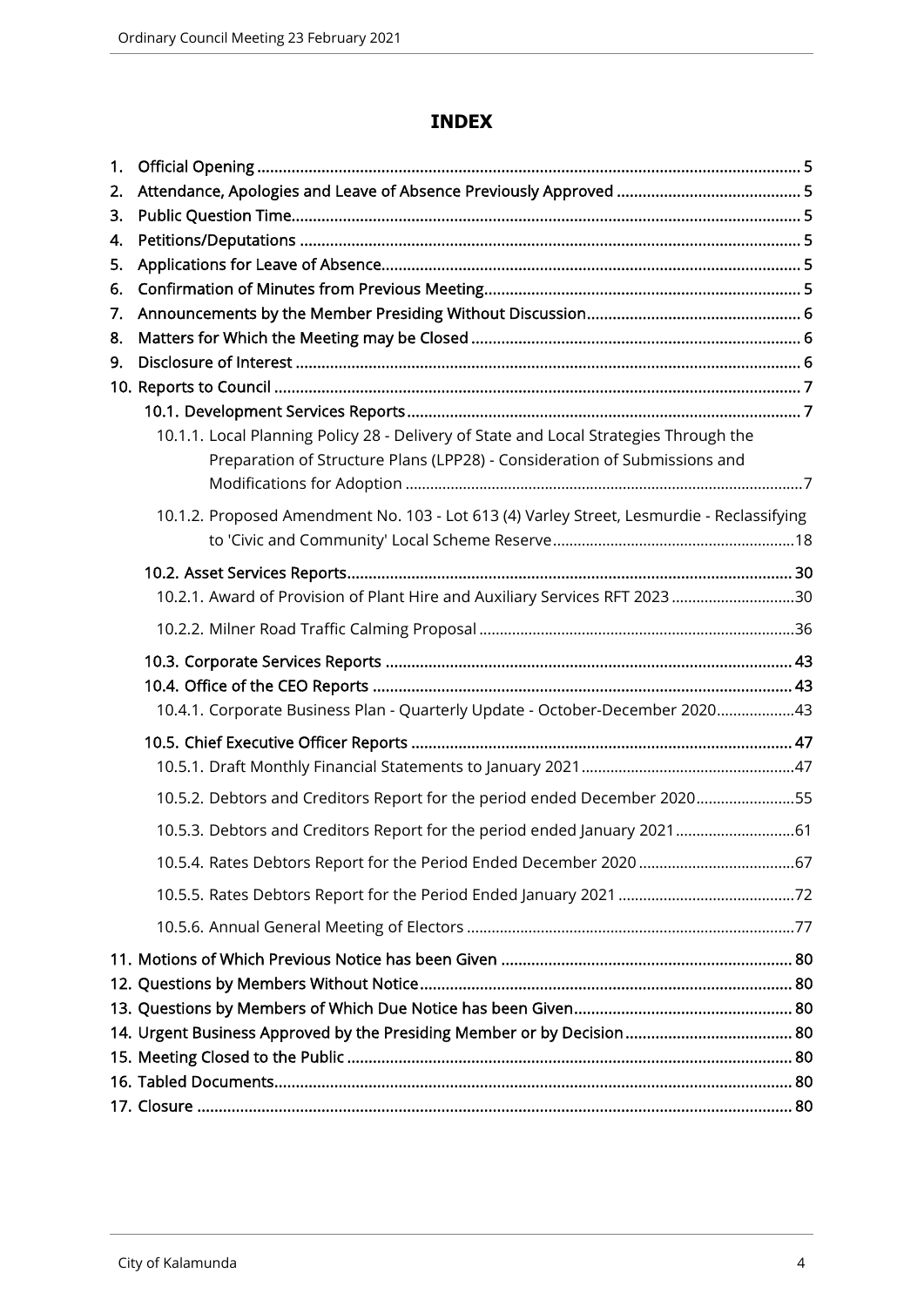## 1. Official Opening

#### 2. Attendance, Apologies and Leave of Absence Previously Approved

## 3. Public Question Time

A period of not less than 15 minutes is provided to allow questions from the gallery on matters relating to the functions of Council. For the purposes of Minuting, these questions and answers will be summarised.

#### 4. Petitions/Deputations

#### 5. Applications for Leave of Absence

## 6. Confirmation of Minutes from Previous Meeting

6.1 That the Minutes of the Ordinary Council Meeting held on 15 December 2020 are confirmed as a true and accurate record of the proceedings with the amendment to Item 10.1.4 City of Kalamunda Dog Local Law 2021(Attachment 1) as follows:

> *Replace clause 3.2 (2) in the City of Kalamunda Dogs Local Law 2021 with the following: -*

"The limit on the number of dogs which may be kept on any premises is, for the purpose of section 26(3) of the Act— 2 dogs over the age of 3 months and the young of those dogs under that age."

Moved:

Seconded:

Vote:

#### **Statement by Presiding Member**

"On the basis of the above Motion, I now sign the Minutes as a true and accurate record of the meeting of 15 December."

6.2 That the Minutes of the Special Council Meeting held on 19 January 2021, as published and circulated, are confirmed as a true and accurate record of the proceedings.

Moved:

Seconded:

Vote: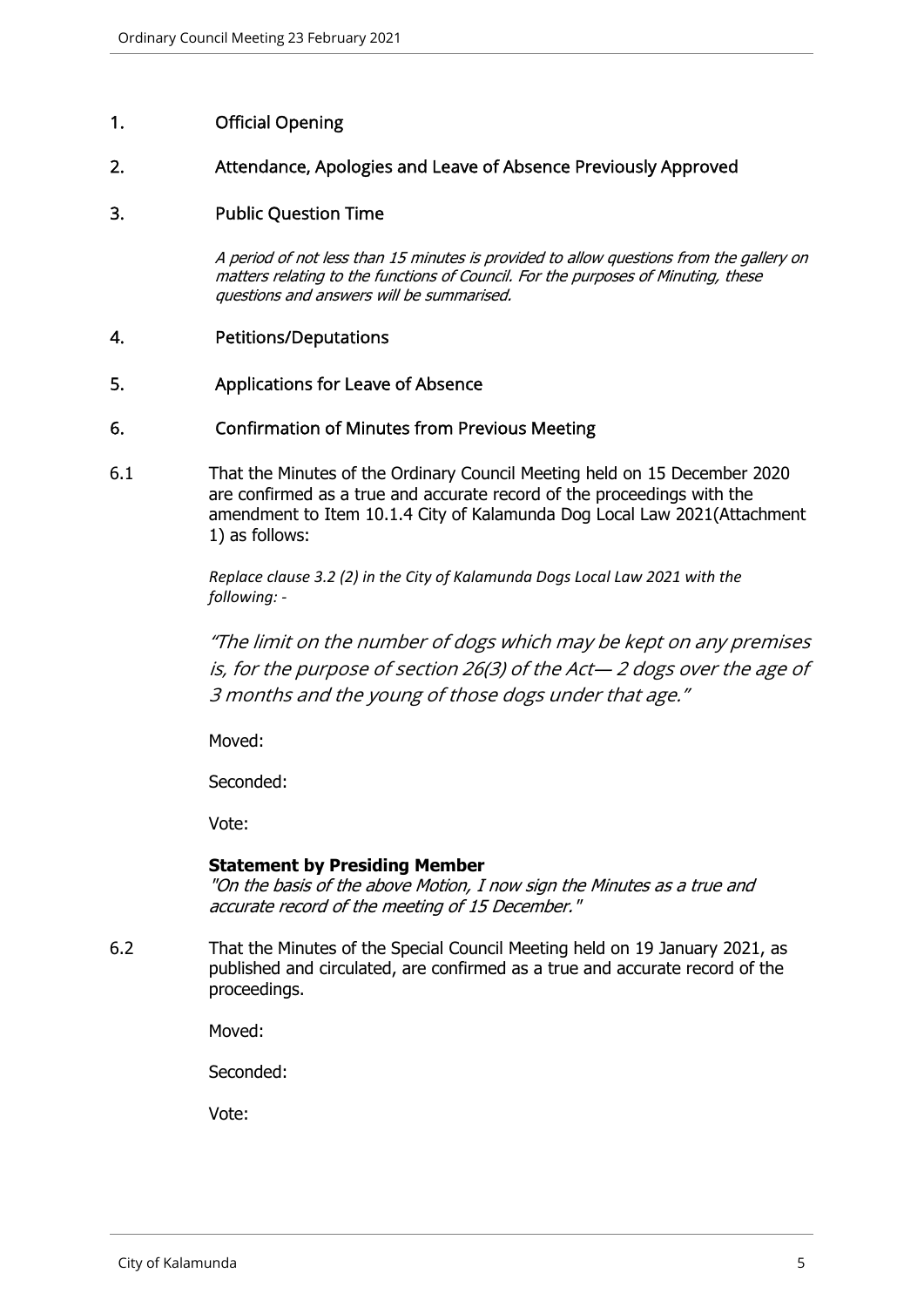## **Statement by Presiding Member**

"On the basis of the above Motion, I now sign the Minutes as a true and accurate record of the meeting of 19 January."

#### 7. Announcements by the Member Presiding Without Discussion

## 8. Matters for Which the Meeting may be Closed

8.1 Item 10.1.1 Local Planning Policy 28 - Delivery of State and Local Strategies Through the Preparation of Structure Plans (LPP28) - Consideration of Submissions and Modifications for Adoption – Confidential Attachment – Submitters List

> Reason for Confidentiality: Local Government Act 1995 (WA) Section 5.23 (2) (b) -"the personal affairs of any person."

8.2 Item 10.2.1 Award of Provision of Plant Hire and Auxiliary Services RFT 2023 -Confidential Attachment - RFT 2023 - Tender Assessment Report

> Reason for Confidentiality: Local Government Act 1995 (WA) Section 5.23 (2) (c) - "a contract entered into, or which may be entered into, by the local government and which relates to a matter to be discussed at the meeting."

#### 9. Disclosure of Interest

#### 9.1. Disclosure of Financial and Proximity Interests

- a) Members must disclose the nature of their interest in matters to be discussed at the meeting. (Section 5.56 of the Local Government Act 1995.)
- b) Employees must disclose the nature of their interest in reports or advice when giving the report or advice to the meeting. (Section 5.70 of the Local Government Act 1995.)

## 9.2. Disclosure of Interest Affecting Impartiality

a) Members and staff must disclose their interest in matters to be discussed at the meeting in respect of which the member or employee had given or will give advice.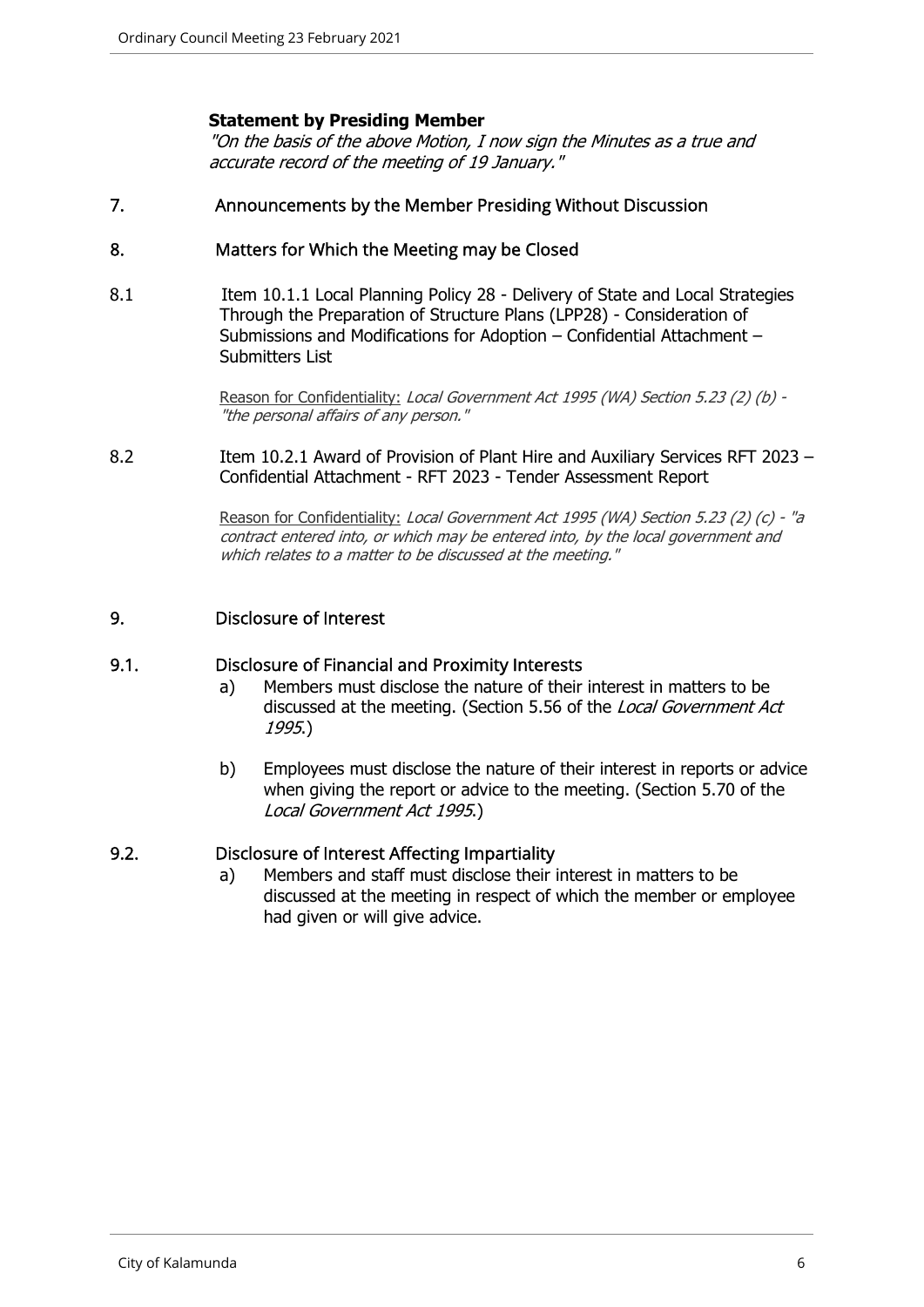## 10. Reports to Council

## 10.1. Development Services Reports

10.1.1. Local Planning Policy 28 - Delivery of State and Local Strategies Through the Preparation of Structure Plans (LPP28) - Consideration of Submissions and Modifications for Adoption

#### Declaration of financial / conflict of interests to be recorded prior to dealing with each item.

| Previous Items       | OCM 94/2020                                                                                                                |
|----------------------|----------------------------------------------------------------------------------------------------------------------------|
| Directorate          | Development Services                                                                                                       |
| <b>Business Unit</b> | <b>Strategic Planning</b>                                                                                                  |
| File Reference       | 3.009297 / 4.00010304                                                                                                      |
| Applicant            | NA                                                                                                                         |
| Owner                | NA.                                                                                                                        |
| <b>Attachments</b>   | Modified Local Planning Policy 28 Final for Adoption<br>1.<br>$\lceil 10.1.1.1 - 8 \text{ pages} \rceil$                   |
|                      | Modifications Table [10.1.1.2 - 1 page]<br>2.                                                                              |
|                      | Submission Table [10.1.1.3 - 23 pages]<br>3.                                                                               |
|                      | Community Engagement Report for Council [10.1.1.4]<br>4.<br>$-20$ pages]                                                   |
|                      | 5.<br>Draft Local Planning Policy 28 - Adopted for<br>Advertising $[10.1.1.5 - 8$ pages]                                   |
| Confidential         | Submitters List (Provided under separate cover)<br>1.                                                                      |
| Attachment           |                                                                                                                            |
|                      | Reason for Confidentiality: Local Government Act 1995 (WA)<br>Section 5.23 (2) (b) - "the personal affairs of any person." |

## TYPE OF REPORT

| Advocacy    | When Council is advocating on behalf of the community to<br>another level of government/body/agency                                                                                                                                                                                                                                                                                                                                |
|-------------|------------------------------------------------------------------------------------------------------------------------------------------------------------------------------------------------------------------------------------------------------------------------------------------------------------------------------------------------------------------------------------------------------------------------------------|
| Executive   | When Council is undertaking its substantive role of direction<br>setting and oversight (e.g. accepting tenders, adopting plans<br>and budgets                                                                                                                                                                                                                                                                                      |
| Information | For Council to note                                                                                                                                                                                                                                                                                                                                                                                                                |
| Legislative | Includes adopting Local Laws, Town Planning Schemes and<br>Policies. When Council determines a matter that directly<br>impacts a person's rights and interests where the principles of<br>natural justice apply. Examples include town planning<br>applications, building licences, other permits or licences<br>issued under other Legislation or matters that could be<br>subject to appeal to the State Administrative Tribunal |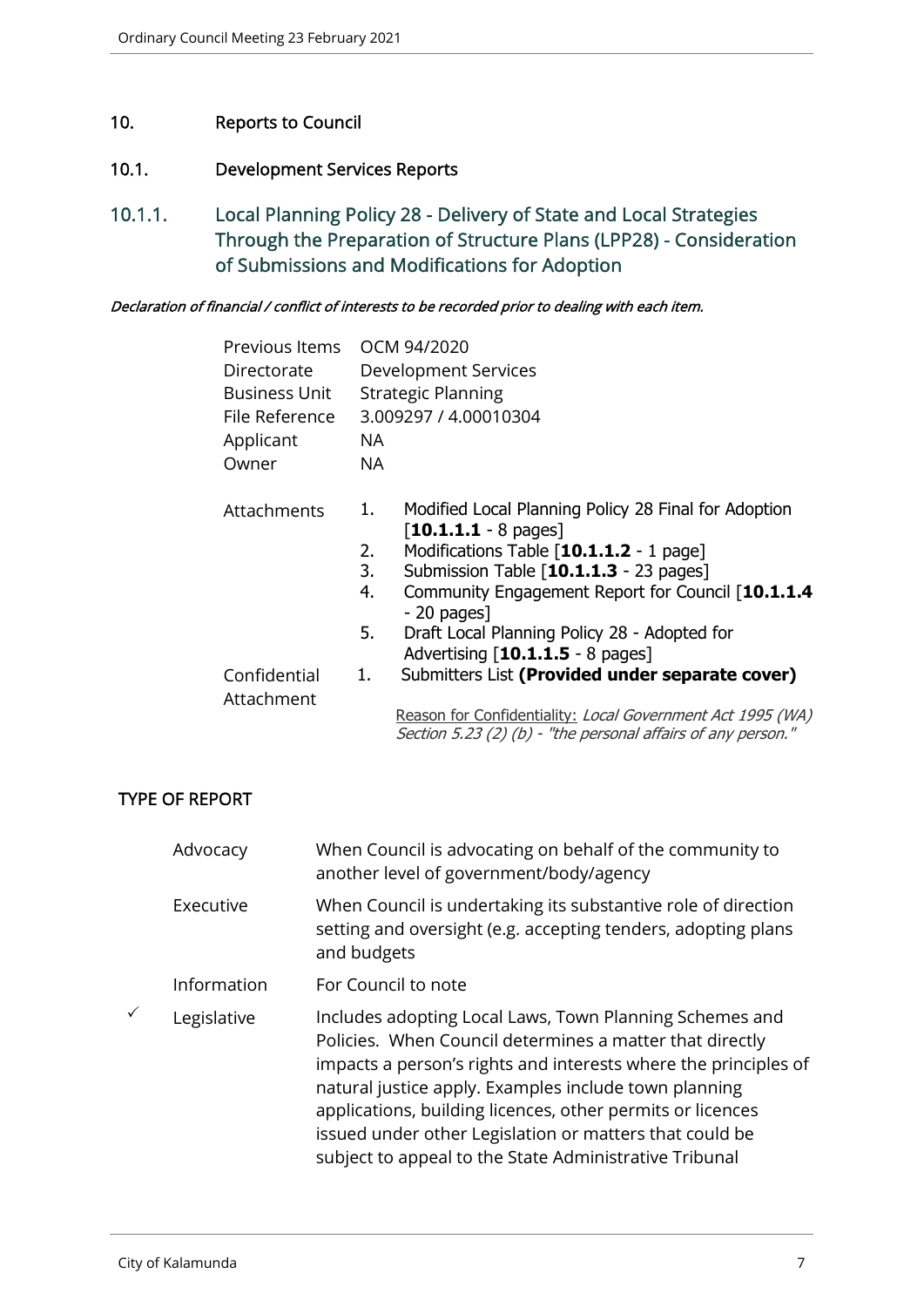## STRATEGIC PLANNING ALIGNMENT

Kalamunda Advancing Strategic Community Plan to 2027

#### Priority 3: Kalamunda Develops

Objective 3.1 - To plan for sustainable population growth. Strategy 3.1.1 - Plan for diverse and sustainable housing, community facilities and industrial development to meet changing social and economic needs.

## Priority 3: Kalamunda Develops

Objective 3.3 - To develop and enhance the City's economy. **Strategy 3.3.1** - Facilitate and support the success and growth of industry and businesses.

## Priority 4: Kalamunda Leads

Objective 4.1 - To provide leadership through transparent governance. Strategy 4.1.1 - Provide good governance.

## EXECUTIVE SUMMARY

- 1. The purpose of this report is for Council to consider the submissions and modifications to draft Local Planning Policy 28 – Delivery of State and Local Strategies through the Preparation of Structure Plans (LPP28) for adoption.
- 2. The Policy will guide the Council, the City of Kalamunda's (the City) officers and external stakeholders to identify the City's responsibilities for the preparation of structure plans in order to achieve the implementation of the State Government's North East Sub-Regional Framework (the Framework) and other strategic planning initiatives.
- 3. Council is recommended to adopt LPP28.

## BACKGROUND

- 4. Structure Plans are guiding documents that coordinate the development of areas of varying scale and can be supported by technical studies of varying detail. Structure Plans can be defined as:
	- a) District Structure Plans (DSPs);
	- b) Local Structure Plans (LSPs);
	- c) Activity Centre Plans (ACPs); or
	- d) Precinct Plans.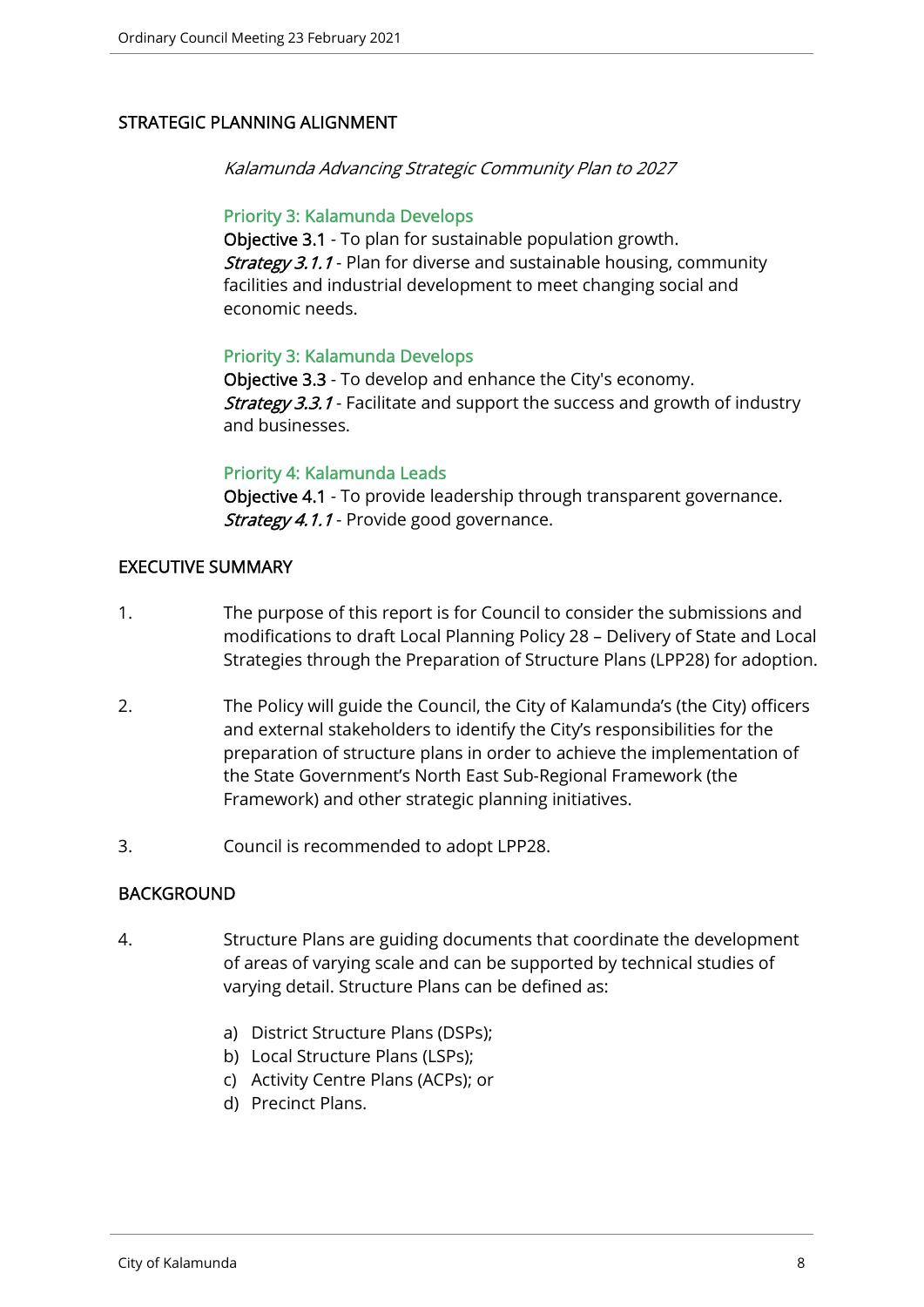- 5. The City's role in the preparation of Structure Plans is usually as the regulator rather than the proponent. That is, a landowner submits a Structure Plan or Structure Plan amendments for the City's assessment.
- 6. However, it is to be noted that the City, over the past decade, has prepared, or is in the process of preparing, a number of Structure Plans:
	- a) Forrestfield / High Wycombe Industrial Area Stage 1 LSP.
	- b) Forrestfield North DSP.
	- c) Forrestfield North Residential Precinct LSP.
	- d) Forrestfield North Transit Oriented Development LSP.
	- e) Kalamunda ACP.
- 7. The Structure Plans prepared by the City, to date, have been in response to key strategic initiatives, such as the State Government's investment in the High Wycombe Train Station or regulatory requirements (Activity Centre Plans for District Centres).
- 8. The decision for the City to undertake the Structure Planning in Forrestfield North was influenced by external factors, such as the announcement of the then named "Forrestfield" Train Station and the change in land use direction for the planning of the area as a result of the approval of the Forrestfield North DSP depicting a residential area. Another reason is the highly fragmented nature of landownership and the resources required to finalise a Structure Plan.
- 9. In new urban areas, Local Structure Plans (LSPs) are usually prepared by the private sector and are a precursor to the physical subdivision and development process.
- 10. The Framework establishes a long-term and integrated planning framework for land use and infrastructure provision in Perth's north east sub-region within which the City is located.
- 11. The Framework provides guidance for:
	- a) The preparation of amendments to the Perth Metropolitan and Peel region schemes, local planning strategies/schemes, district (DSP) and local structure plans (LSP), and activity centre plans (ACP); and
	- b) The staging and sequencing of urban development to inform public investment in regional community, social and service infrastructure.
- 12. The Framework sets out proposals to achieve a more consolidated urban form, meet long term housing needs, strengthen key activity centres and employment nodes amongst many other key objectives. The Framework identifies the following locations within the City: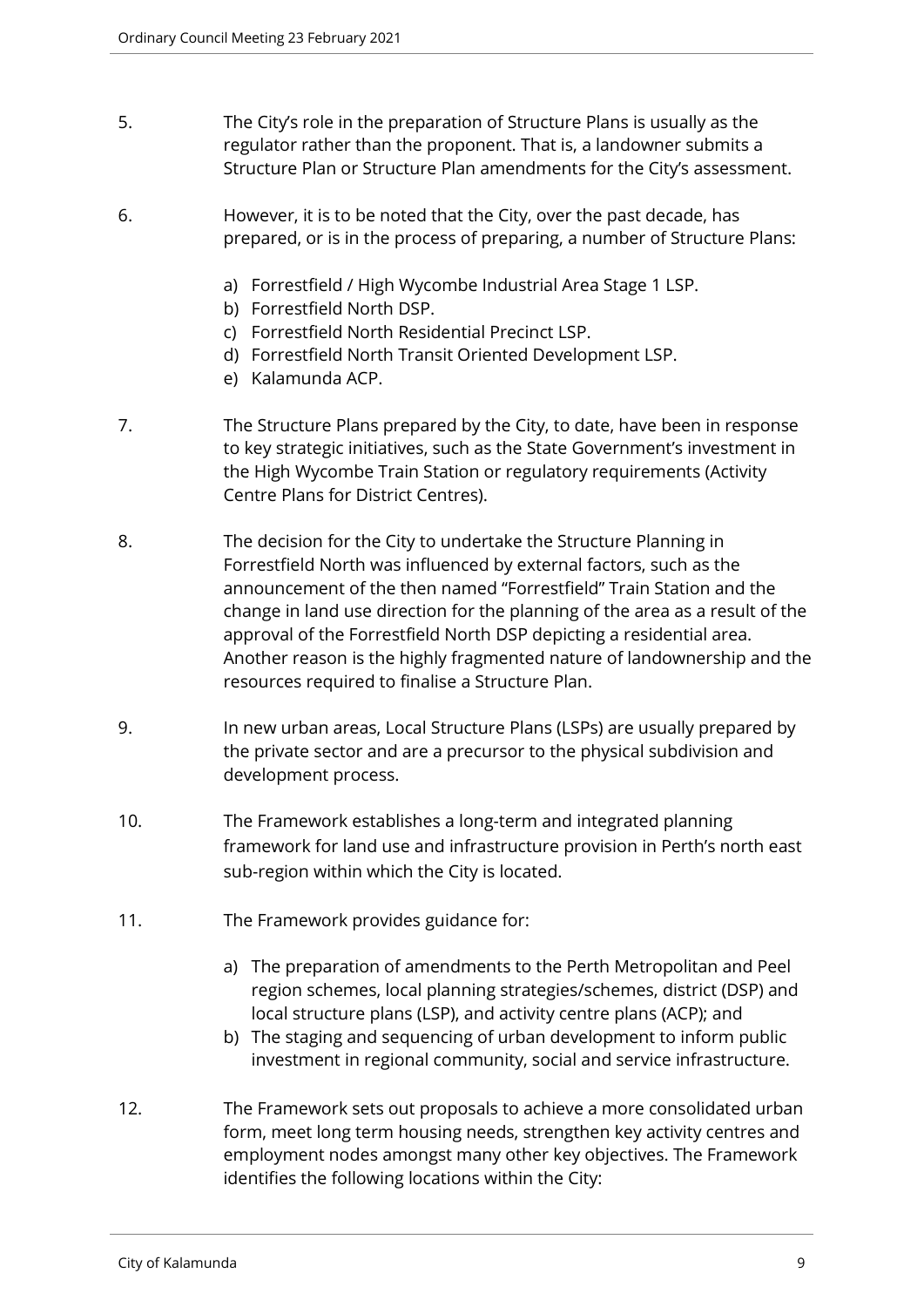- a) Wattle Grove South Urban Expansion / Urban Investigation
- b) Maida Vale South Urban Expansion
- c) Pickering Brook Town Site Planning Investigation
- d) Hillview Golf Course Planning Investigation
- 13. The City has a Local Planning Strategy, Local Housing Strategy and Industrial Development Strategy that also provides guidance and identifies proposals that require the preparation of more detailed planning documentation.

## DETAILS AND ANALYSIS

- 14. The City and the private sector both have roles to play in delivering the proposals of the Framework and local strategies. The development of DSPs, LSPs, ACPs and Precinct Plans coordinates the future land use changes and delivery of infrastructure in future development areas.
- 15. The primary objectives of this Policy are to:
	- a) Guide the City's implementation of the State Government's North East Sub-regional Framework and the City's Planning Strategies.
	- b) Determine the City's responsibilities for the preparation of District Structure Plans, Local Structure Plans, Activity Centre Plans and Precinct Plans.
	- c) Provide the community, stakeholders and businesses with a clear understanding of the City's responsibilities for the future planning of the City's diverse suburbs, districts, activity centres and neighbourhoods.
	- d) Provide guidance on the information required to be submitted as part of a planning proposal.

## 16. District Structure Plans

DSPs provide a broad planning framework for a development area, identifying key infrastructure items, broad land use groupings and establishes the key development principles and objectives of the area.

- 17. The City may have a key role to play in the preparation of DSPs if the following criteria is met:
	- a) The location of the DSP is either identified within a City Strategy or the Framework.
	- b) There have been sufficient preliminary investigations undertaken exploring the key matters to be considered in the DSP area.
	- c) A Council decision is made, having regard for the preliminary investigations, to support the preparation of the DSP.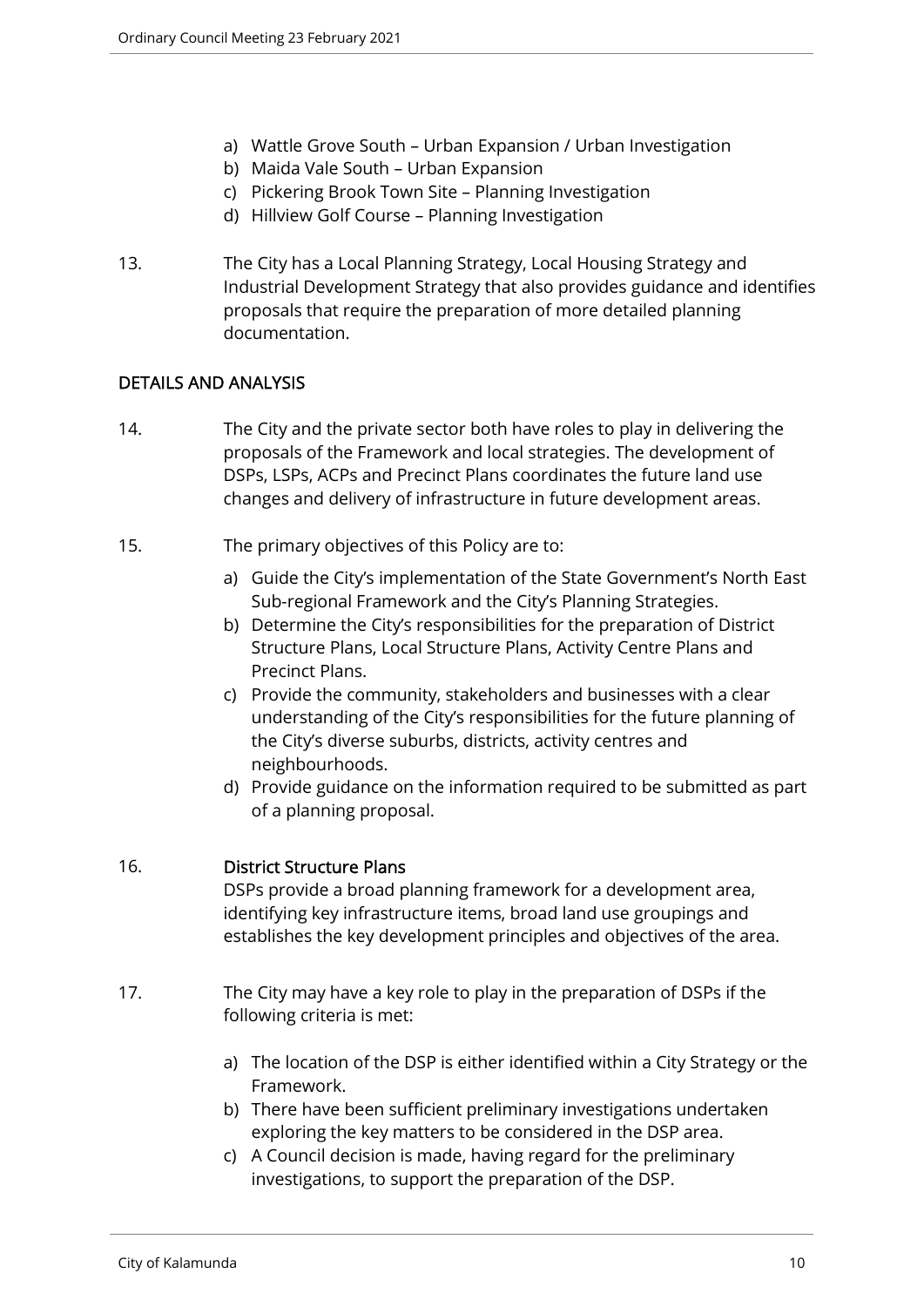- d) There are enough budget funds made available for the preparation of the DSP.
- e) The cost of the preparation of the DSP, and associated technical studies, may be recouped through a future development contribution plan or other acceptable recuperation method.

## 18. Local Structure Plans

LSPs may be guided by DSPs and are more detailed plans that define the specific land use identifications of the area, public open space network and infrastructure requirements as well as other matters, generally on a lot by lot basis.

- 19. The City, is generally, not responsible for the preparation of LSPs. The City's role in the preparation of LSPs is usually as the regulator rather than the proponent. LSPs are usually prepared by the private sector and are a precursor to the physical subdivision and development of the land.
- 20. LSPs are better prepared closer to implementation to ensure their currency as it relates to the density and development proposed and as a direct link between planning and infrastructure delivery.
- 21. Land development is not a core function of the City and LSPs require an intricate understanding of the implementation of the subject area through to land development to assist with infrastructure delivery including:
	- a) Sewer timing and phasing
	- b) Reticulated Water
	- c) Electricity
	- d) Gas
	- e) Telecommunications
	- f) Roads
	- g) Public Open Space development and coordination
	- h) Community Facilities
	- i) Schools
- 22. Preparing LSPs by allocating specific land uses over private land can also lead to reputational risk for the City where there is opposition to the proposals and uncertain timeframes.
- 23. Preparing LSPs requires a significant resource allocation and funding. Although funds can often be recouped through a development contribution scheme, it is a very exhaustive process and requires large upfront costs that may not be recouped for a significant period of time.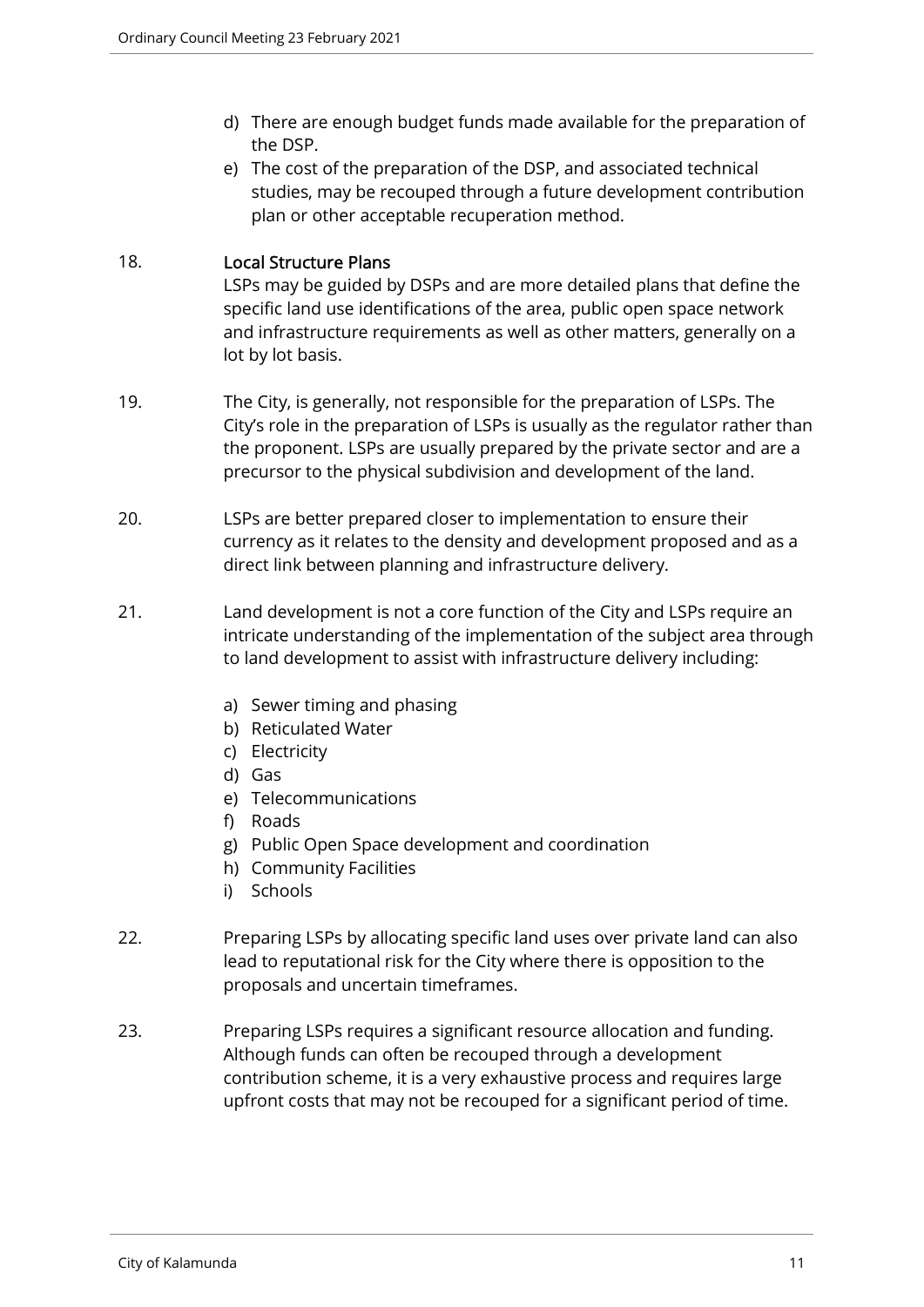- 24. The City will only prepare LSPs in exceptional circumstances where they are endorsed by Council, or where the City owns freehold land within a Structure Plan area and there is a desire to develop.
- 25. Where there has been a DSP prepared over the same location, the LSP is to be consistent with the broad land uses, development principles, objectives and requirements set out by the DSP.
- 26. In a regulatory sense, the City, during the assessment process, is to be responsible for ensuring that LSPs prepared are consistent with the broad land uses, development principles, objectives and requirements set out by a DSP. Where a DSP has not been prepared, the City is to ensure any LSP is consistent with any strategic planning the City has undertaken and measures are put in place to achieve the following:
	- a) Environmental values are appropriately assessed;
	- b) Public Open Space requirements are met;
	- c) Community facilities are identified where appropriate to cater for the community's needs;
	- d) Commercial land is identified where appropriate to cater for the community's needs; and
	- e) The Movement Network can cater for any additional traffic and does not adversely affect the broader movement network.

## 27. Activity Centre Plans / Precinct Plans

The City may prepare ACPs / Precinct Plans if the following criteria is met:

- a) The location of the ACP / Precinct Plan is either identified within a City Strategy, is a District Activity Centre or appropriately identified within the Framework.
- b) A Council decision is made to support the preparation of the ACP / Precinct Plan.
- c) The City owns freehold land within an ACP / Precinct Plan area.
- d) There are sufficient budget funds made available for the preparation of the ACP / Precinct Plan.

## 28. Information Required / Tasks to be Competed

The Policy includes a schedule which details the required information to be provided and tasks completed at the various stages of planning to ensure all technical requirements are met when the City assesses a planning proposal.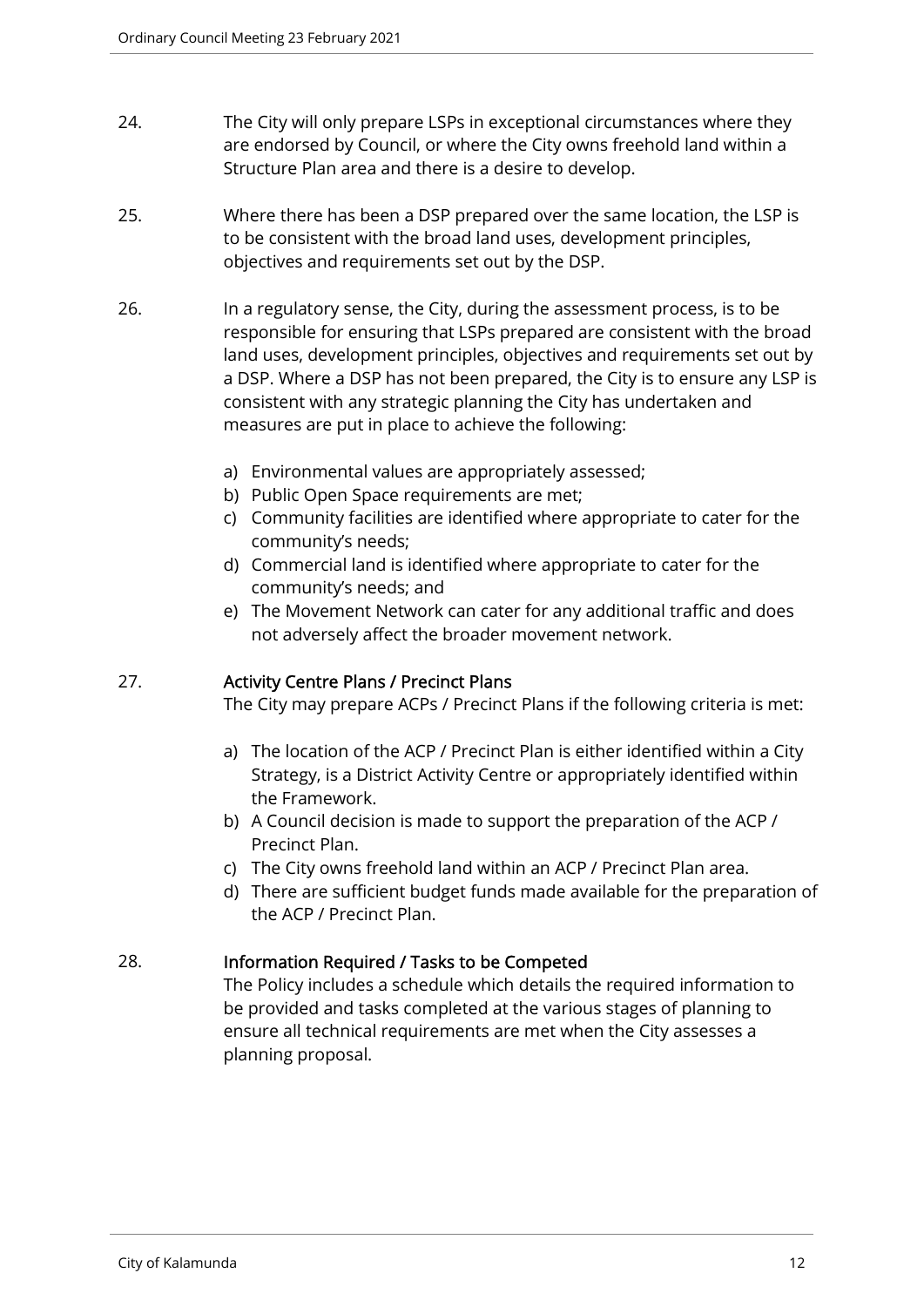## 29. Modifications

The following proposed modifications to the draft LPP28 (Attachment 5) are included in the modified LPP28 (Attachment 1) in response to submissions and as refinements to LPP28's content:

- a) Removed specific reference to Framework locations (e.g. Wattle Grove South, Maida Vale South etc).
- b) Replaced Forrestfield Airport Link with Airport Railway Line.
- c) Added the following objective: ''Provide guidance on the information required to be submitted as part of a planning proposal.".
- d) Added the following information required in Appendix 1 Schedule of Planning Requirements: 'Yields Analysis (Depending on context – population, dwellings, market)' under Infrastructure Contributions.

## APPLICABLE LAW

30. Planning and Development (Local Planning Schemes) Regulations 2015

Schedule 2, Part 2 Clause 4(3) - review submissions and resolve to proceed with/without modifications or not proceed with the local planning policy

Schedule 2, Part 2 Clause 4(4) – local government to publish the local planning policy in the local newspaper

Schedule 2, Part 2 Clause 4(5) – the local planning has effect on publication

Schedule 2, Part 2 Clause 4(6) – the City to make a copy of the local planning policy available to the public

## APPLICABLE POLICY

31. Nil.

## STAKEHOLDER ENGAGEMENT

- 32. The draft LPP28 was advertised during August and September 2020 and received 20 written submissions and 22 survey forms (total of 42 responses).
- 33. The written submissions included 17 objections and three general comments (Attachment 3). The key themes of these submissions included:
	- a) Concerns the LPP28 will have negative impacts on the future of Wattle Grove South.
	- b) The LPP28 is inconsistent with State Planning Policy.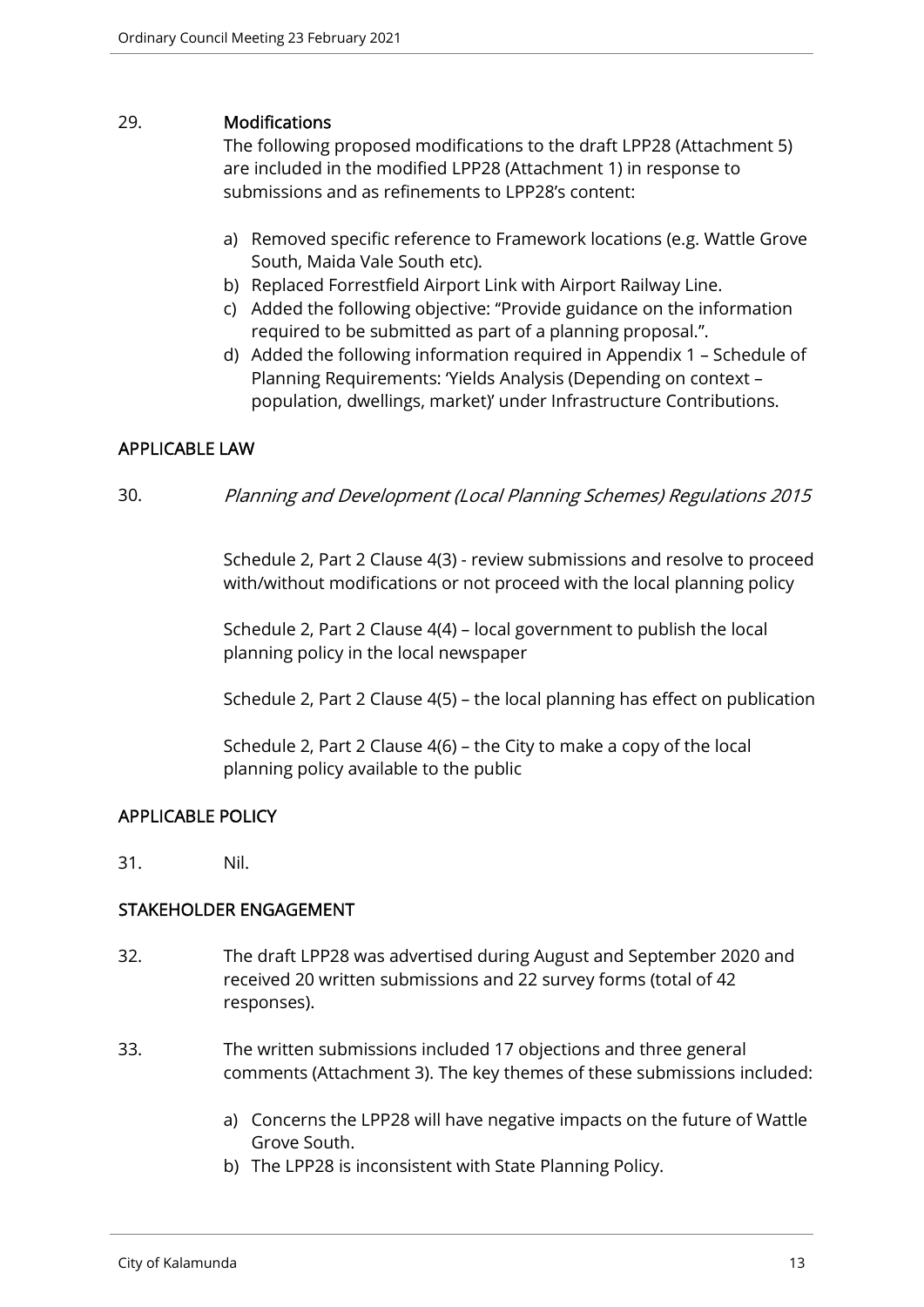- c) The Framework is soon to be reviewed and therefore redundant.
- d) LPP28 pre-empts the results of community consultation for the Crystal Brook Concept Plan.
- e) Concerns LPP28 will have negative impacts on Maida Vale South.
- 34. Regarding the above key submission themes, the following corresponding responses should be noted (Refer Attachment 3 for detailed responses):
	- a) The purpose of the Policy is to guide the City on the requirements associated with the preparation of Structure Plans. The Policy does not make any specific proposals for areas.
	- b) It is the City's opinion LPP28 is not inconsistent with State Planning Policy.
	- c) The review of the Framework will not impact on the ability to implement the Policy.
	- d) See response a) above.
	- e) See response a) above.

35. The survey forms included six non-objections, 14 objections and two general comments. The key themes of the survey forms included:

- a) A category for Bush Forever should be included in the LPP28.
- b) Concern that LPP28 will affect areas and property (Wattle Grove South and Maida Vale South being the areas commonly referred to).
- c) The LPP28 does not tackle how to address climate change, pollution and congestion.
- d) LPP28 pre-empts the results of community consultation for the Crystal Brook Concept Plan.
- 36. Regarding the above key survey themes, the following corresponding responses should be noted:
	- a) Addressing Bush Forever is not the role of LPP28.
	- b) The purpose of the Policy is to guide the City on the requirements associated with the preparation of Structure Plans. The Policy does not make any specific proposals for areas.
	- c) Addressing climate change, pollution and congestion is not the role of LPP28.
	- d) See response b) above.

## FINANCIAL CONSIDERATIONS

37. The preparation of Structure Plans requires significant upfront funding. This can be in excess of \$200,000 for ACPs and \$1million for LSPs based on recent experience and depending on the scale and complexity of issues in a given area.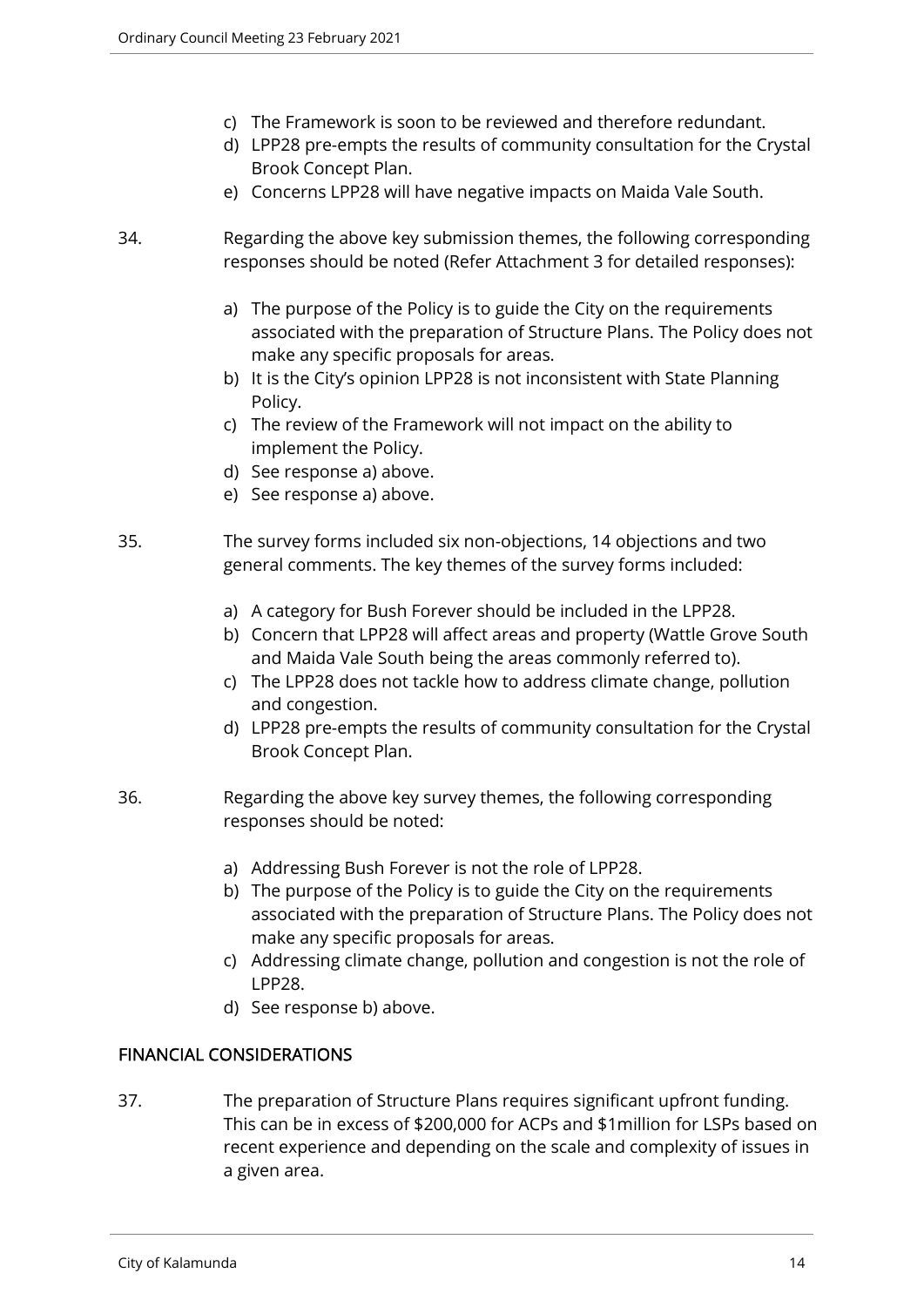38. The costs for preparing a Structure Plan may be recouped through a Development Contribution Scheme. These costs however may not be recouped for a number of years thus requiring Municipal Funding or borrowings prior to recoup.

## **SUSTAINABILITY**

## Social Implications

- 39. The preparation of Structure Plans can identify land for community facilities, schools and public open space, catering for the community's needs to leisure, recreation, education and socialisation.
- 40. The preparation of Structure Plans can cause stress on the community, particularly where the proposal is not desired by a section of the community, the outcome is uncertain, or timeframes are extensive.

## Economic Implications

- 41. The preparation of Structure Plans can identify land for commercial or industrial uses, creating new employment hubs, business opportunities and economic benefits to the area.
- 42. The development of commercial, industrial and residential areas identified by Structure Plans generates significant job opportunities to the building industry.
- 43. The preparation of Structure Plans can identify new infrastructure to be delivered such as roads, parks and servicing infrastructure which generates job opportunities for labour and civil industries.

## Environmental Implications

44. The preparation of Structure Plans can identify land with significant environmental values as public open space or conservation areas to protect those environmental values in public ownership.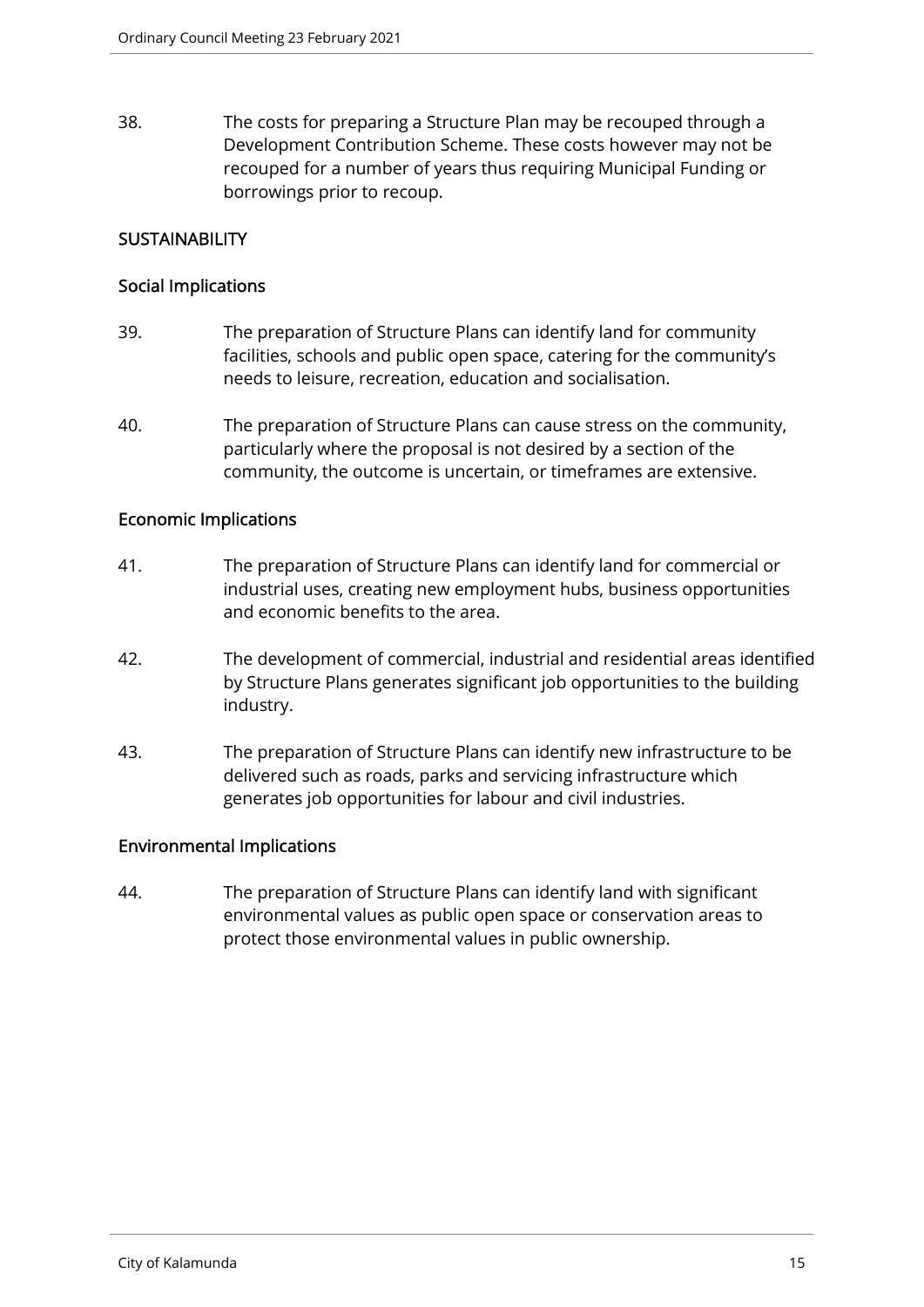## RISK MANAGEMENT

45. **Risk:** The City continues to prepare Local Structure Plans resulting in a financial and reputational burden on the City.

| Consequence                                                             | Likelihood | Rating |  |  |  |
|-------------------------------------------------------------------------|------------|--------|--|--|--|
| Significant                                                             | Possible   | High   |  |  |  |
| <b>Action/Strategy</b>                                                  |            |        |  |  |  |
| Adopt the Policy and carefully consider the circumstances where a Local |            |        |  |  |  |
| Structure Plan is prepared.                                             |            |        |  |  |  |
|                                                                         |            |        |  |  |  |

| 46.<br><b>Risk:</b> Local Structure Plans are not prepared by the private industry in<br>areas identified for future development by the Framework or a City<br>Strategy |                                                                                                                                                         |            |        |  |  |
|-------------------------------------------------------------------------------------------------------------------------------------------------------------------------|---------------------------------------------------------------------------------------------------------------------------------------------------------|------------|--------|--|--|
|                                                                                                                                                                         | Consequence                                                                                                                                             | Likelihood | Rating |  |  |
|                                                                                                                                                                         | Significant                                                                                                                                             | Possible   | High   |  |  |
|                                                                                                                                                                         | <b>Action/Strategy</b>                                                                                                                                  |            |        |  |  |
|                                                                                                                                                                         | Adopt Policy and prepare District Structure Plans to provide a guiding<br>framework and guiding principles for Local Structure Plans to be<br>prepared. |            |        |  |  |

47. **Risk:** The private industry prepares Local Structure Plans and produces outcomes that are misaligned with community expectations.

| Consequence                                                      | Likelihood | Rating |  |  |
|------------------------------------------------------------------|------------|--------|--|--|
| Significant                                                      | Possible   | High   |  |  |
| <b>Action/Strategy</b>                                           |            |        |  |  |
| Adopt Policy and prepare District Structure Plans to provide a   |            |        |  |  |
| framework and guiding principles for Local Structure Plans to be |            |        |  |  |
| prepared and assessed against.                                   |            |        |  |  |

## **CONCLUSION**

48. The LPP28 will guide Council, the City's officers and external stakeholders to identify the City's responsibilities for the preparation of structure plans in order to achieve the implementation of the State Government's Framework and the City's strategic land use plans.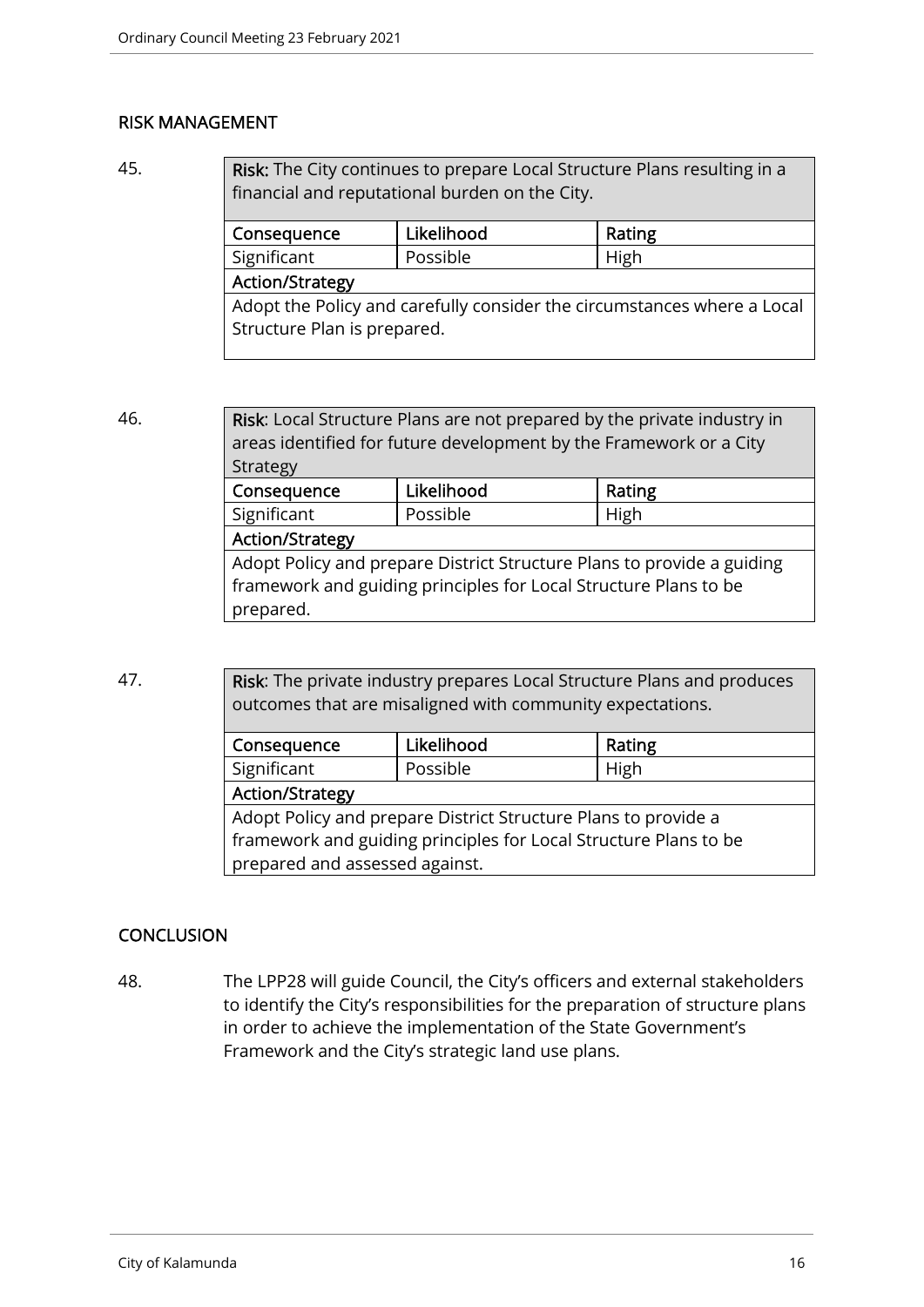## Voting Requirements: Simple Majority

## RECOMMENDATION

That Council ADOPT the proposed Local Planning Policy 28 (Attachment 1) subject to Schedule 2, Part 2 Clause 4(3) of the Planning and Development (Local Planning Schemes) Regulations 2015.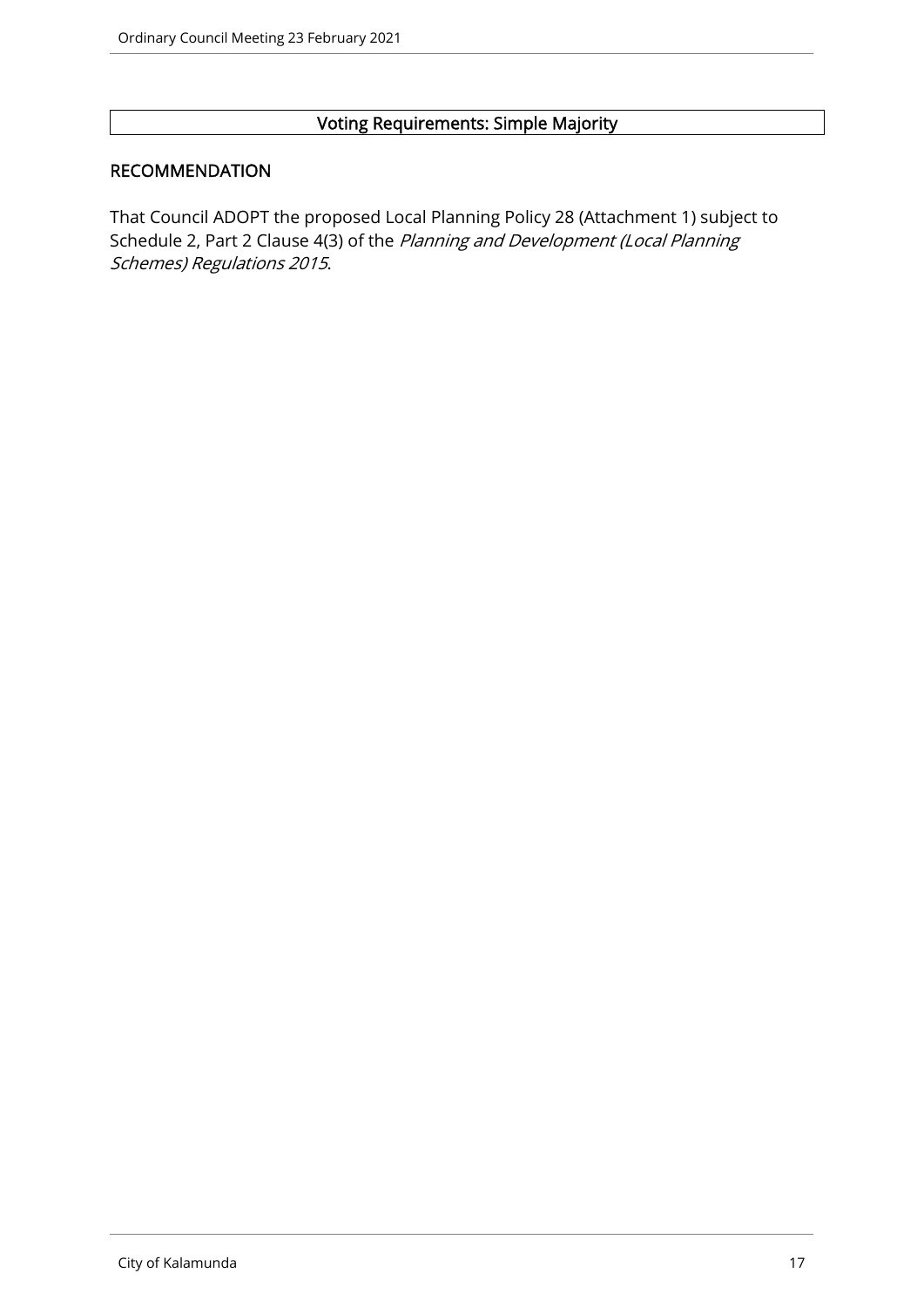## 10.1.2. Proposed Amendment No. 103 - Lot 613 (4) Varley Street, Lesmurdie - Reclassifying to 'Civic and Community' Local Scheme Reserve

#### Declaration of financial / conflict of interests to be recorded prior to dealing with each item.

|   | Previous<br>Items                                                           |                            | OCM 25/2020 & OCM 152/2020                                                                                                                                                                                                                                                                                                                                                                                                         |
|---|-----------------------------------------------------------------------------|----------------------------|------------------------------------------------------------------------------------------------------------------------------------------------------------------------------------------------------------------------------------------------------------------------------------------------------------------------------------------------------------------------------------------------------------------------------------|
|   | Directorate<br><b>Business Unit</b><br>File Reference<br>Applicant<br>Owner |                            | <b>Development Services</b><br><b>Approval Services</b><br>PG-LPS-003/103<br><b>TPI Planning</b><br>State of Western Australia                                                                                                                                                                                                                                                                                                     |
|   | Attachments                                                                 | 1.<br>2.<br>3.<br>4.<br>5. | Scheme Amendment Applicant Report [10.1.2.1 - 64<br>pages]<br>Development Application Report [10.1.2.2 - 67<br>pages]<br>Development Application Plans [10.1.2.3 - 7 pages]<br>Development Application Parking Study [10.1.2.4 - 27<br>pages]<br>Submission Table [10.1.2.5 - 7 pages]                                                                                                                                             |
|   | <b>TYPE OF REPORT</b>                                                       |                            |                                                                                                                                                                                                                                                                                                                                                                                                                                    |
|   | Advocacy                                                                    |                            | When Council is advocating on behalf of the community to<br>another level of government/body/agency                                                                                                                                                                                                                                                                                                                                |
|   | Executive                                                                   | and budgets                | When Council is undertaking its substantive role of direction<br>setting and oversight (eg accepting tenders, adopting plans                                                                                                                                                                                                                                                                                                       |
|   | Information                                                                 |                            | For Council to note                                                                                                                                                                                                                                                                                                                                                                                                                |
| ✓ | Legislative                                                                 |                            | Includes adopting Local Laws, Town Planning Schemes and<br>Policies. When Council determines a matter that directly<br>impacts a person's rights and interests where the principles of<br>natural justice apply. Examples include town planning<br>applications, building licences, other permits or licences<br>issued under other Legislation or matters that could be<br>subject to appeal to the State Administrative Tribunal |

#### STRATEGIC PLANNING ALIGNMENT

Kalamunda Advancing Strategic Community Plan to 2027

## Priority 1: Kalamunda Cares and Interacts

Objective 1.1 - To be a community that advocates, facilities and provides quality lifestyles choices.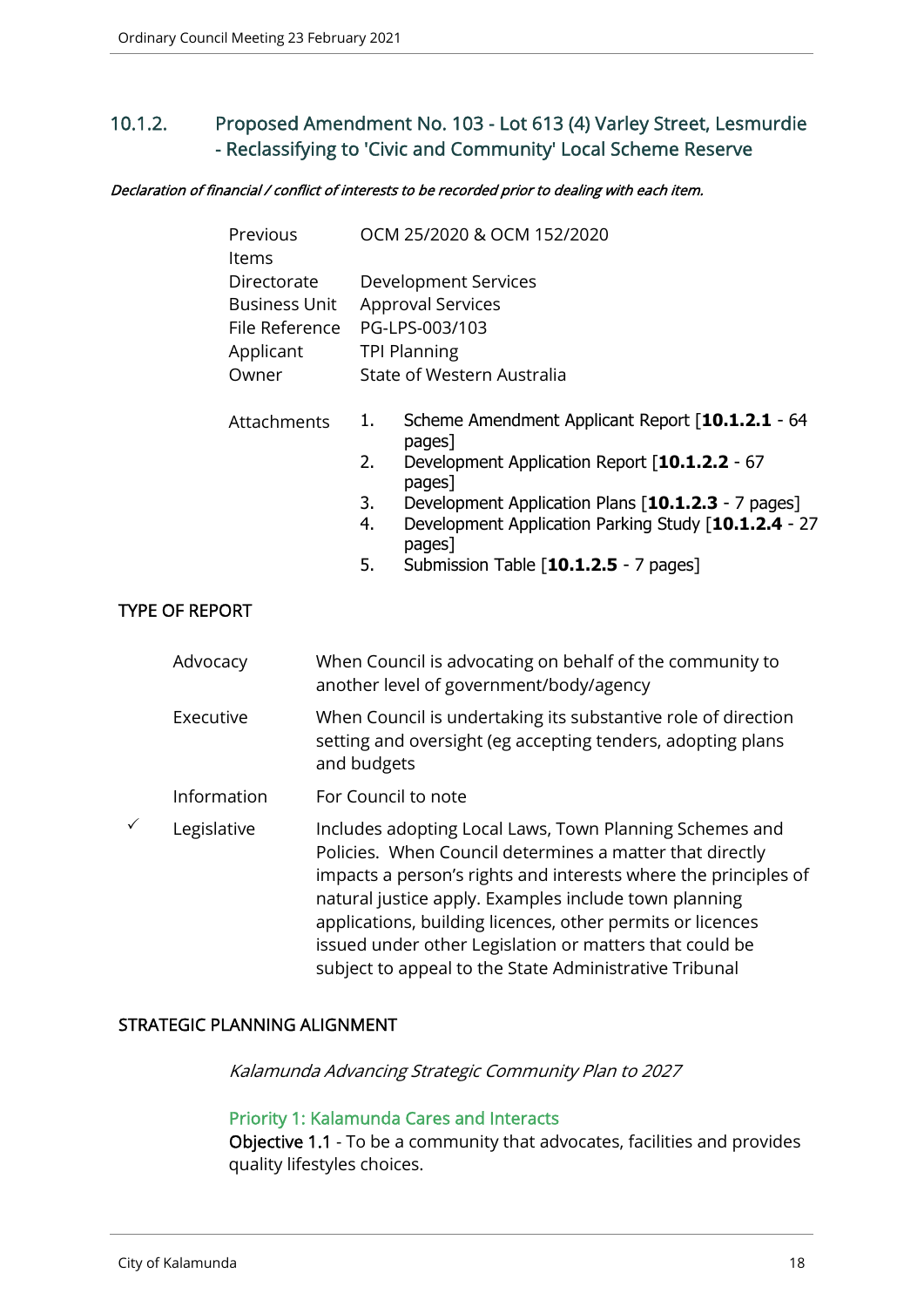**Strategy 1.1.1** - Facilitates the inclusion of the ageing population and people with disability to have access to information, facilities and services. **Strategy 1.1.2** - Empower, support and engage and with young people, families and our culturally diverse community.

**Strategy 1.1.3** - Facilitate opportunity to pursue learning.

## Priority 1: Kalamunda Cares and Interacts

Objective 1.2 - To provide a safe and healthy environment for community to enjoy.

**Strategy** - 1.2.3 Provide high quality and accessible recreational and social spaces and facilities.

## Priority 1: Kalamunda Cares and Interacts

Objective 1.3 - To support the active participation of local communities. **Strategy 1.3.1** - Support local communities to connect, grow and shape the future of Kalamunda.

## Priority 3: Kalamunda Develops

Objective 3.1 - To plan for sustainable population growth. **Strategy 3.1.1** - Plan for diverse and sustainable housing, community facilities and industrial development to meet changing social and economic needs.

## EXECUTIVE SUMMARY

- 1. The purpose of this report is for Council to consider, following advertising, the final adoption of Local Planning Scheme Amendment No.103 (Amendment 103) to Local Planning Scheme No. 3 (Scheme).
- 2. Amendment 103 proposes to amend the Scheme by:
	- a) Deleting 'PART 3 –RESERVES' in its entirety and inserting a new 'PART 3 – RESERVES' consistent with the 'Model Provisions for Local Planning Schemes' contained in the Planning and Development (Local Planning Schemes) Regulations 2015.
	- b) Reclassifying Lot 613 Varley Street, Lesmurdie (known as Reserve 29190) from a 'Local Open Space' local scheme reserve to a 'Civic and Community' local scheme reserve as depicted on the Scheme Amendment Map.
	- c) Introducing a new 'Civic and Community' local scheme reserve on the Scheme Map legend.
	- d) Insert new provisions to allow for 'additional uses for local reserves' consistent with the 'Model Provisions for Local Planning Schemes' contained in the Planning and Development (Local Planning Schemes) Regulations 2015 and list additional uses for Lot 613 Varley Street, Lesmurdie (known as Reserve 29190).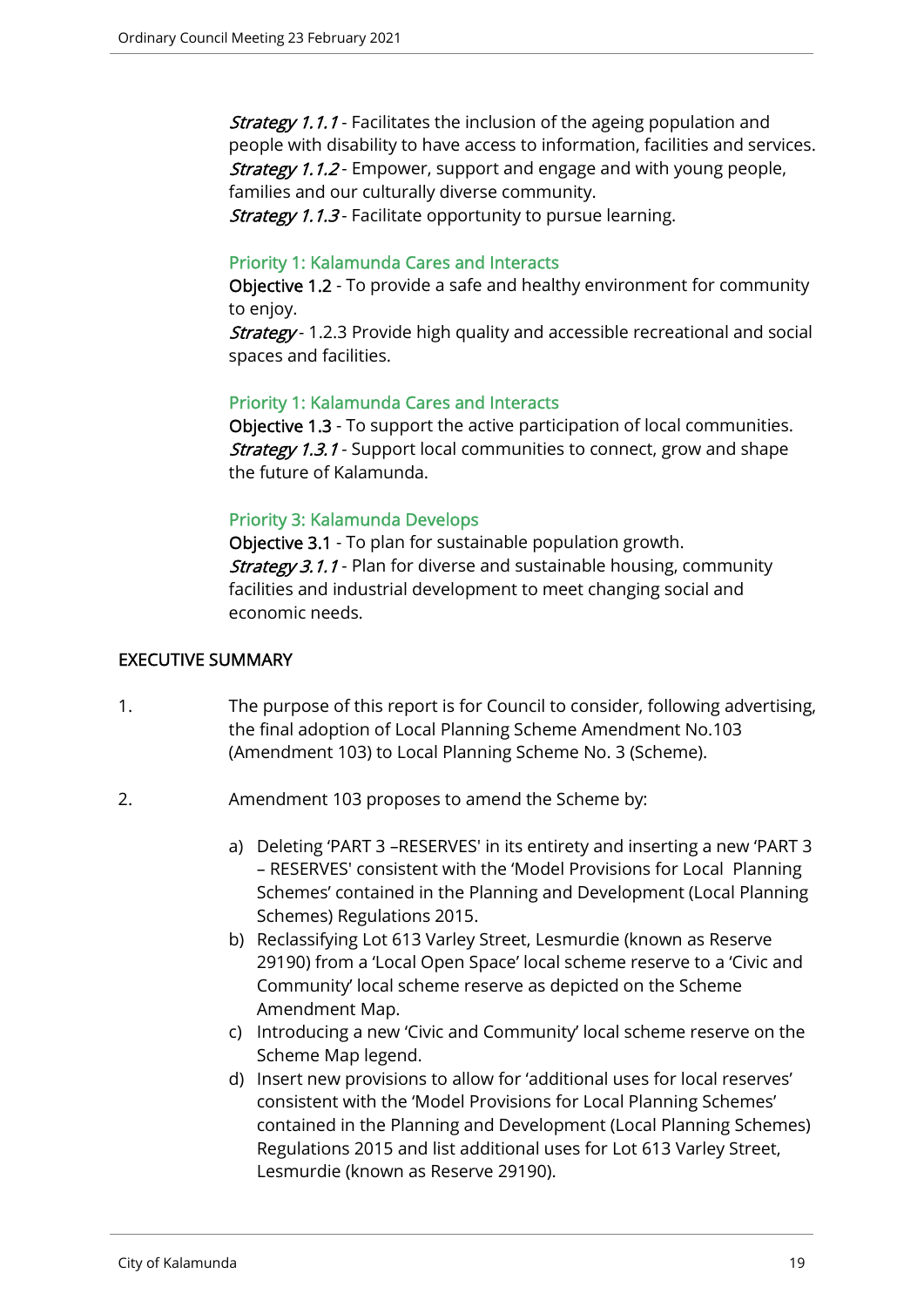- e) Re-number Tables and references to Tables throughout the Scheme Text and update the Table of Contents to reflect this amendment.
- 3. Preliminary and formal advertising was undertaken in accordance with Local Planning Policy 11 – Public Notification of Planning Proposals (LPP11), clause 47 of the Planning and Development (Local Planning Schemes) Regulations 2015 (LPS Regulations 2015) and sections 81 and 82 of the Planning and Development Act 2005 (Act). Five (5) submissions were received during the formal advertising period containing three (3) comments, one (1) no-objection and (1) objection (see Attachment 5).
- 4. It is recommended Council adopt Amendment 103 for final approval, following advertising subject to modifications.

## BACKGROUND



5. Locality Plan:

- 6. Land Area: 3701m2 Local Planning Scheme Zone: Local Open Space Metropolitan Region Scheme Zone: Urban
- 7. The subject site (Lot 613 (4) Varley Street, Lesmurdie) is 3701m2 in area and is bounded by Varley Street, Pax Hill Reserve (Nature Playground), Girl Guides Hall, Sanderson Road Centre and St Ives Retirement Village.
- 8. Under the Scheme, the subject site is currently reserved 'Local Open Space' and is a crown title reserve which was vested to the Lesmurdie Baptist Church on 18 March 1997 for the purpose of 'Church Purposes – Community and Recreational facility'.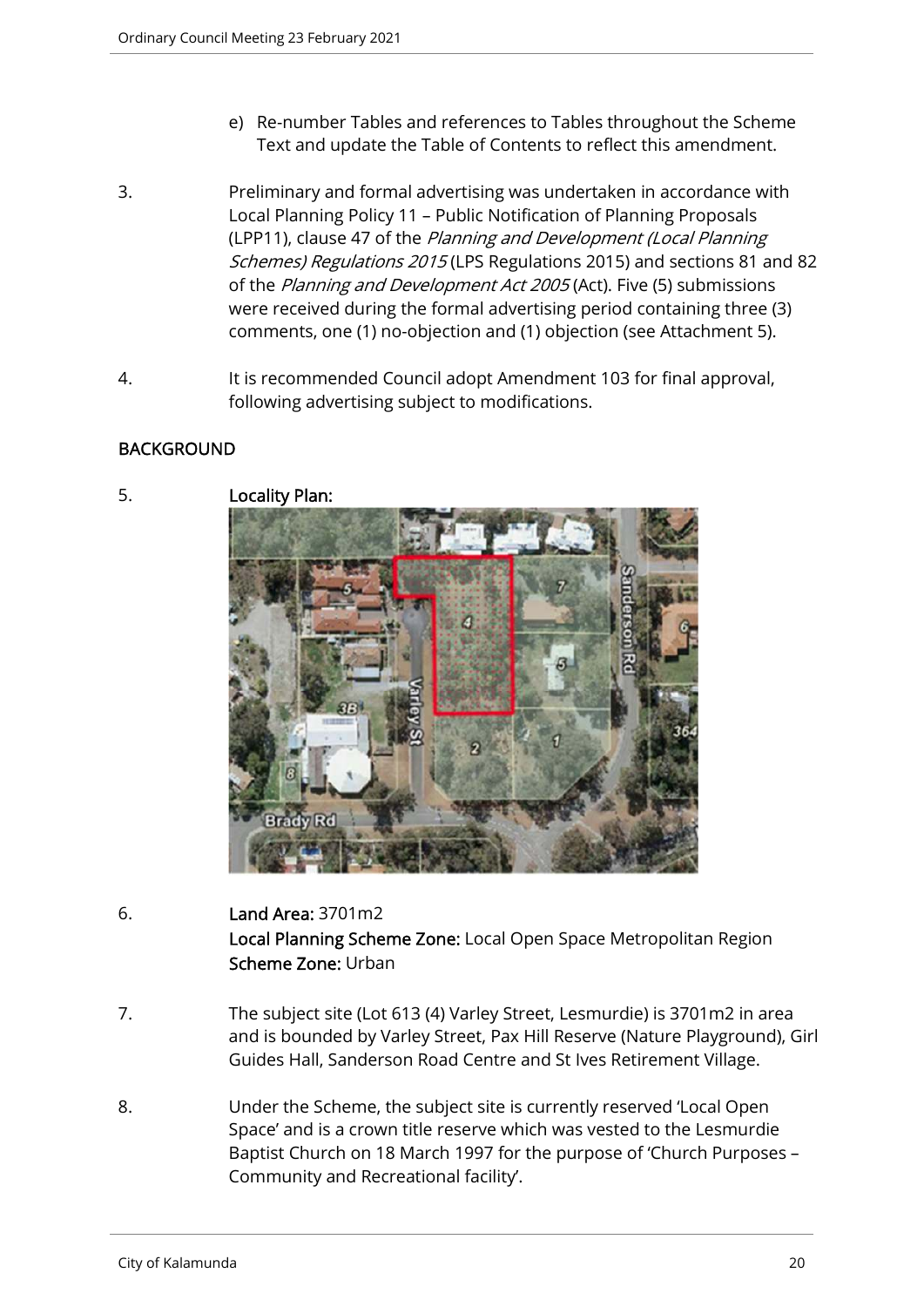- 9. Lesmurdie Community Care, a related entity to Lesmurdie Baptist Church, has submitted a development application to the City of Kalamunda to construct a multi-purpose community building on the subject site (see Attachments 2 - 4).
- 10. The multi-purpose community building includes facilities for mentoring/counselling, Mothers Groups, Fathers Groups, Seniors Hub, Food Bank/Practical Crisis assistance, Mental Health First Aid Courses, Meeting space for Clarage Retirement Village Residents, an office for Clarege Retirement Village Manager, an office for a Financial Assistance Manager, café and training room/hall space which can be used for community activities.
- 11. In addition, the multi-purpose community building is intended to be used for temporary medical and specialist practitioners to provide affordable medical services (particularly for aged persons in the immediate locality). These services would be for short periods of 4-5weeks at a time with a maximum of 2 practitioners at any one time. Services would include podiatry, physiotherapy and dietetics.
- 12. The development application for the multi-purpose community building is currently being assessed under the current local open space reserve classification, with the intent that the proposed Scheme amendment will formalise the proposed use under the Scheme.

## DETAILS AND ANALYSIS

- 13. In light of the proposed multi-purpose community building and the designated purpose of the reserve being for 'Church Purposes – Community and Recreational Facility', the existing Local Open Space Reserve is no longer consistent with the designation and use of the site. Accordingly, Amendment 103 has been submitted to amend the zoning to 'Civic and Community Reserve' and render the reserves portion of the scheme consistent with the 'Model Provisions for Local Planning Schemes' (Model Provisions) in LPS Regulations 2015.
- 14. The City is currently in the process of preparing a new Local Planning Strategy and, subsequently, a new Local Planning Scheme No.4 (LPS4). Amendment 103 proposed to include other administrative modifications to the Scheme to align it with the Model Provisions noting that the Scheme was prepared before the establishment of the Model Provisions in 2015.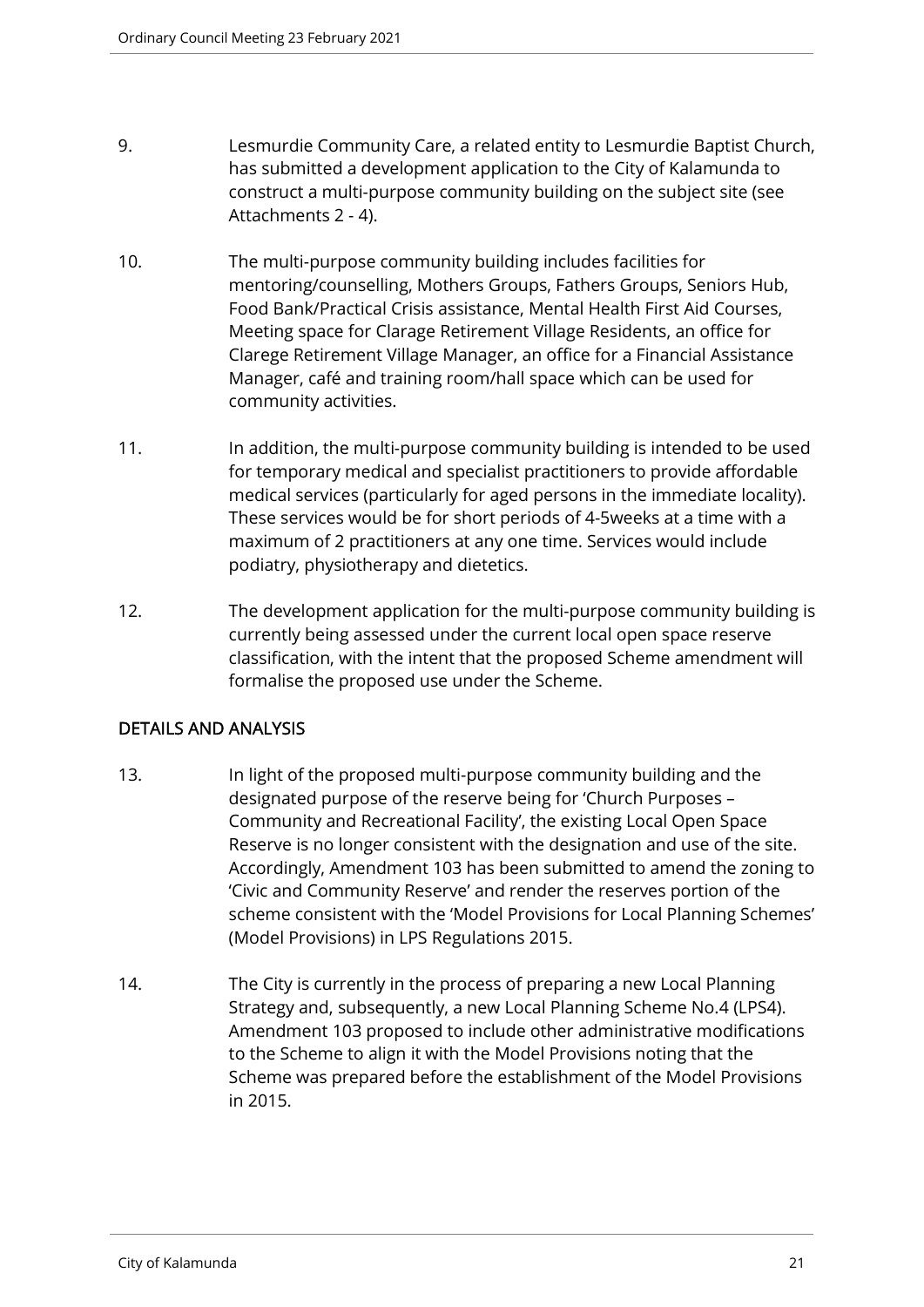- 15. The preparation of LPS4 is currently underway and as such, making significant modifications to the existing Scheme to align it with the Model Provisions at this time may create unintended inconsistencies and incompatibilities within the Scheme. During the preparation of LPS4, the Scheme will be comprehensively reviewed in its totality and prepared in accordance with the Model Provisions contained within the LPS Regulations 2015. It is not considered appropriate to make significant administrative amendments to the existing Scheme to align it with the Model Provisions in the context of the comprehensive review underway as part of LPS4.
- 16. In accordance with Local Planning Policy 18 Requirements of Local Planning Scheme Amendments (LPP18), all applications for scheme amendments must be accompanied by a Land Use Scoping Statement and Master Plan. These documents must be submitted to provide the City with some comfort surrounding the future use of the site, when considering applications for a change in zoning or land use permissibility.
- 17. In this instance, a development application has been submitted concurrent with the application to amend the zoning of the site to 'Civic and Community'. The documentation provided with the development application (see Attachments 2 – 4), addresses the requirements of LPP18 and satisfies all elements required to be addressed by the Land Use Scoping Statement and Master Plan as follows:

| 18. | LPP 18 - Elements to be<br>Addressed                               | <b>Submitted Development</b><br>Application                           |
|-----|--------------------------------------------------------------------|-----------------------------------------------------------------------|
|     | Scale and Intensity of Use - types                                 | As listed in the applicant's report                                   |
|     | of proposed activities, hours of<br>operation and number of people | (Attachment 2) the estimated<br>number of visitors is 114 including   |
|     | likely to occupy the development.                                  | staff and the hours of operation                                      |
|     |                                                                    | vary for each community group<br>using the facility.                  |
|     | <b>Streetscape – Impact on the</b>                                 | The proposed community centre is                                      |
|     | streetscape/immediate area.                                        | setback in excess of 9.0m from the                                    |
|     |                                                                    | street and is consistent with the                                     |
|     |                                                                    | existing streetscape of the                                           |
|     |                                                                    | Lesmurdie Baptist Church.                                             |
|     | Tree Preservation - extent<br>subsequent future development        | The submitted plans are overlayed<br>over the existing vegetation and |
|     | will impact existing vegetation.                                   | trees being retained have been                                        |
|     | Where trees are to be removed,                                     | annotated on the submitted floor                                      |
|     | details to be annotated on site                                    | plans. To facilitate the built                                        |
|     | plan.                                                              | construction two native trees will<br>need to be removed.             |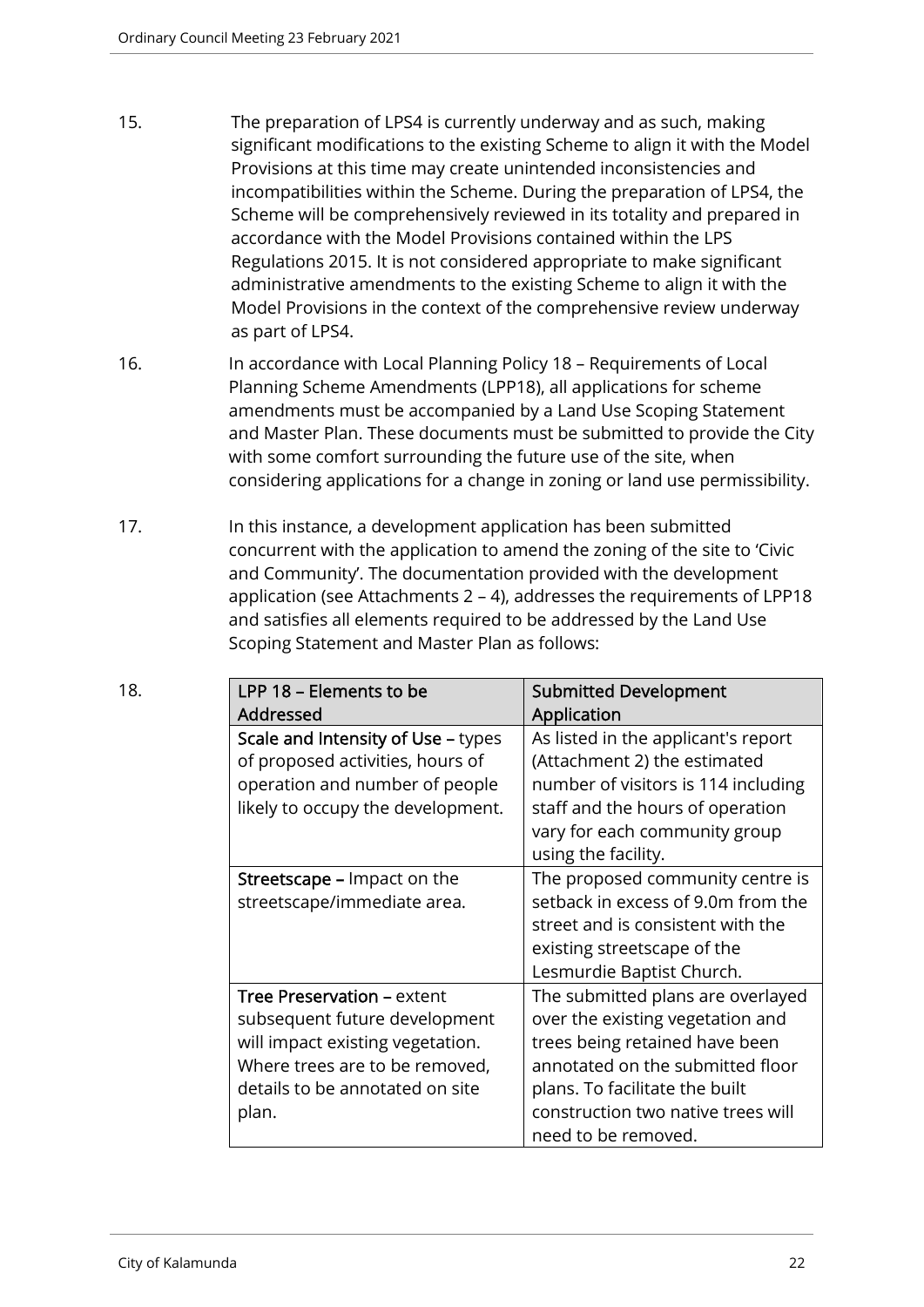| Open Space - extent of site to be       | The proposed community centre is       |
|-----------------------------------------|----------------------------------------|
| maintained as open space.               | not subject to an open space           |
|                                         | requirement under the scheme.          |
| Site Limitation/Constraints -           | Noting that some vegetation will be    |
| Outline any limitations on the          | removed to facilitate the multi-       |
| development of the land.                | purpose community building, the        |
|                                         | design has enabled the retention       |
|                                         | of an existing significant tree within |
|                                         |                                        |
|                                         | the proposed 'fenced play area' at     |
|                                         | the rear of the development.           |
| <b>Prevailing Amenity - amenity</b>     | The City has not requested a noise     |
| impacts that could arise from           | impact assessment as part of the       |
| approval of the application             | development assessment process         |
| including traffic, parking or noise.    | as there is not seen to be a land      |
|                                         | use conflict. A traffic/parking        |
|                                         | assessment has been requested by       |
|                                         | the City's engineers which has         |
|                                         | since been received (attachment 4).    |
| Location of Building - Indicative       | See Attachment 3 for a copy of the     |
| location of proposed buildings.         | proposed community centre plans        |
| <b>Incidental and Additional Uses -</b> | As listed in the applicant's report    |
| Likely additional uses                  | (Attachment 2), the intended           |
|                                         | incidental uses to community           |
|                                         | purpose include, consulting rooms      |
|                                         | and café/restaurant.                   |
| <b>Concept Drawings - conceptual</b>    | See Attachment 3 for a copy of the     |
| drawing of the property including       | proposed community centre              |
| staging                                 | including proposed staging and         |
|                                         | future development.                    |
| Traffic Assessment - preliminary        | A traffic/parking assessment was       |
| traffic impact assessment to be         | requested by the City's engineers      |
| provided                                | as part of the development             |
|                                         | assessment process, this               |
|                                         | assessment has since been              |
|                                         | received (Attachment 4).               |
| <b>Effluent Disposal - Effluent</b>     | The proposal has been assessed by      |
| Management Statement to be              | the City's Environmental Health        |
| submitted if not connected to           | Officers as part of the                |
| sewer                                   | development assessment process,        |
|                                         | and relevant conditions have been      |
|                                         | recommended.                           |
|                                         |                                        |
| <b>Stormwater Disposal -</b>            | The City's engineers have              |
| statement/plan to be submitted          | recommended a condition on the         |
|                                         | development application to ensure      |
|                                         | stormwater is disposed of              |
|                                         | appropriately.                         |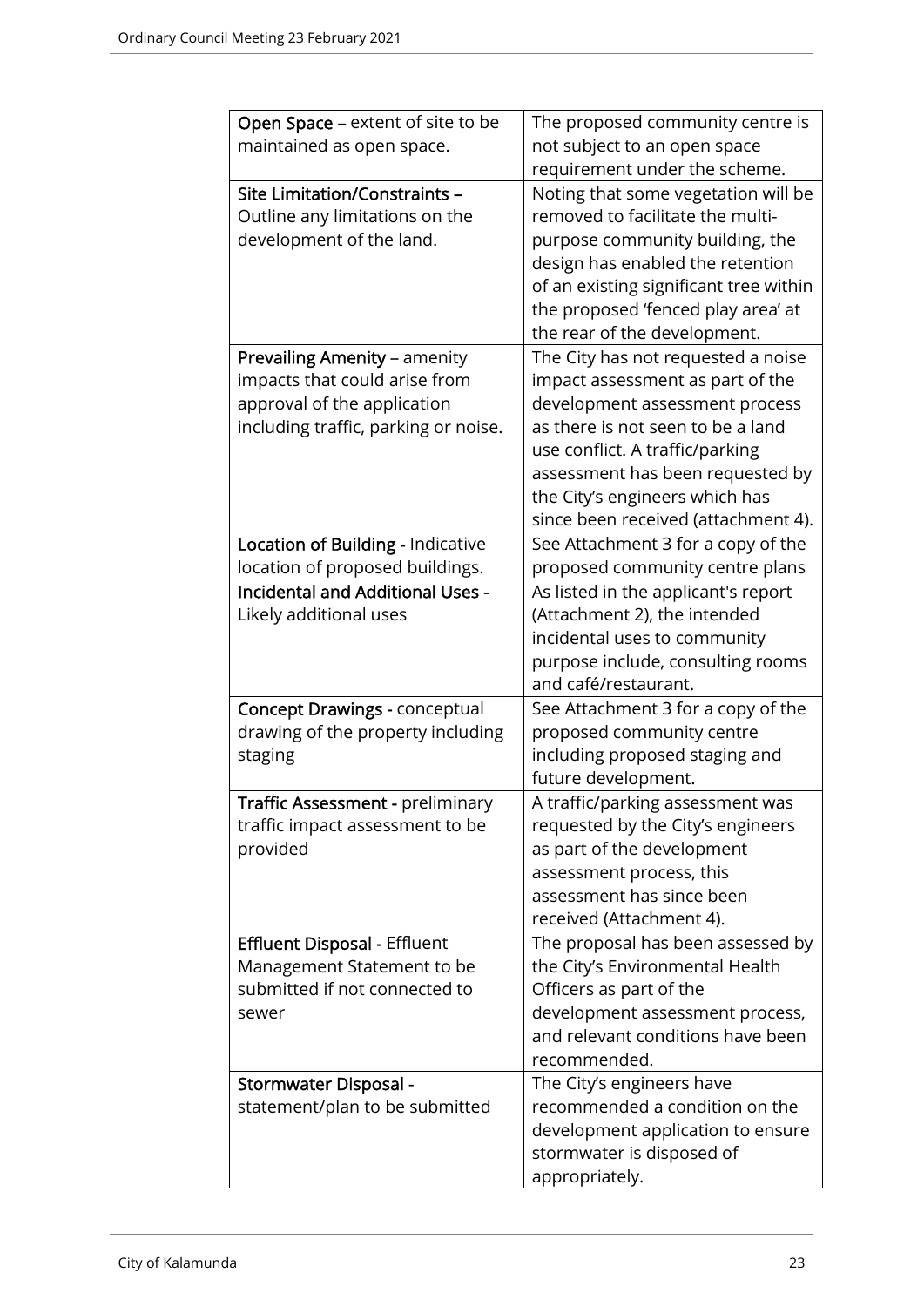| Car Parking - preliminary<br>statement/plan to be submitted                                                                                                       | A carparking assessment has been<br>requested by the City's engineers<br>as part of the development<br>assessment process, which has<br>since been received (Attachment<br>4).                                                                                                                                                     |
|-------------------------------------------------------------------------------------------------------------------------------------------------------------------|------------------------------------------------------------------------------------------------------------------------------------------------------------------------------------------------------------------------------------------------------------------------------------------------------------------------------------|
| <b>Bushfire Management -</b><br>Dependant on the anticipated<br>outcomes, a Bushfire Attack Level<br>Assessment or Bushfire<br>Management Plan may be<br>required | A bushfire management plan<br>(BMP) has been submitted with the<br>development application for a<br>community centre. This BMP has<br>been assessed by DFES during the<br>scheme amendment referral<br>period and is considered sufficient<br>by DFES for the scheme<br>amendment stage of the planning<br>process (Attachment 5). |
| Noise Management – May be<br>required where the City deems a<br>proposed land use may conflict<br>with the surrounding land uses.                                 | The City has not requested a noise<br>management assessment, as there<br>is not considered to be a land use<br>conflict.                                                                                                                                                                                                           |

19. Noting the above assessment, the City has not requested a formal Land Use Scoping Statement or Master Plan, as the future development of the site has been clearly demonstrated through the submitted development application that the requirements of LPP 18 have been addressed.

## APPLICABLE LAW

#### 20. Planning and Development (Local Planning Schemes) Regulations 2015

Regulation 34 – terms used to describe a Basic, Standard or Complex amendment.

Regulation 35 cl (1) – requires a resolution of the local government adopt or refuse to adopt to amend a local planning scheme.

Regulation 35 cl (2)(a) – the resolution must specify whether the amendment is a basic, standard or complex.

Regulation 35 cl (2)(b) – need to include an explanation as to why the amendment is classified either a basic, standard or complex.

Regulation 37 – Resolution to proceed to advertise complex amendment.

Regulation 47 – Resolution to proceed to advertise standard amendment.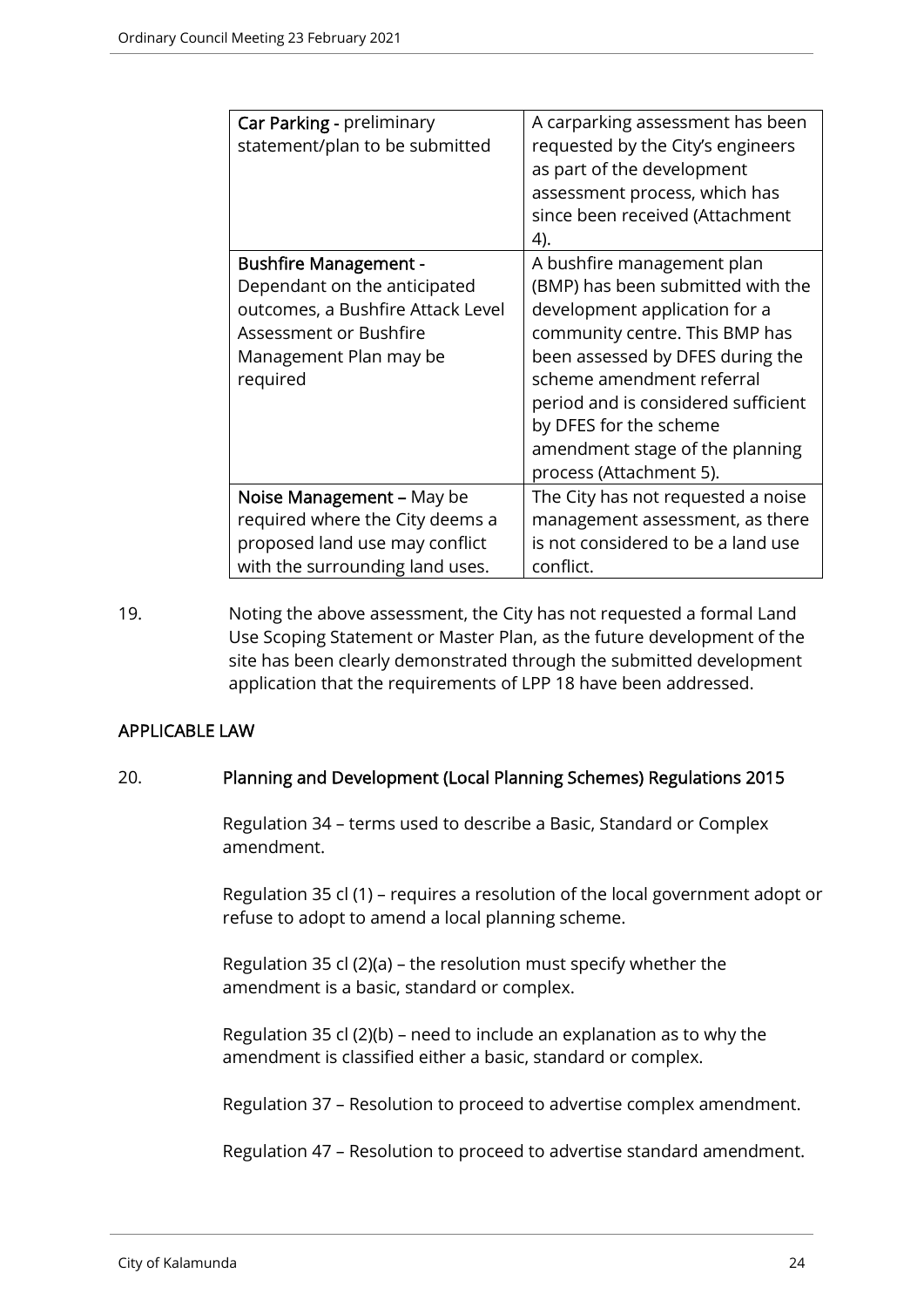## 21. Planning and Development Act 2005

Section 81 and 82 – the amendment must be referred to the Environmental Protection Authority for their comments prior to advertising.

## 22. City of Kalamunda Local Planning Scheme No.3

Under the provisions of the Scheme the site is currently zoned reserve – public open space. Under clause 3.4 of the Scheme:

#### 'a person must not -

- a) Use a Local Reserve; or
- b) Commence or carry out development on a Local Reserve. Without first having obtained planning approval under Part 9 of the Scheme'.

## APPLICABLE POLICY

## 23. State Planning Policy 3.7 - Planning in Bushfire Prone Areas

Clause 6.3 of SPP 3.7 sets out the information required to accompany higher order strategic planning documents. Consistent with clause 6.3, a Bushfire Management Plan has been submitted with the proponent's request to amend the Scheme.

## 24. Local Planning Policy 18 – Requirements of Local Planning Scheme Amendments

LPP18 requires a 'Land Use Scoping Statement' and 'Master Plan' be submitted with a scheme amendment. These documents are intended to provide the City with a level of background information addressing land use planning and to provide Council with a greater level of detail regarding intended outcomes. In this instance the submitted development application for a multi-purpose community building satisfies the policy requirements of LPP18 as discussed in details and analysis above.

#### STAKEHOLDER ENGAGEMENT

## 25. Internal Referrals

The proposed scheme amendment was referred to all internal departments, and no concerns from the perspective of Assets, Health and Building to the amendment were raised.

#### 26. Formal Advertising

Community consultation was undertaken in accordance with LPP11 and clause 47 of the LPS Regulations 2015 and sections 81 and 82 of the Act. Five (5) submissions were received during the formal advertising period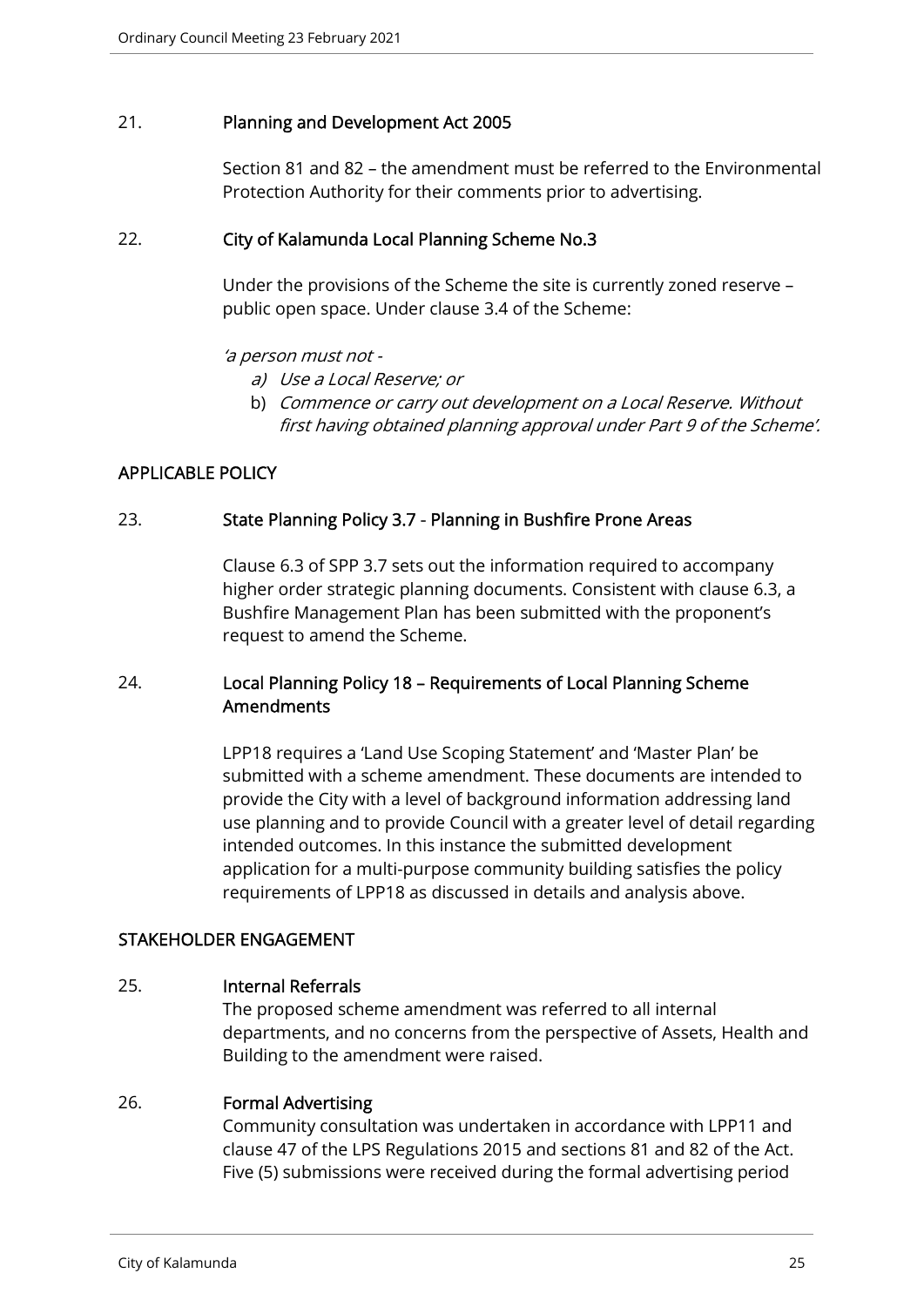three (3) comments, one (1) no-objection and (1) objection (see attachment 5).

- 27. The concerns raised in the formal advertising period can be summarised as follows:
	- a) Potential noise impacts from the 'future shed', 'future half basketball court', potential evening events and movement on the firebreaks in proximity to the St Ives units;
	- b) Potential light spill impacts from 'future half basketball court;
	- c) Potential increased traffic & vehicle parking in the area;
	- d) Potential security concern for units which are in proximity to the fire break between St Ives and the subject lot;
	- e) Potential disruption to the current quiet living environment enjoyed by residents and residents of surrounding aged care facilities;
	- f) Potential impact to the existing café at Sanderson Road shops if another cafe was to open in the area; and
	- g) General concerns over some of the support services proposed.
- 28. Whilst acknowledging the concerns raised in the single objection to the proposal, it is considered that the concerns can be addressed through the development application process where noise impacts, traffic impacts, built form impacts and land use impacts are considered, and appropriate measures are put in place through conditions to mitigate any potential adverse impact on the amenity of the locality. Specific comments however are provided to the following concerns:

#### Potential noise impacts

The 'future proposed shed' has been removed from the proposal and the future half basketball court will be part of a separate development application process in the future where affected landowners will have the opportunity to comment on this specific element.

#### Potential Light Spillage

All lighting associated with the future development of the site will need to be contained onsite and will be addressed as part of the development application process.

## Traffic Concerns

The applicant has submitted a traffic and parking analysis as part of the future Multi-purpose community building. The findings of the report will be considered in detail at the more appropriate development application stage of the planning process, where changes, if required, can be addressed.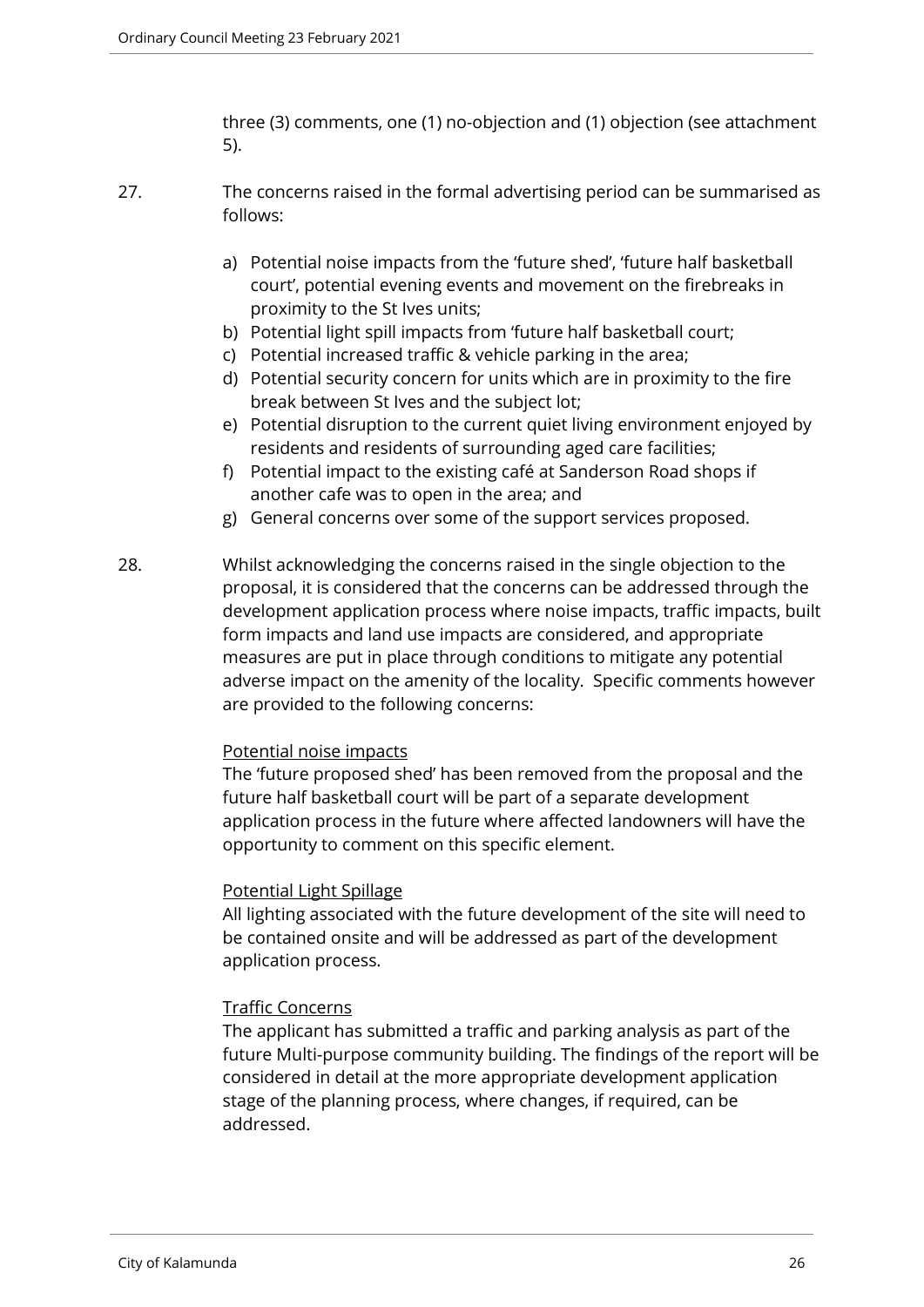## 29. External Referrals

In accordance with sections 81 and 82 of the Act Amendment No.103 was referred to the Environmental Protection Authority (EPA) for consideration under section 48C(1)(a) of the *Environmental Protection Act 1986* (EP Act). After a review of the proposal, the EPA determined not to assess amendment 103 under Part IV Division 3 of the EP Act.

30. During the formal advertising period, amendment 103 was sent to all relevant public authorities for assessment. Comments were received from Department Planning Lands and Heritage, Department Biodiversity Conservation and Attractions, Department Water Environmental Regulation and Department Fire and Emergency Services. All responses were comments or no-objections (see attachment 5).

## FINANCIAL CONSIDERATIONS

31. All costs associated with the assessment and advertising of Amendment 103 are borne by the applicant.

## **SUSTAINABILITY**

## 32. Social Implications

Amendment 103 facilitates the development of a community centre at 4 Varley Street, Lesmurdie. This community centre will provide benefits and support to the community of Lesmurdie.

# 33. Economic Implications

Nil

## 34. Environmental Implications

There will be some impacts to vegetation as a result of the built construction with two trees to be removed. However, the recommendations of the Bushfire Management Plan will require additional clearing of predominantly non-native vegetation within the Asset Protection Zone. Lesmurdie Community Cares has liaised with Friends of Pax Hill to ensure noteworthy vegetation is retained. This includes a significant tree being retained in the proposed fenced play area. As part of consideration of the future development approval, the City will require a landscaping plan to be prepared which will illustrate proposed re-planting.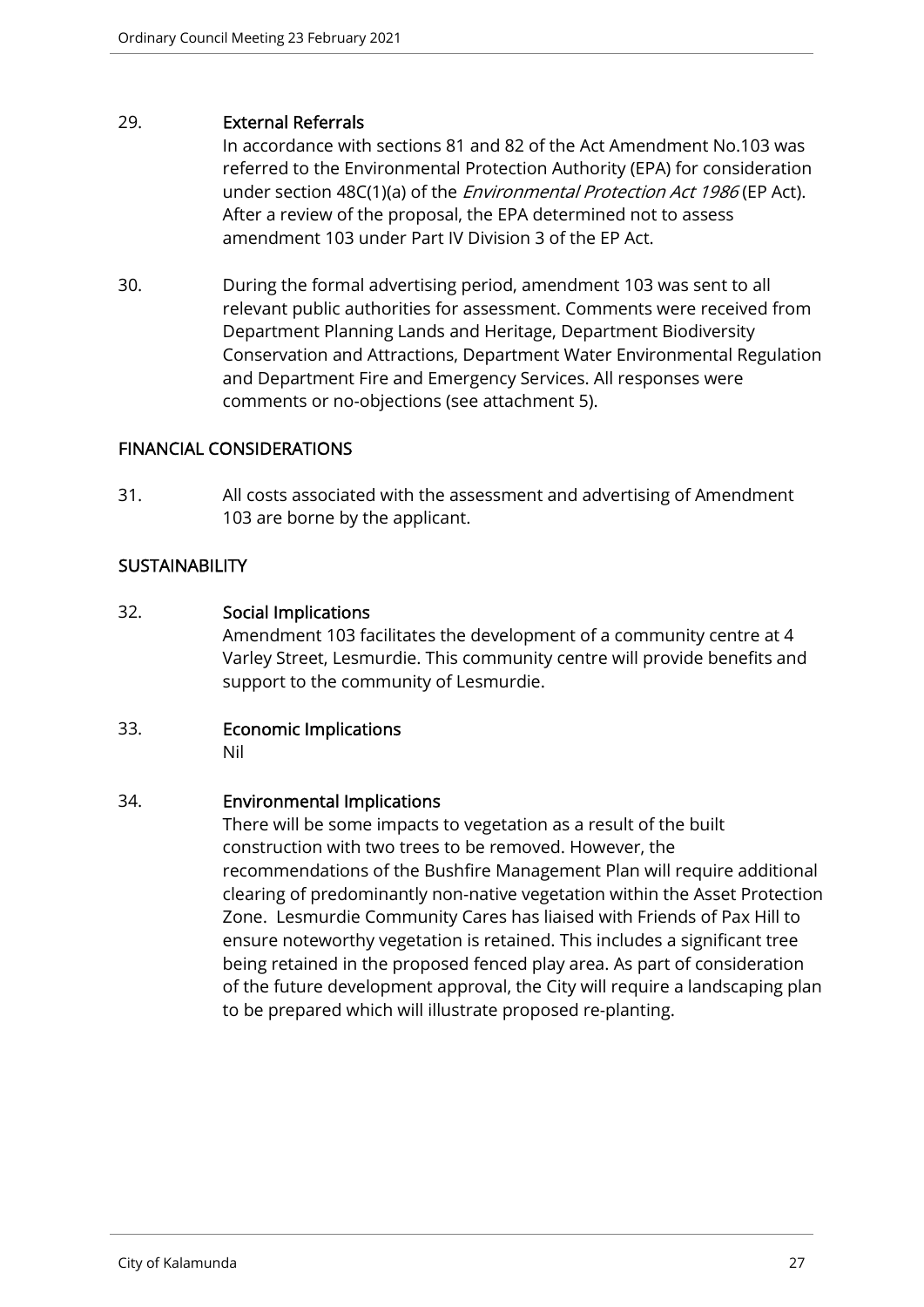## RISK MANAGEMENT

35. Risk: Amendment 103 is not adopted for final adoption and proceeds to the WAPC with a recommendation of refusal.

| Consequence                                                            | Likelihood | Rating |  |  |
|------------------------------------------------------------------------|------------|--------|--|--|
| Significant                                                            | Possible   | High   |  |  |
| <b>Action/Strategy</b>                                                 |            |        |  |  |
| Convey to Council that Reserve 29190 is subject to a vesting order for |            |        |  |  |
| the purpose of 'Church Purposes Community and Recreational Facility'   |            |        |  |  |

in favour of the Lesmurdie Baptist Church. Accordingly, Amendment 103 seeks to better align the Scheme with the vesting order over the reserve, and facilitate the development planned over the site.

36. Risk: The concerns of residents are not fully addressed through Amendment 103.

| Consequence            | Likelihood | Rating |  |
|------------------------|------------|--------|--|
| Significant            | Unlikely   | Medium |  |
| <b>Action/Strategy</b> |            |        |  |

Convey to Council that there are no fundamental flaws with respect to the proposed land uses. Therefore, concerns raised with respect to potential noise impacts, traffic impacts, built form impacts and land use impacts can be addressed, and where appropriate measures put in place the development assessment process to mitigate adverse impacts on the amenity of the locality.

## **CONCLUSION**

- 37. Amendment 103 is consistent with the applicable strategic and statutory planning framework and will ensure the change in the designation of the reserve to 'Civic and Community' is consistent with the current vesting order for the reserve of 'Church Purposes Community and Recreational Facility'.
- 38. The City is supportive of progressing the proposed amendment subject to the removal of parts 1, 4 and 5 from Amendment 103. The retention of parts 2 & 3 will enable the designated use of the reserve to be rendered consistent with the zoning of the land and will facilitate the future development in accordance with the development application for the multi-purpose community centre currently with the City for assessment.
- 39. Having regard to the above, it is recommended that Council formally adopts Scheme Amendment 103 for final approval subject to modifications.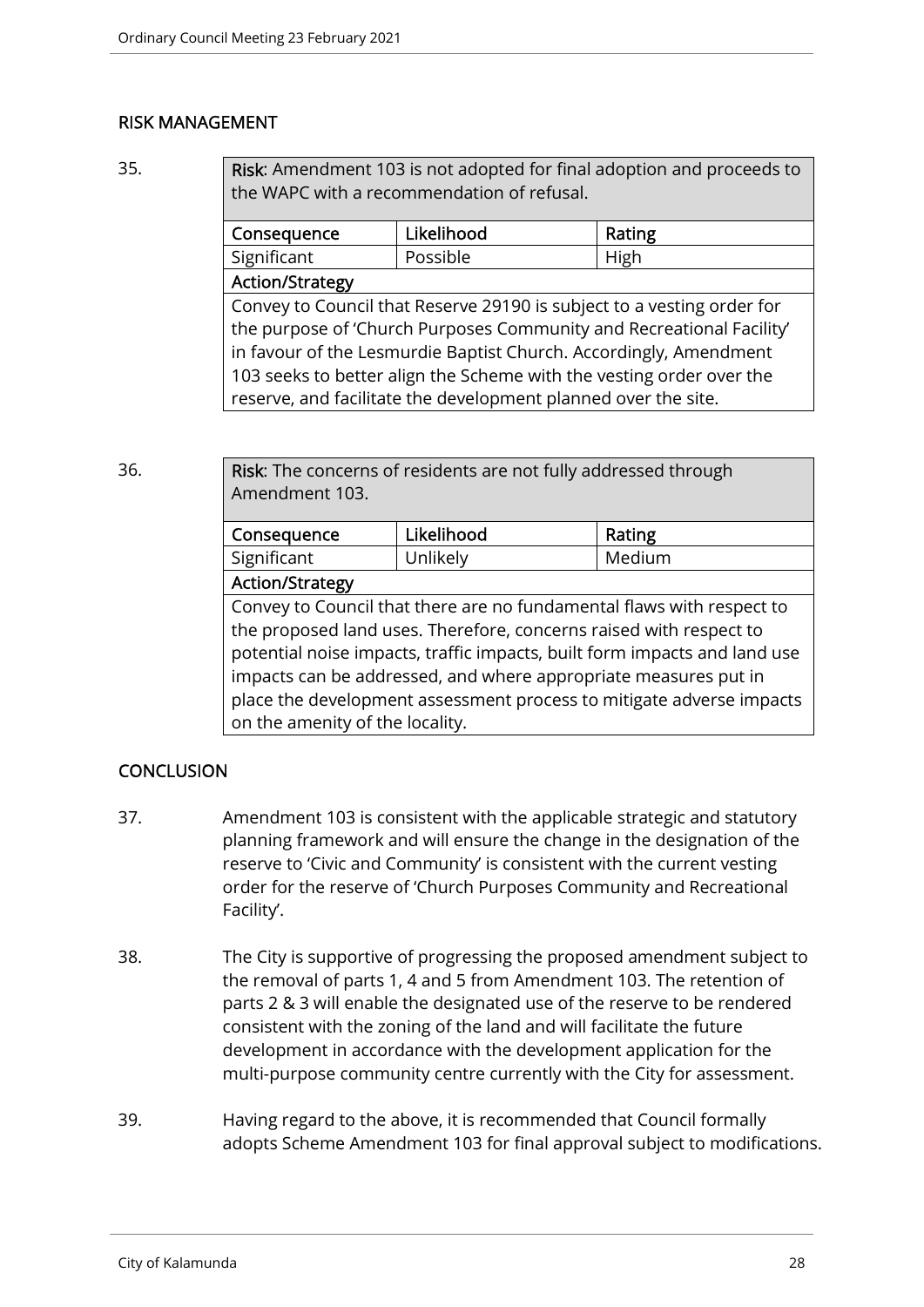## Voting Requirements: Simple Majority

## RECOMMENDATION

That Council:

1. ADOPT proposed Local Planning Scheme Amendment 103 to Local Planning Scheme No.3 (Lot 613 (4) Varley Street, Lesmurdie) pursuant to Regulations 50(3)(b) of the Planning and Development (Local Planning Schemes) Regulations 2015 subject to the following modification:

Removing the following parts from Amendment 103:

(1) Deleting 'PART 3 – Reserves' in its entirety and inserting a new 'PART 3 – RESERVES' consistent with the 'Model Provisions' for Local Planning Schemes' contained in the Planning and Development (Local Planning Schemes) Regulations 2015.

(4) Insert new provisions to allow for 'additional uses for local reserves'

consistent with the 'Model Provisions for Local Planning Schemes' contained in the Planning and Development (Local Planning Schemes) Regulations 2015 and list additional uses for Lot 613 Varley Street, Lesmurdie (known as Reserve 29190).

(5) Re-number Tables and references to Tables throughout the Scheme Text and update the Table of Contents to reflect this amendment.

- 2. CONSIDER proposed Local Planning Scheme Amendment 103 to Local Planning Scheme No.3 as a standard amendment under clause 35(2) of the Planning and Development (Local Planning Schemes) Regulations 2015, for the following reasons:
	- a) The amendment will have minimal impact on the land in the scheme areas that is not the subject of the amendment;
	- b) The amendment does not result in any significant environmental, social, economic or governance impacts in the scheme area; and
	- c) The amendment is neither complex or basic, as defined under Part 5 of the Planning and Development (Local Planning Schemes) Regulations 2015.
- 3. FORWARD to the Western Australian Planning Commission the summary of submissions and responses and all required scheme amendment documentation pursuant to Regulation 53 of the Planning and Development (Local Planning Schemes) Regulations 2015.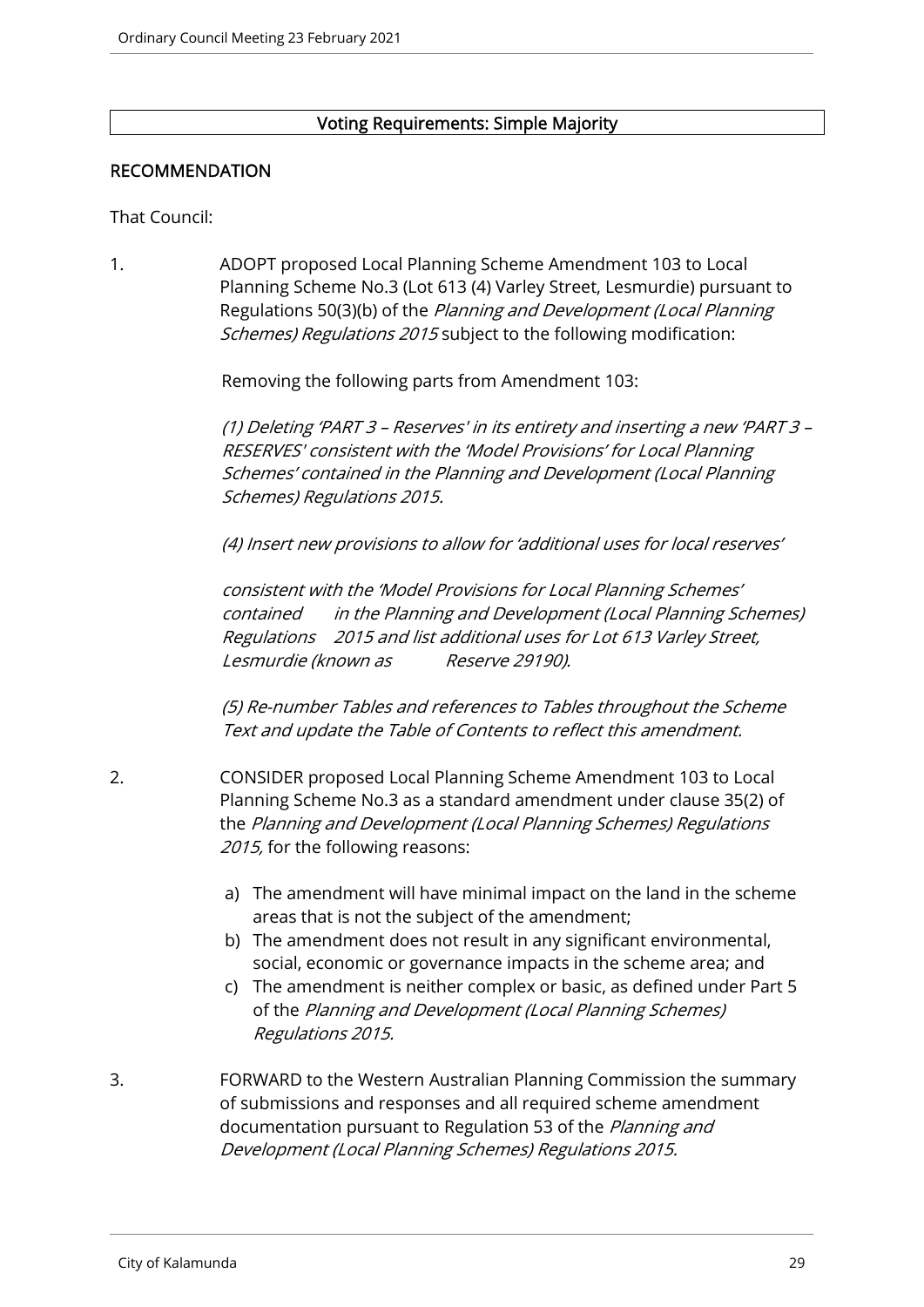## 10.2. Asset Services Reports

## 10.2.1. Award of Provision of Plant Hire and Auxiliary Services RFT 2023

## Declaration of financial / conflict of interests to be recorded prior to dealing with each item.

| Previous Items<br>Directorate<br><b>Business Unit</b><br>File Reference<br>Applicant | OCM 95/2012; OCM 251/2017<br><b>Asset Services</b><br><b>Asset Waste &amp; Operations</b><br>AD-TEN-005<br>N/A<br>N/A                                                                                                                                               |
|--------------------------------------------------------------------------------------|---------------------------------------------------------------------------------------------------------------------------------------------------------------------------------------------------------------------------------------------------------------------|
| Owner<br>Attachments                                                                 | Nil                                                                                                                                                                                                                                                                 |
| Confidential<br>Attachment                                                           | RFT 2023 - Tender Assessment Report<br>1.<br>Reason for Confidentiality: Local Government Act 1995<br>s5.23 (c)<br>"a contract entered into, or which may be entered into,<br>by the local government which relates to a matter to be<br>discussed at the meeting." |

## TYPE OF REPORT

|   | Advocacy    | When Council is advocating on behalf of the community to<br>another level of government/body/agency                                                                                                                                                                                                                                                                                                                                |
|---|-------------|------------------------------------------------------------------------------------------------------------------------------------------------------------------------------------------------------------------------------------------------------------------------------------------------------------------------------------------------------------------------------------------------------------------------------------|
| ✓ | Executive   | When Council is undertaking its substantive role of direction<br>setting and oversight (e.g. accepting tenders, adopting plans<br>and budgets                                                                                                                                                                                                                                                                                      |
|   | Information | For Council to note                                                                                                                                                                                                                                                                                                                                                                                                                |
|   | Legislative | Includes adopting Local Laws, Town Planning Schemes and<br>Policies. When Council determines a matter that directly<br>impacts a person's rights and interests where the principles of<br>natural justice apply. Examples include town planning<br>applications, building licences, other permits or licences<br>issued under other Legislation or matters that could be<br>subject to appeal to the State Administrative Tribunal |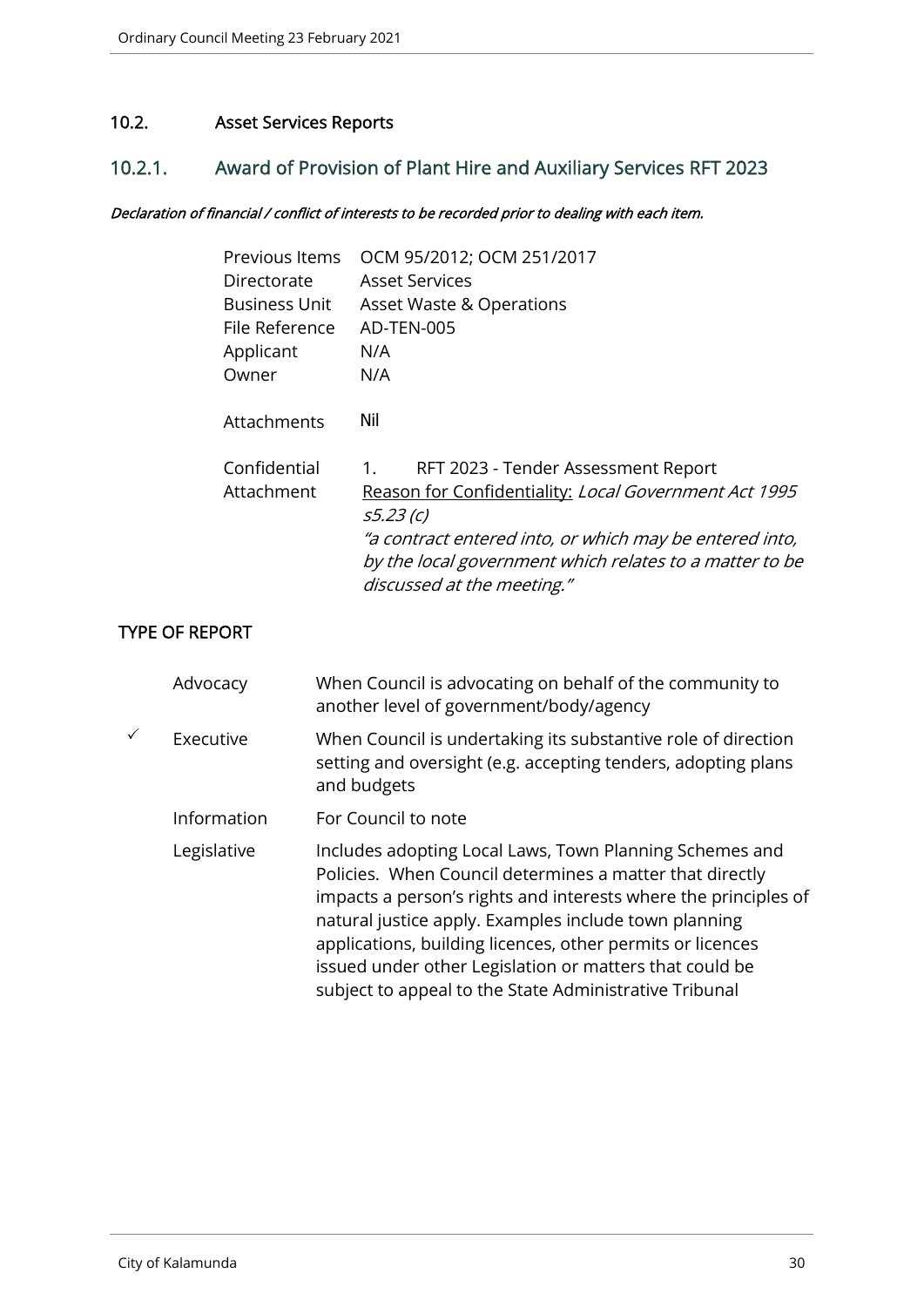## STRATEGIC PLANNING ALIGNMENT

Kalamunda Advancing Strategic Community Plan to 2027

Priority 3: Kalamunda Develops Objective 3.2 - To connect community to quality amenities. Strategy 3.2.1 - Optimal management of all assets.

## EXECUTIVE SUMMARY

- 1. The purpose of this report is to consider the award of a tender RFT 2023 to provide wet and dry hire plant and auxiliaries.
- 2. It is recommended that the Council accept the tender from McKay Earthmoving Pty Ltd, ACN 009 153 244 as per the Schedule of Rates set out in the confidential attachment to this report. The estimated expenditure within this contract is \$600,000 (ex GST) per annum.

## BACKGROUND

- 3. The City undertakes a variety of civil maintenance and minor construction works within its roads and drainage systems. Many tasks require the use of specialist plant such as excavators, tip trucks, loaders, multi roller and self-propelled drum rollers. The nature of the volume of works necessitating the plant does not warrant the City having these items of plant 'in house'.
- 4. The City of Kalamunda is seeking to engage a suitable Contractor to supply various dry and wet plant and auxiliary hire services to the City.

## DETAILS AND ANALYSIS

- 5. The City issued RFT 2023 through its E-Tendering Portal and an advertisement in the West Australian newspaper on Wednesday 21 October 2020. Tenders closed on Thursday 19 November 2020.
- 6. Tender submissions were received from (in alphabetical order):
	- a) Allwest Plant Hire Australia Pty Ltd;
	- b) Brooks Hire Services Pty Ltd;
	- c) CHIVAS Enterprises Pty Ltd T/AS Mayday Earthmoving;
	- d) Coates Hire Operations Pty Ltd;
	- e) Dowsing Group Pty Ltd
	- f) Egan Civil Pty Ltd;
	- g) JEK Pty Ltd T/AS HAS Earthmoving;
	- h) McKay Earthmoving Pty Ltd;
	- i) MEADESTAR Pty Ltd T/AS A Bobcat Services;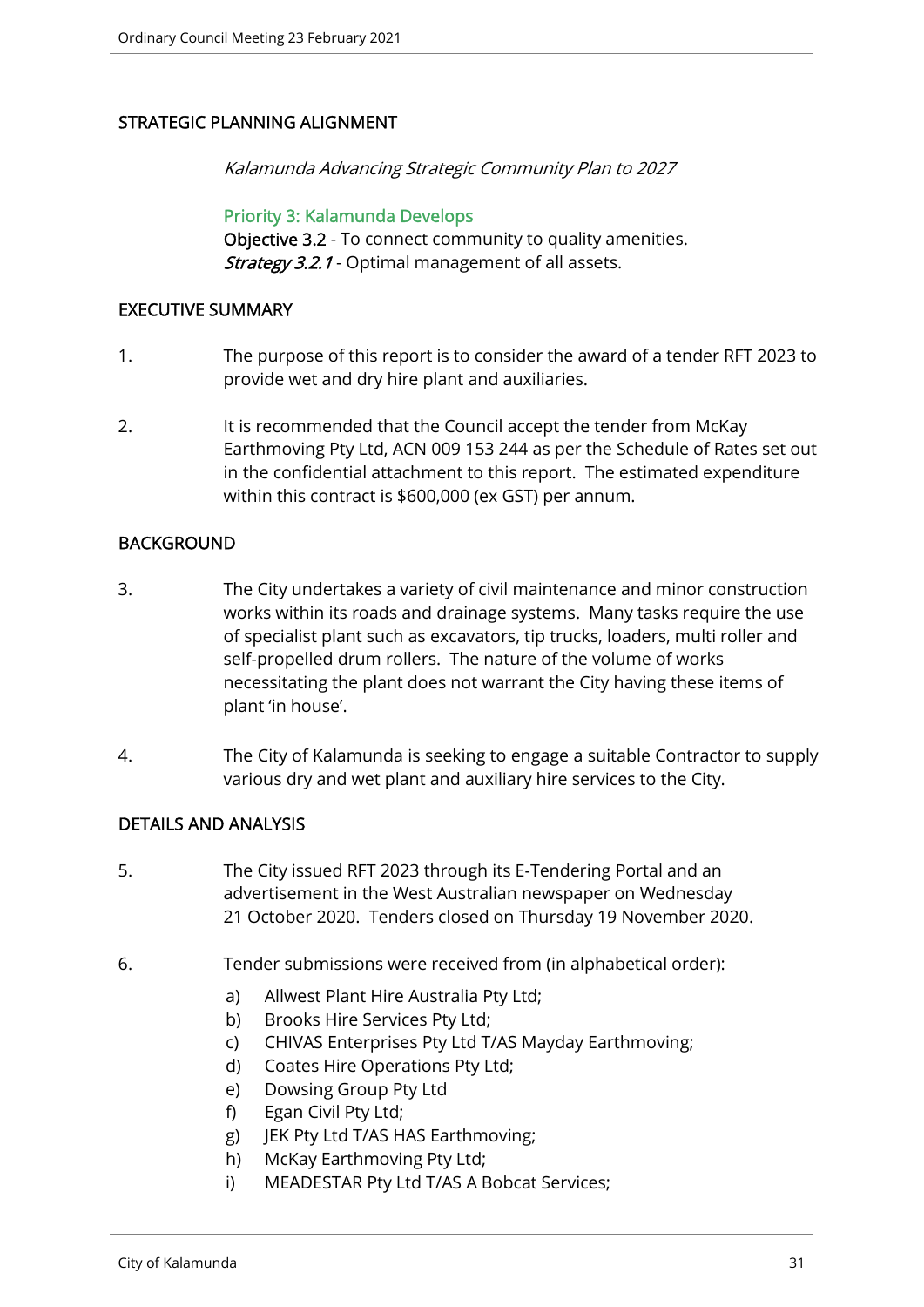- j) Sherrin Rentals Pty Ltd; and
- k) Tutt Bryant Hire Pty Ltd.
- 7. An Evaluation Panel was convened of suitably qualified City Officers to assess the tenders received.
- 8. Tenders were assessed in a staged process of firstly checking for compliance to matters set out in the tender invitation. Compliant tenders were then assessed against qualitative criteria (again, these were set out in the tender invitation).
- 9. The Qualitative Criteria and weighting were determined as follows:

| Qualitative Criteria              | Weighting |
|-----------------------------------|-----------|
| Relevant Experience               | 30%       |
| Key Personnel Skills & Experience | 30%       |
| Tenderer's Resources              | 35%       |
| <b>Local Benefits</b>             | 5%        |

- 10. All tender submissions met the compliance criteria and then were assessed against the qualitative criteria.
- 11. The eleven tender submissions were ranked as follows regarding the qualitative criteria:

| <b>Company Name</b>                           | Qualitative<br><b>Total Score</b><br>(Weighted @ 100%) | Rank           |
|-----------------------------------------------|--------------------------------------------------------|----------------|
| McKay Earthmoving Pty Ltd                     | 74%                                                    | 1              |
| JEK Pty Ltd T/AS HAS Earthmoving              | 71%                                                    | $\overline{2}$ |
| CHIVAS Enterprises T/AS Mayday<br>Earthmoving | 64.5%                                                  | 3              |
| Egan Civil Pty Ltd                            | 59%                                                    | 4              |
| Sherrin Rental Pty Ltd                        | 56.5%                                                  | 5              |
| Dowsing Group Pty Ltd                         | 53%                                                    | 6              |
| Brooks Hire Services Pty Ltd                  | 51%                                                    | 7              |
| Allwest Plant Hire Australia Pty Ltd          | 49%                                                    | 8              |
| Tutt Bryant Hire Pty Ltd                      | 41%                                                    | 9              |
| Coates Hire Operations Pty Ltd                | 33.5%                                                  | 10             |
| MEADESTER Pty Ltd T/AS A Bobcat Services      | 24%                                                    | 11             |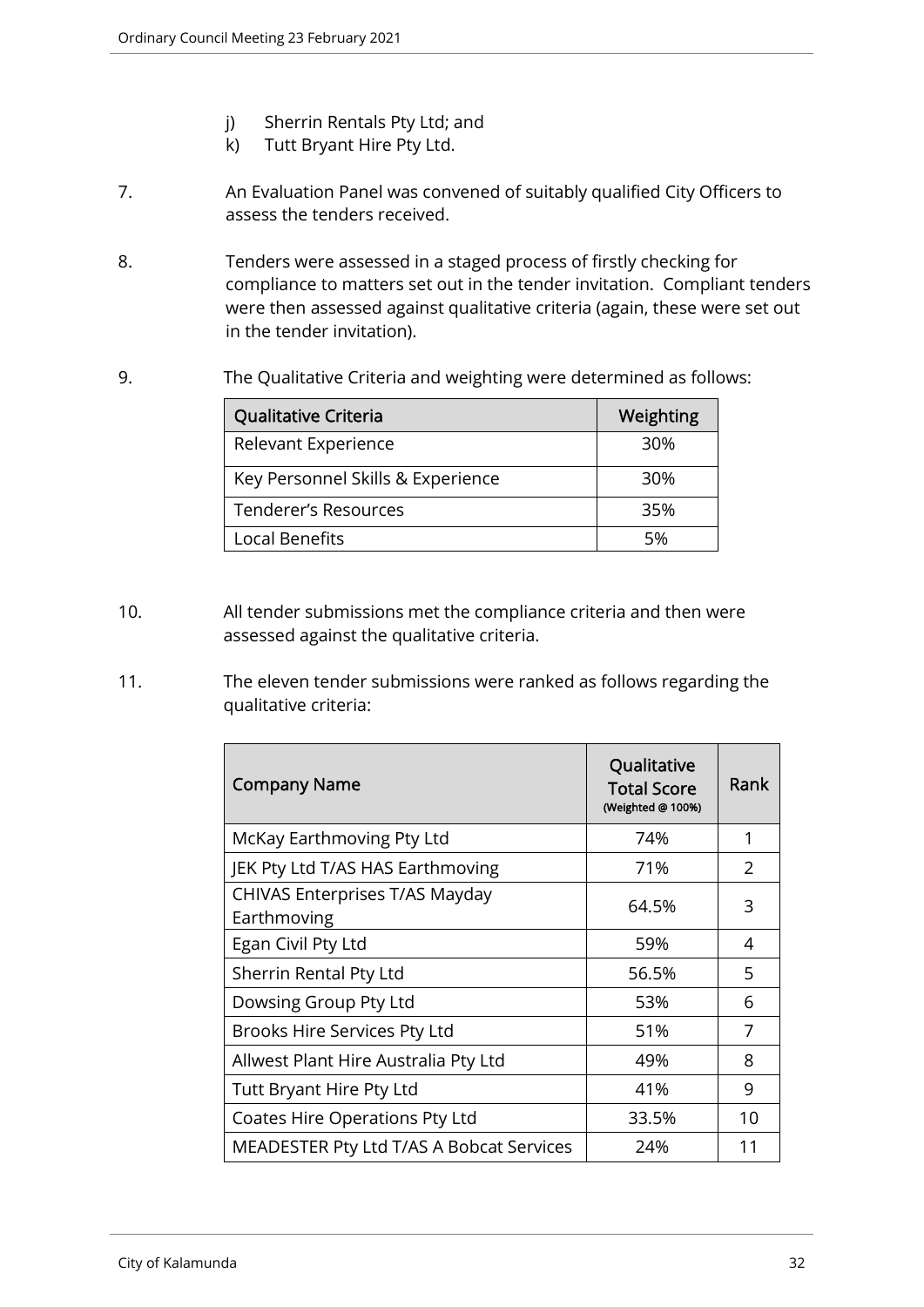- 12. The Tender Assessment Panel determined that a Qualitative Pass Mark (QPM) of 60% would be set for the tender of this nature.
- 13. Of the eleven tender submissions, only three met the required QPM of 60%, McKay Earthmoving Pty Ltd, JEK Pty Ltd T/AS HAS Earthmoving and CHIVAS Enterprises T/AS Mayday Earthmoving.
- 14. A price assessment was then undertaken to determine the best value for money outcome for the City.
- 15. The Tender Evaluation Report is provided as Confidential Attachment 1 to this report.
- 16. The recommended tenderer submission best satisfied the City's requirements by:
	- a) meeting or exceeding the qualitative assessment benchmark;
	- b) proven capacity and capability to provide the required plants, auxiliaries, and experienced operators;
	- c) have the skills and experience carry out wet hire work; and
	- d) providing the best value for money outcome
- 17. Of the three qualifying and compliant qualitative tender responses, McKay Earthmoving Pty Ltd provided the lowest total value for the 14 most frequently used plant items.
- 18. The Tender Assessment Panel has recommended that the contract for RFT 2023 Provision of Plant Hire and Auxiliary Services be awarded to McKay Earthmoving Pty Ltd.
- 19. The Contract will be for an initial three-year term with two x 12 month extensions at the sole discretion of the City.

## APPLICABLE LAW

20. Section 3.57 of Local Government Act 1995. Part 4 of the Local Government (Functions and General) Regulations 1996.

## APPLICABLE POLICY

21. Policy C-PP01 – Purchasing has been followed and complied with.

## FINANCIAL CONSIDERATIONS

22. The use of plant and services under this contract will form part of approved annual budgets in various civil areas of the City (roads, paths, drainage and the like).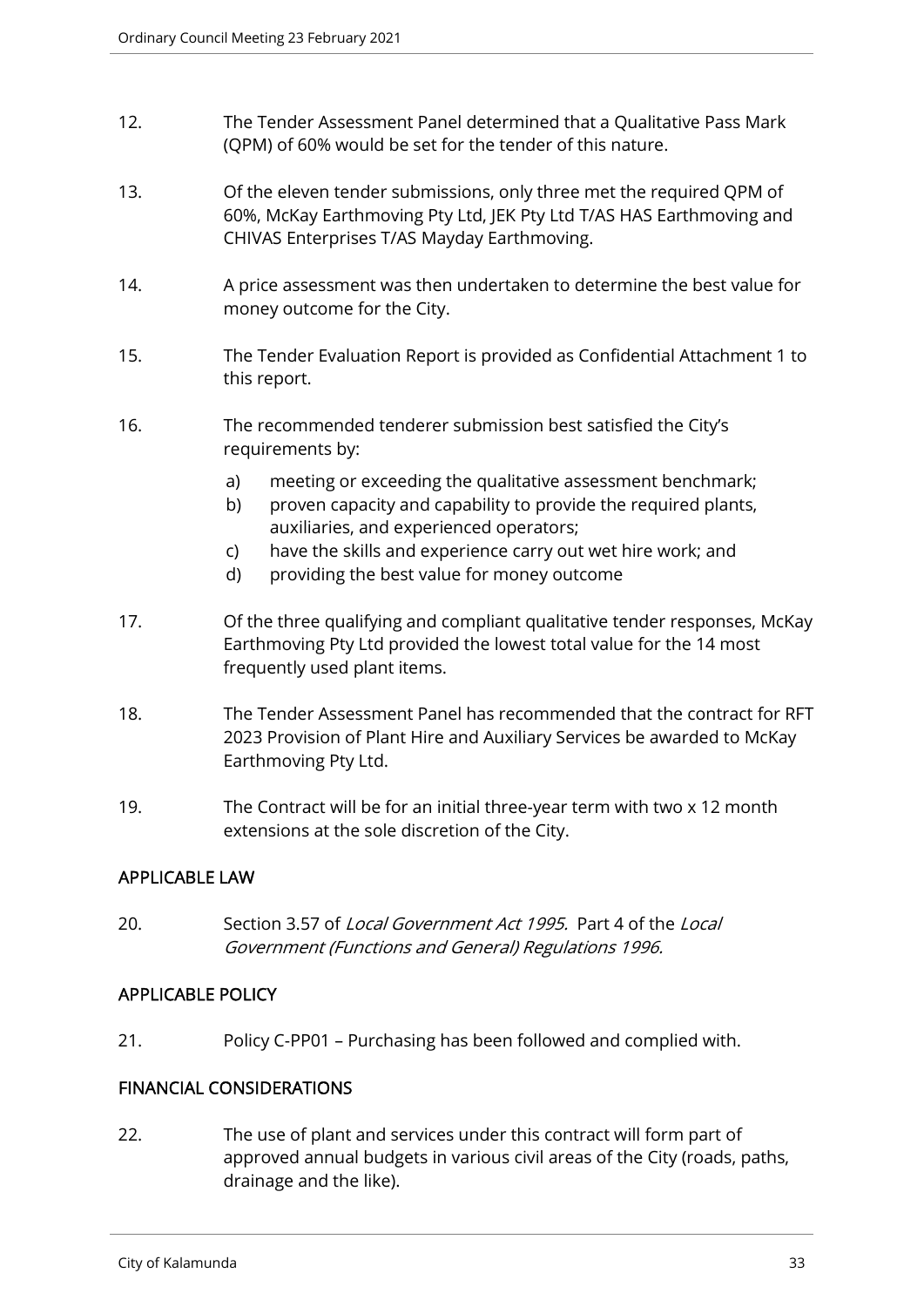## **SUSTAINABILITY**

## Social Implications

23. This Contract will also provide the City with resources that could be utilised in urgent / emergency circumstances to restore facilities for the community thus providing a good level of customer service.

## RISK MANAGEMENT

#### 24.

Risk: The Contractor fails to provide skilled and experienced operators to fulfil the requirements of the contract (in terms of scope, time or quality) leading to increased costs to the City due to rework and not timely attendance or delays in completion of the work.

| Consequence            |                        | Likelihood                                                        | Rating                                                             |
|------------------------|------------------------|-------------------------------------------------------------------|--------------------------------------------------------------------|
| Unlikely               |                        | Moderate                                                          | Low                                                                |
| <b>Action/Strategy</b> |                        |                                                                   |                                                                    |
| a)                     |                        | clearly defined specifications have been developed;               |                                                                    |
| b)                     |                        | prior to the start of work ensure, the contractor is aware of the |                                                                    |
|                        | scope of work;         |                                                                   |                                                                    |
| C)                     |                        | monitor operator's performance and quality of work. If required   |                                                                    |
|                        |                        | contact the contractor and ask for a new experienced operator;    |                                                                    |
| d)                     |                        |                                                                   | organise a meeting with the contractor and discuss the issue if it |
|                        |                        | reappears more than twice; and                                    |                                                                    |
| e)                     |                        | itemised price schedule and quantities within the tender has      |                                                                    |
|                        | been used and checked. |                                                                   |                                                                    |

## **CONCLUSION**

25. The delivery of Tender RFT 2023 Provision of Plant Hire and Auxiliary Services will allow the City to maintain the drainage and other systems throughout the City to an acceptable level. The City is satisfied that the recommended tenderer has the capability, capacity, along with experienced operators to provide the required plant and auxiliary items and undertake the work to the required standard.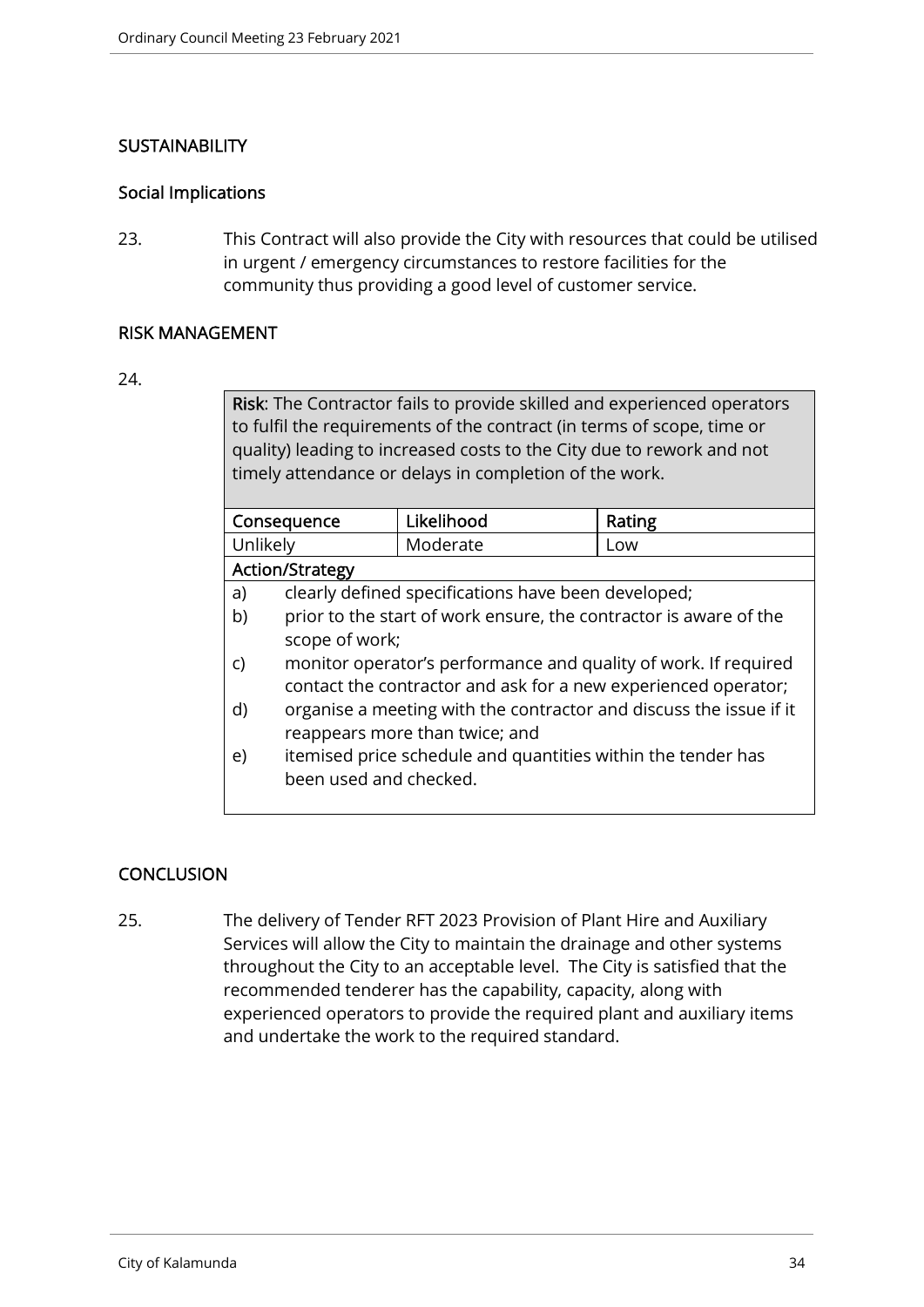## Voting Requirements: Simple Majority

## RECOMMENDATION

That Council ACCEPT the tender for Provision of Plant Hire and Auxiliary Services (RFT 2023) to provide wet and dry hire plants from McKay Earthmoving Pty Ltd, ACN 009 153 244, as per the Schedule of Rates set out in the Confidential Attachment 1 for the initial three-year contract with two further one-year extensions at the sole discretion of the City of Kalamunda.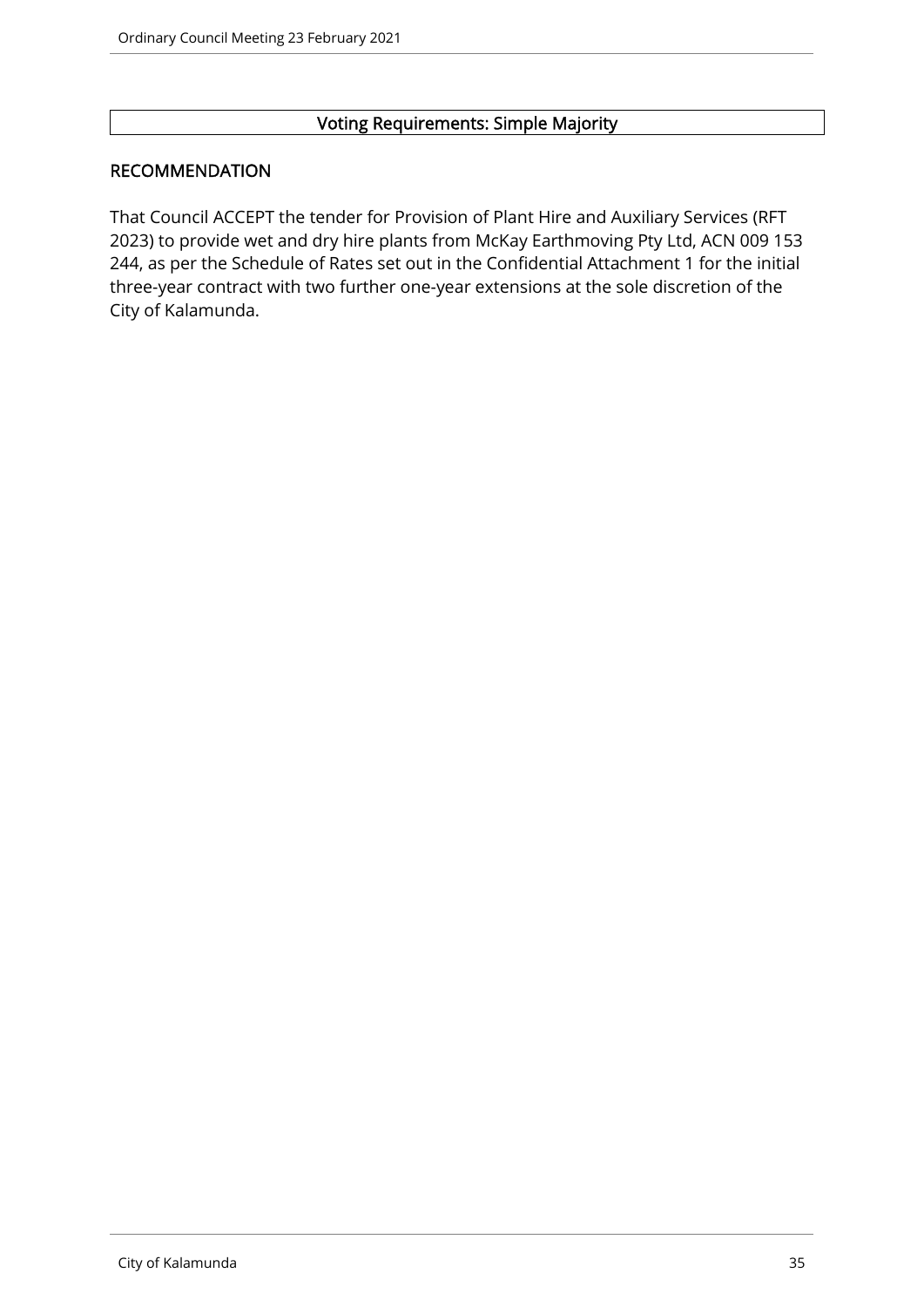## 10.2.2. Milner Road Traffic Calming Proposal

Declaration of financial / conflict of interests to be recorded prior to dealing with each item.

| Previous             | OCM 113/2019, OCM 248/2018                                      |
|----------------------|-----------------------------------------------------------------|
| <b>Items</b>         |                                                                 |
| Directorate          | <b>Asset Services</b>                                           |
| <b>Business Unit</b> | <b>Asset Planning</b>                                           |
| File Reference       | ML-10/GEN, 4.00009238                                           |
| Applicant            | N/A                                                             |
| Owner                | N/A                                                             |
| Attachments          | Milner Road Chicane Design 4284-04 [10.2.2.1 - 1<br>1.<br>page] |

## TYPE OF REPORT

| Advocacy    | When Council is advocating on behalf of the community to<br>another level of government/body/agency                                                                                                                                                                                                                                                                                                                                |
|-------------|------------------------------------------------------------------------------------------------------------------------------------------------------------------------------------------------------------------------------------------------------------------------------------------------------------------------------------------------------------------------------------------------------------------------------------|
| Executive   | When Council is undertaking its substantive role of direction<br>setting and oversight (e.g. accepting tenders, adopting plans<br>and budgets                                                                                                                                                                                                                                                                                      |
| Information | For Council to note                                                                                                                                                                                                                                                                                                                                                                                                                |
| Legislative | Includes adopting Local Laws, Town Planning Schemes and<br>Policies. When Council determines a matter that directly<br>impacts a person's rights and interests where the principles of<br>natural justice apply. Examples include town planning<br>applications, building licences, other permits or licences<br>issued under other Legislation or matters that could be<br>subject to appeal to the State Administrative Tribunal |

## STRATEGIC PLANNING ALIGNMENT

Kalamunda Advancing Strategic Community Plan to 2027

#### Priority 1: Kalamunda Cares and Interacts

Objective 1.2 - To provide a safe and healthy environment for community to enjoy.

Strategy - 1.2.1 Facilitate a safe community environment.

#### Priority 3: Kalamunda Develops

Objective 3.2 - To connect community to quality amenities. **Strategy 3.2.2** - Provide and advocate for improved transport solutions and better connectivity through integrated transport planning.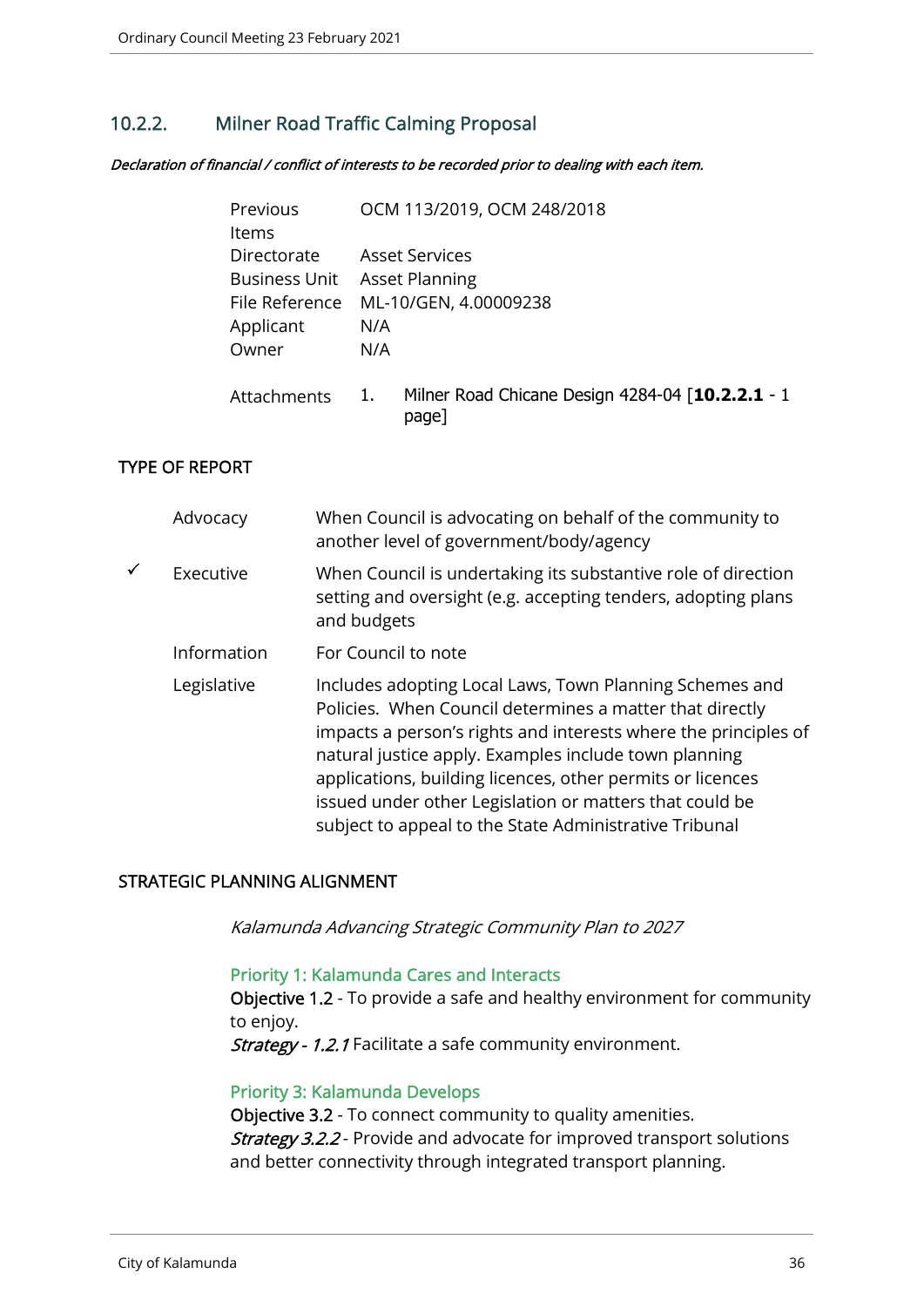## EXECUTIVE SUMMARY

- 1. The purpose of this report is to consider a traffic calming treatment on Milner Road, High Wycombe to resolve community concerns regarding heavy vehicles in the vicinity of the intersection of Milner Road and Maida Vale Road.
- 2. This proposal replaces a previous Council approval (OCM 113/2019) to install guardrails at the intersection, and to investigate the extension of Raven Street. The guardrail option has been found to be not effective and the Raven Street extension will take some time due to environmental and aboriginal heritage approvals.
- 3. The Council is requested to approve a chicane-style traffic calming treatment on Milner Road in lieu of the two previous recommendations.

## BACKGROUND

- 4. Following a long period of complaints from the residents in the vicinity of the Maida Vale Road and Milner Road intersection regarding heavy vehicles utilising the intersection, the City investigated options and recommended these to Council in December 2018 (OCM 248/2018).
- 5. Following community consultation on the options, the Council considered a further report on the matter at the May 2019 OCM and determined (OCM 113/2019)

## That Council:

- 1. NOTE the outcome of the community consultation.
- 2. ENDORSE the inclusion of \$25,000 as part of the draft 2019/2020 budget for necessary investigations into extending Raven Street to Maida Vale Road.
- 3. ENDORSE the inclusion of \$25,000 as part of the draft 2019/2020 budget for the design and installation of vehicle guardrails to prevent heavy and large vehicles from leaving the roadway in order to navigate the intersection of Milner Road and Maida Vale Road.

## DETAILS AND ANALYSIS

6. While awaiting the budget approval and design to be completed for the guardrails at the intersection of Maida Vale Road and Milner Road (the Intersection), the City of Kalamunda (City) placed orange plastic barriers along the intended alignment of the guardrail.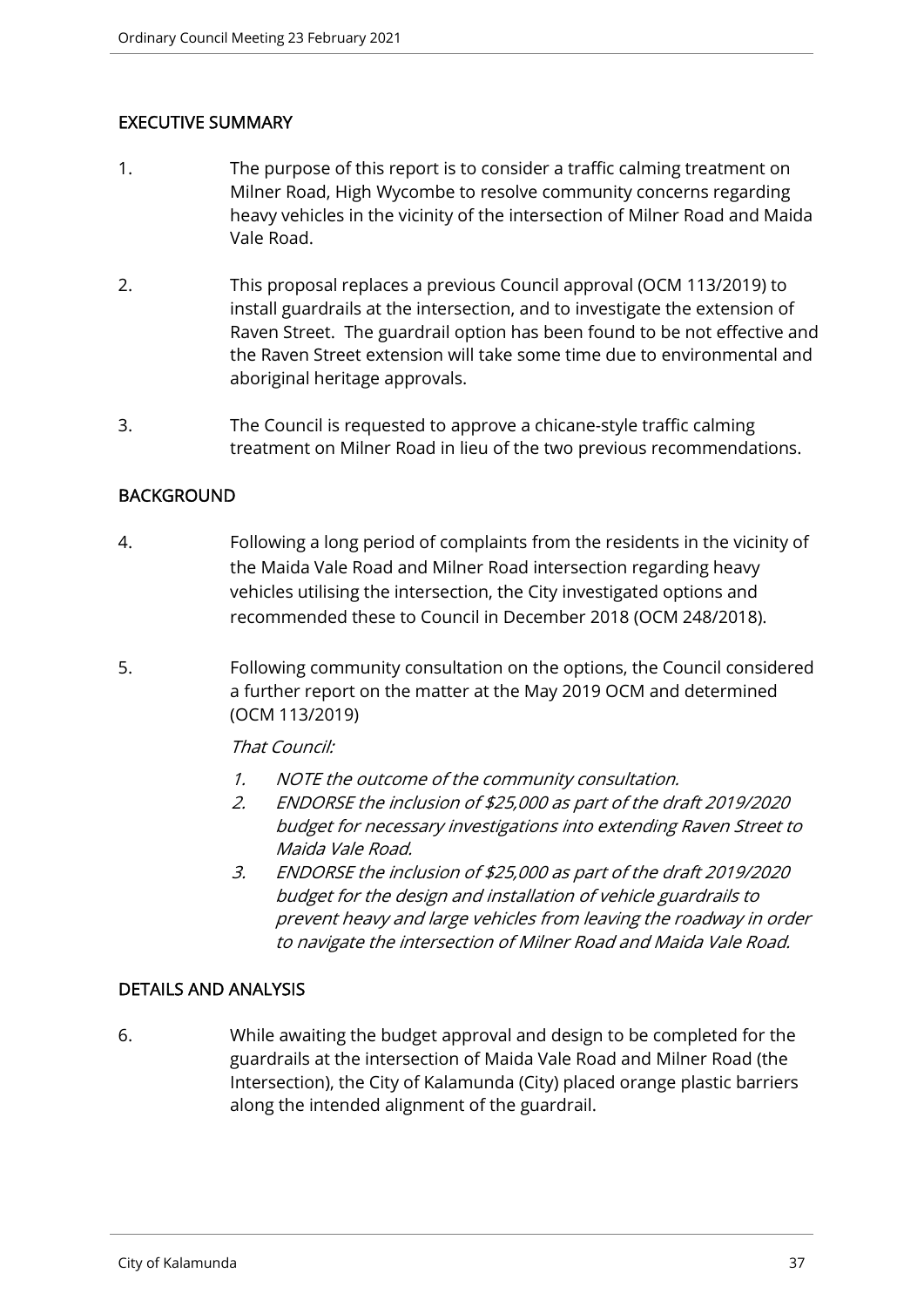- 7. It quickly became evident that the orange barriers were having no effect, as the same size and scale of heavy vehicles continued to use the intersection. Drivers would make the turn early or swing wider to avoid the barriers, thus increasing the conflict with other vehicles through the intersection. Given this result, the City does not recommend proceeding with the permanent guardrails.
- 8. Detail design of the guardrails also identified significant issues with underground services including gas and telecommunications which, to avoid prohibitive costs of relocation, resulted in a revised design estimate for the guardrails exceeding \$120,000.
- 9. It is therefore recommended that the City does not proceed with the guardrail installation. Local residents most concerned by the intersection issue concur with this view.
- 10. The City commenced investigations into the extension of Raven Street to Maida Vale Road. This extension has been identified as a possible project arising from the High Wycombe Development Area (formerly known as the Forrestfield North Transit Oriented Development area) (the TOD). The TOD is a structure plan being prepared by the City with Development WA being the determining planning authority. This structure plan has not yet been completed to allow further consideration of Raven St.
- 11. The north-western end of Raven Street is adjacent to an area of aboriginal heritage interest (Poison Gully) and has very high-quality bush within the road reserve, neighbouring a property registered as a bush forever site. Although approvals may be sought, the approval process would take potentially six to twelve months with specialist assessments.
- 12. In July 2020, the City was requested to revisit a prior traffic calming proposal on Milner Road. A single lane restriction had been proposed on Milner Road in a 2018 study however the City had modified this option provide a calming treatment for the Stewart Road intersection.
- 13. A single lane restriction, known as a chicane, was designed as provided in Attachment 1. The chicane will cost an estimated \$15,000 and will need to be listed for consideration in the 2021/22 budget.
- 14. The chicane requires drivers from the south to give way to vehicles approaching from the north, which along with the turning manoeuvre will cause a reduction in operating speeds. The width of the chicane has been designed to accommodate a vehicle up to 12.5 metres only. The maximum length of vehicle permitted on the road is 19.0 metres, therefore drivers of these larger vehicles will have difficulty in negotiating the chicane and may be discouraged from driving through. Alternatively,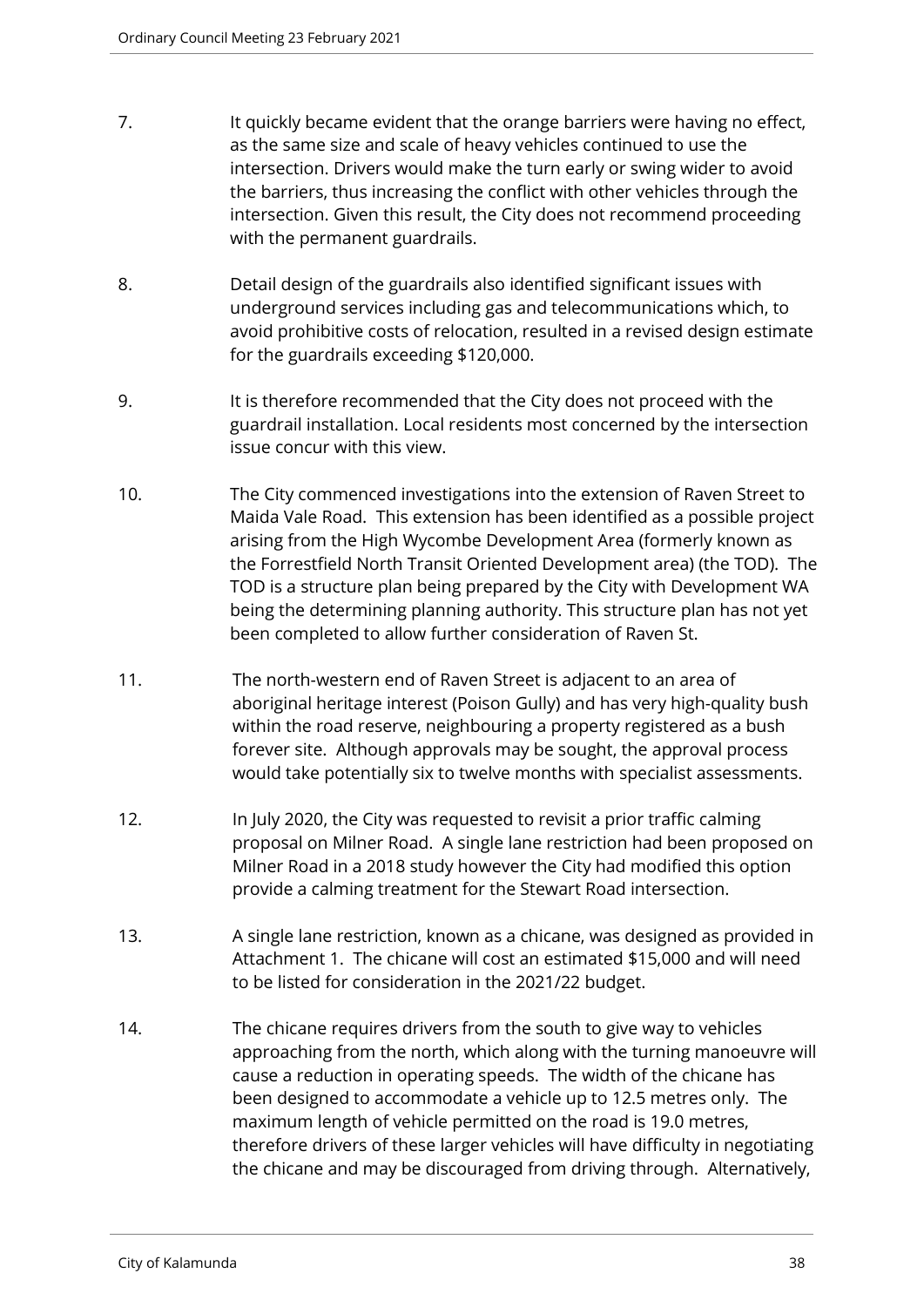they will drive through and mount the chicane with long term occurrences eventually causing failure of the chicane.

- 15. The community was surveyed on the proposed chicane, with letters sent to 286 residents and businesses in the Milner Road area, ranging from Maida Vale Road to Berkshire Road, and including the area around Bluebell Avenue.
- 16. The City received 28 submissions to the survey with 12 objecting, and 16 supporting or not objecting.
- 17. The key comments in objecting were:
	- a) need to use the route for trucks;
	- b) inconvenience or dangerous;
	- c) waste of money; and
	- d) previous consultation and that the Council has already endorsed a different course of action.
- 18. The key comments in supporting the proposal were:
	- a) reduce noise;
	- b) reduce trucks; and
	- c) reduce speeding.
- 19. The balance of responses for and against the proposal are similar to the consultation undertaken in early 2019 (OCM 113/2019). There is not a clear community desire for or against further traffic treatments on Milner Road.
- 20. In addition to the proposed chicane treatment, the City also considered modifying the Intersection by realigning Milner Road so that it met Maida Vale Road square (at 90 degrees). As identified through previous investigations, this will be very expensive due to the need to relocate power poles and so has not been pursued.
- 21. The crash history from 2015 to 2019 shows two crashes at the Intersection of Milner Road and Stewart Road, both involving light vehicles and no injury. One crash involving a single light vehicle occurred near the Poison Gully crossing of Milner Road in 2015. It is noted that the 2020 crash data will not be released by Main Roads WA until May 2021.
- 22. During the intervening period between the Council reports and this proposal, the City has on several occasions contacted local businesses and sought cooperation to limit the number and size of vehicles using the intersection. This has had limited effect, noting that most of the heavy vehicles are within the legal size limits for the road.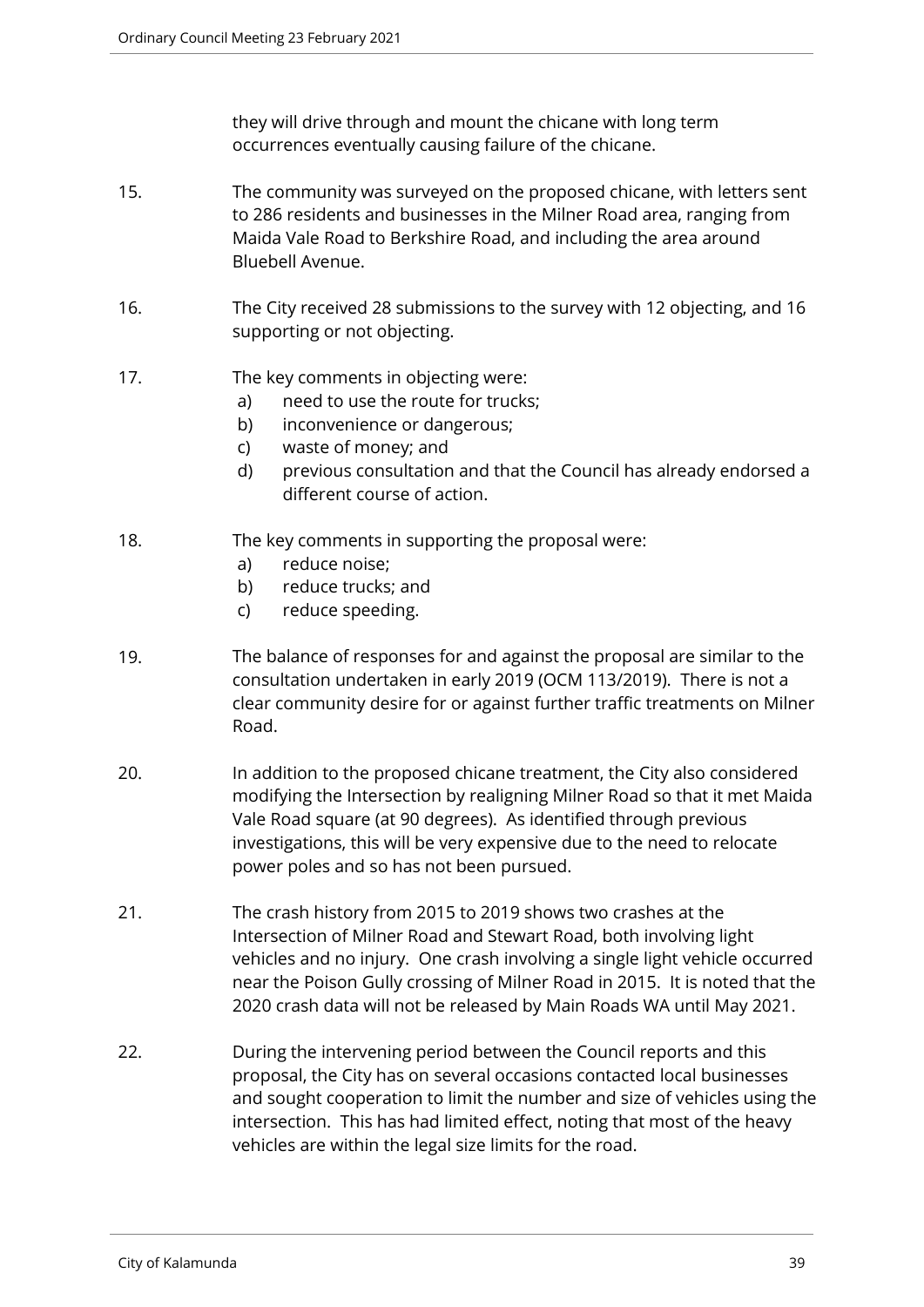- 23. In the next few months, the residents of Maida Vale Road and Milner Road will see dramatic changes to vehicle numbers arising from the many large road projects underway:
	- a) The Roe Kalamunda Interchange project has resulted in the closure of the Roe Highway northbound off ramp (the old Roe Highway traffic lights) from January to the end of March. Vehicles wishing to travel to High Wycombe from the south will have to exit at Maida Vale Road and detour through Newburn Road. Some drivers will opt to leave via Berkshire Road and may end up using Milner Road.
	- b) The High Wycombe Train Station project has resulted in the closure of Dundas Road at the Maida Vale Road end from January to the end of February. Vehicles will be detoured via Newburn Road and Milner Road. It is expected that a large portion of industrial traffic will choose to take the wider road network (Roe Highway and Abernethy Road) rather than travel through the High Wycombe residential area.
	- c) The City will commence work on a roundabout at the Roe Highway off ramp onto Maida Vale Road from April. This will not start until the Roe Highway off ramp has been reopened for the interchange. This project will require the closure of the off ramp to Maida Vale Road and westbound traffic will be detoured through Berkshire Road and Milner Road, although some drivers will elect to use Dundas Road.
- 24. All of the above projects are due to be completed by June 2021, at which time, notably, the roads for the High Wycombe Train Station should be completed. This provides a new road connection that will be called Enterprise Boulevard. Enterprise Boulevard will continue Sultana Road West to the northwest into the forecourt of the train station, and then curve to the north and connect to Ibis Place and Maida Vale Road.
- 25. The construction of the Enterprise Boulevard link is expected to attract a significant portion of the heavy vehicle traffic to and from the Forrestfield Industrial area in the vicinity of Milner Road. This is due to the new road providing a much shorter distance to travel to Dundas Road and the anticipated low volume of local traffic when the train station opens. In the long term, the train station traffic is expected to significantly increase and will probably deter this industrial traffic.
- 26. Given the above change to the road network in 2021, and alternative routes being available for heavy vehicles, the chicane treatment may not be required. This can be determined in due course in the 2021/22 financial year.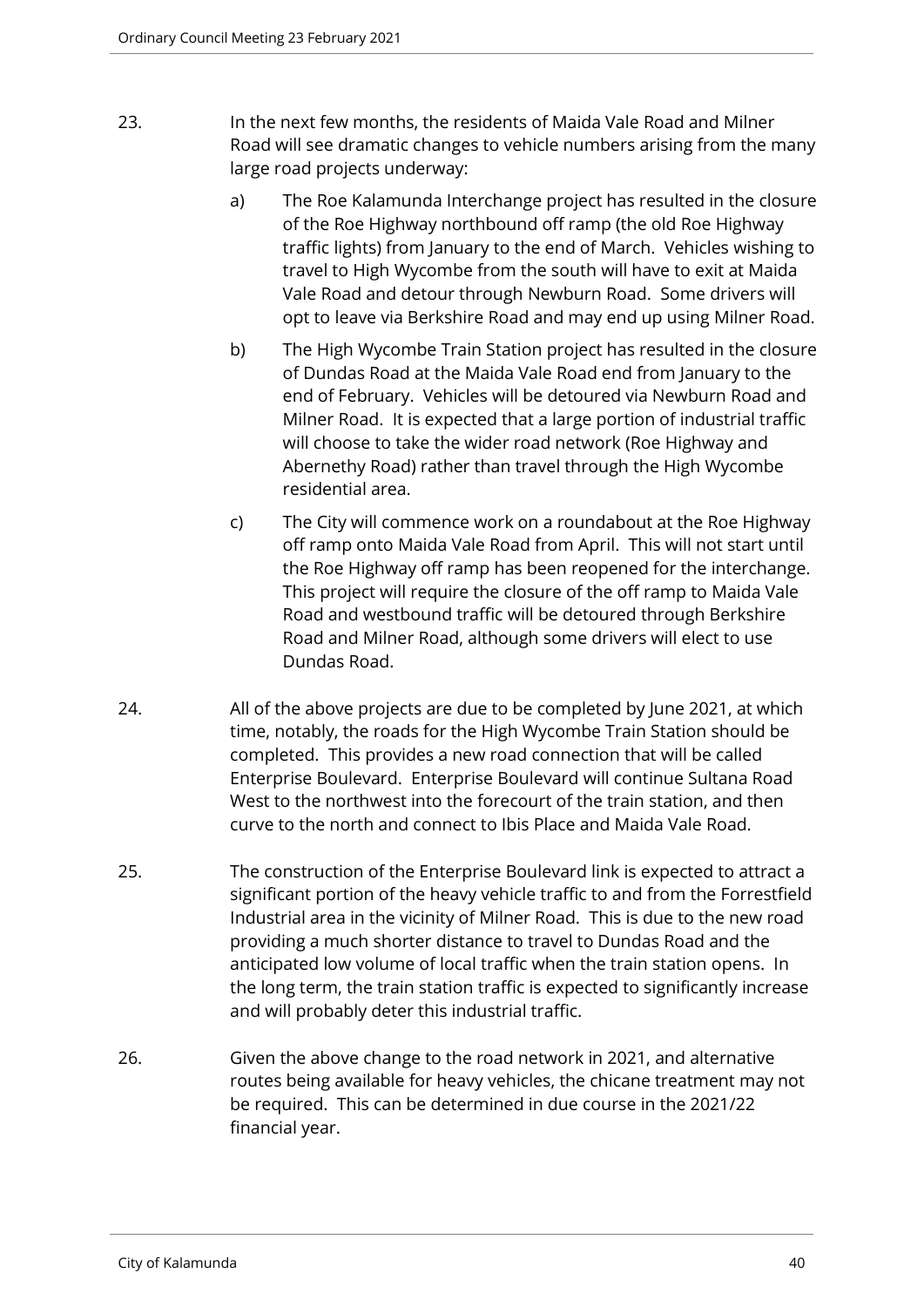## APPLICABLE LAW

27. Management and provision of traffic calming on local government roads is delivered under the *Main Roads Act 1930*.

# APPLICABLE POLICY

28. There are no policies directly associated with this report.

## STAKEHOLDER ENGAGEMENT

29. The community was surveyed as outlined previously, with 286 letters being sent to residents and businesses on the chicane proposal.

#### FINANCIAL CONSIDERATIONS

30. The proposal to construct a chicane traffic treatment on Milner Road will cost an estimated \$15,000.

## **SUSTAINABILITY**

- 31. The proposal may provide a social benefit to residences by slowing traffic and limiting heavy vehicle access to the north end of Milner Road.
- 32. The proposal may have a negative impact to businesses north of approximately Imperial Street as their heavy vehicle traffic may need to travel to the south on Milner Road to access Dundas Road travelling north. This would be a longer trip. Business traffic south of Imperial Street already would have less distance to travel if heading south on Milner Road to access Dundas Road to the north.
- 33. There is no significant benefit or negative impact to the environmental arising from this proposal.

## RISK MANAGEMENT

34. Risk: That the City receives criticism from the business community for implementing a traffic calming treatment that does not support heavy vehicles that have as of right access.

| Consequence                                                                                            | Likelihood | Rating |  |  |
|--------------------------------------------------------------------------------------------------------|------------|--------|--|--|
| Moderate                                                                                               | Possible   | Medium |  |  |
| <b>Action/Strategy</b>                                                                                 |            |        |  |  |
| Given the changing road network around the train station, alternative<br>routes will become available. |            |        |  |  |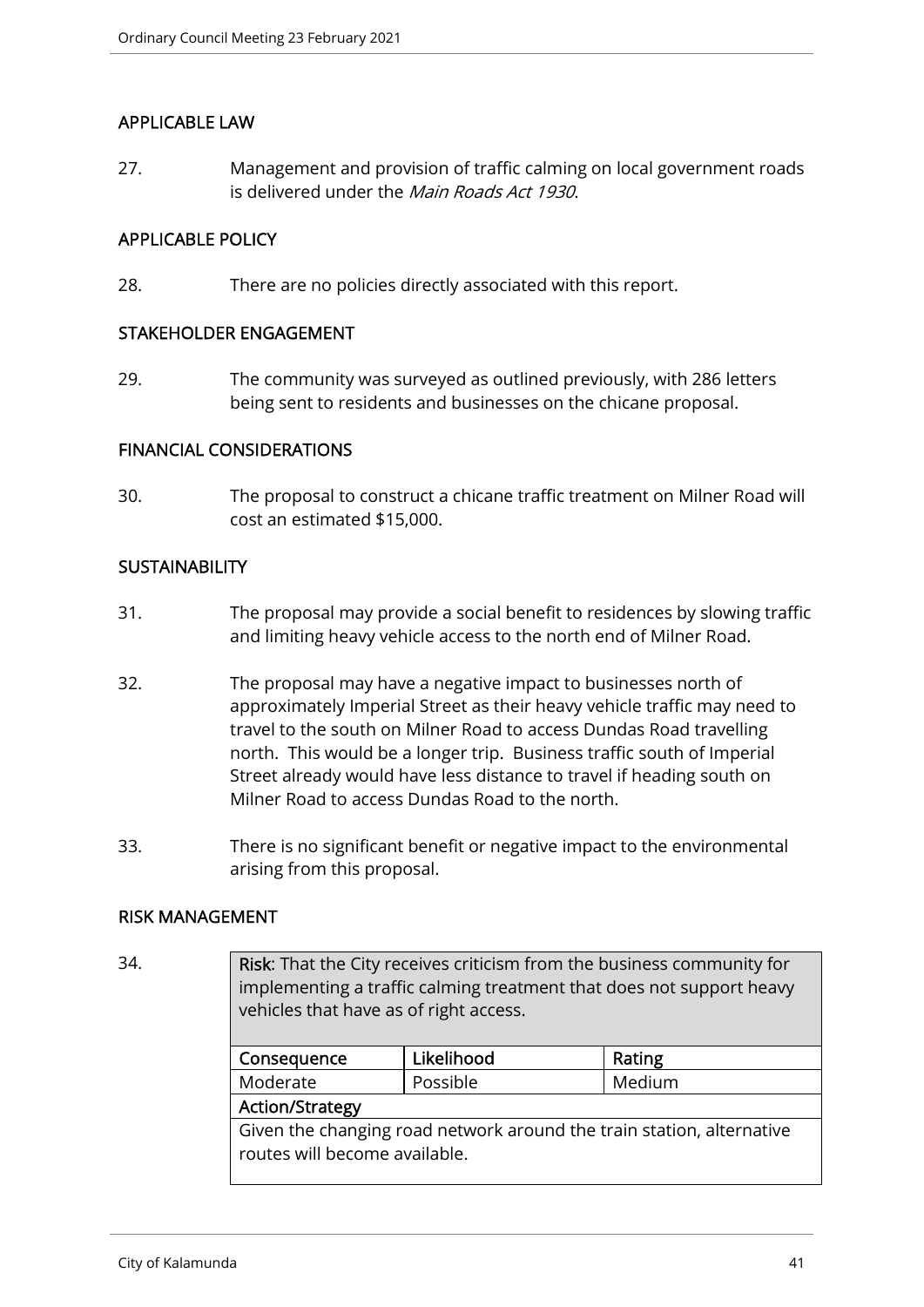Risk: That the City does nothing and continues to receive criticism from a limited number of residents regarding heavy vehicle movements on Milner Rd.

| Consequence                                                            | Likelihood | Rating |  |  |
|------------------------------------------------------------------------|------------|--------|--|--|
| Insignificant                                                          | Likely     | Low    |  |  |
| <b>Action/Strategy</b>                                                 |            |        |  |  |
| The City details its consideration that the broader road network needs |            |        |  |  |
| resolution prior to any further works on Milner Road.                  |            |        |  |  |

# **CONCLUSION**

- 35. This option has been proposed to attempt to reduce the impact of heavy vehicles on residences in the vicinity of the Maida Vale Road and Milner Road intersection. The City has limited ability to influence the choice of routes and is reliant on the wider road network to provide alternatives.
- 36. The proposal for a chicane treatment on Milner Road will provide a low cost solution with limited effectiveness (from a technical perspective). However, this may reduce the numbers of heavy vehicles and thus provide a better living environment for the residents.

## Voting Requirements: Simple Majority

## RECOMMENDATION

That Council DOES NOT CONSIDER funding and construction of a chicane on Milner Road near Stewart Road until such time more information is known on changed traffic circumstances in the area.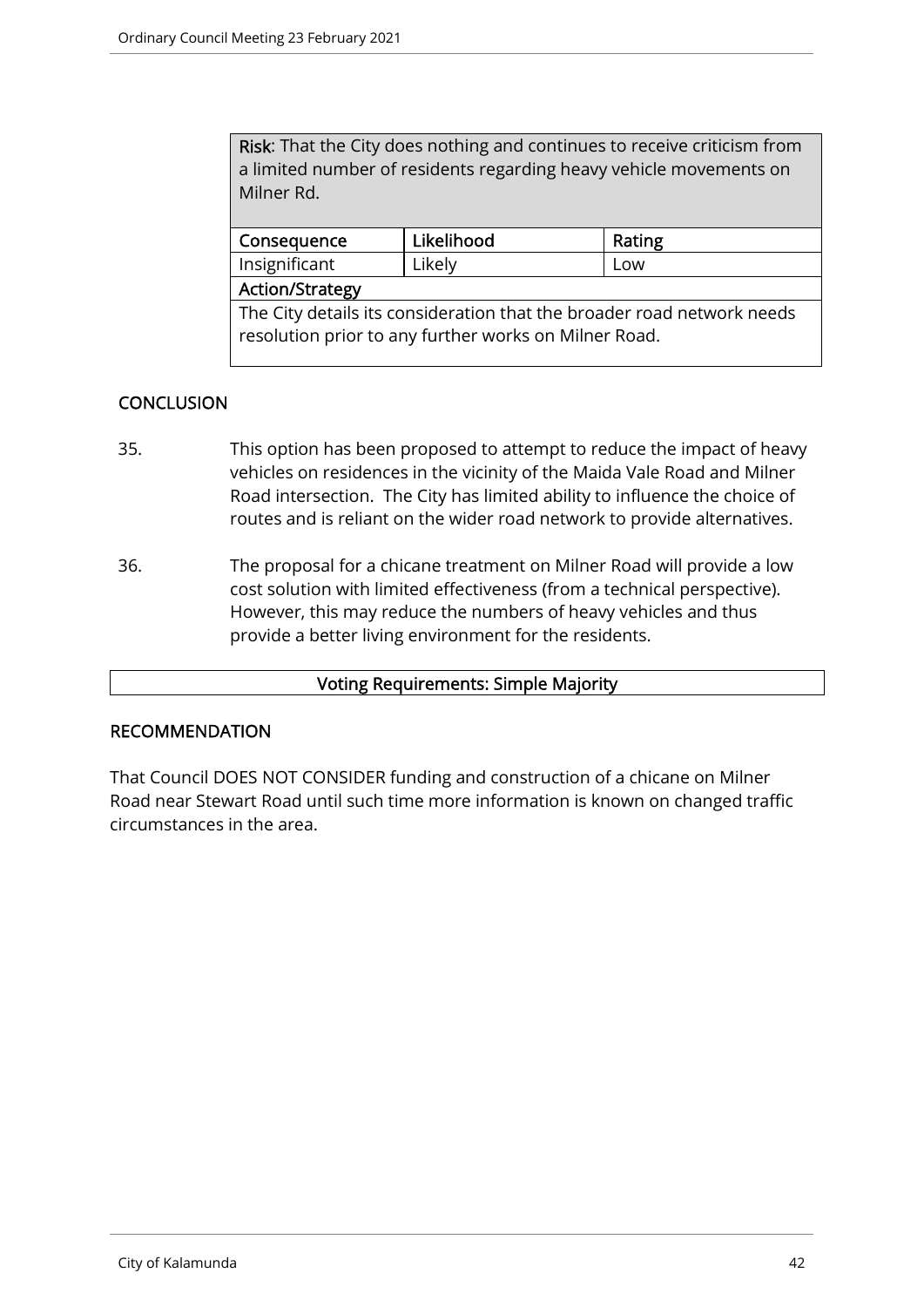# 10.3. Corporate Services Reports

No reports presented.

#### 10.4. Office of the CEO Reports

10.4.1. Corporate Business Plan - Quarterly Update - October-December 2020

Declaration of financial / conflict of interests to be recorded prior to dealing with each item.

| Previous             |    |                                                                                 |
|----------------------|----|---------------------------------------------------------------------------------|
| <b>Items</b>         |    |                                                                                 |
| Directorate          |    | Office of the CEO                                                               |
| <b>Business Unit</b> |    | People Services                                                                 |
| File Reference       |    | 3.009509                                                                        |
| Applicant            |    | City of Kalamunda                                                               |
| Owner                |    | City of Kalamunda                                                               |
| Attachments          | 1. | Quarterly Corporate Plan Report October- December<br>2020 [10.4.1.1 - 59 pages] |

## TYPE OF REPORT

| Advocacy    | When Council is advocating on behalf of the community to<br>another level of government/body/agency                                                                                                                                                                                                                                                                                                                                |
|-------------|------------------------------------------------------------------------------------------------------------------------------------------------------------------------------------------------------------------------------------------------------------------------------------------------------------------------------------------------------------------------------------------------------------------------------------|
| Executive   | When Council is undertaking its substantive role of direction<br>setting and oversight (eg accepting tenders, adopting plans<br>and budgets                                                                                                                                                                                                                                                                                        |
| Information | For Council to note                                                                                                                                                                                                                                                                                                                                                                                                                |
| Legislative | Includes adopting Local Laws, Town Planning Schemes and<br>Policies. When Council determines a matter that directly<br>impacts a person's rights and interests where the principles of<br>natural justice apply. Examples include town planning<br>applications, building licences, other permits or licences<br>issued under other Legislation or matters that could be<br>subject to appeal to the State Administrative Tribunal |

#### STRATEGIC PLANNING ALIGNMENT

Kalamunda Advancing Strategic Community Plan to 2027

# Priority 4: Kalamunda Leads

Objective 4.1 - To provide leadership through transparent governance.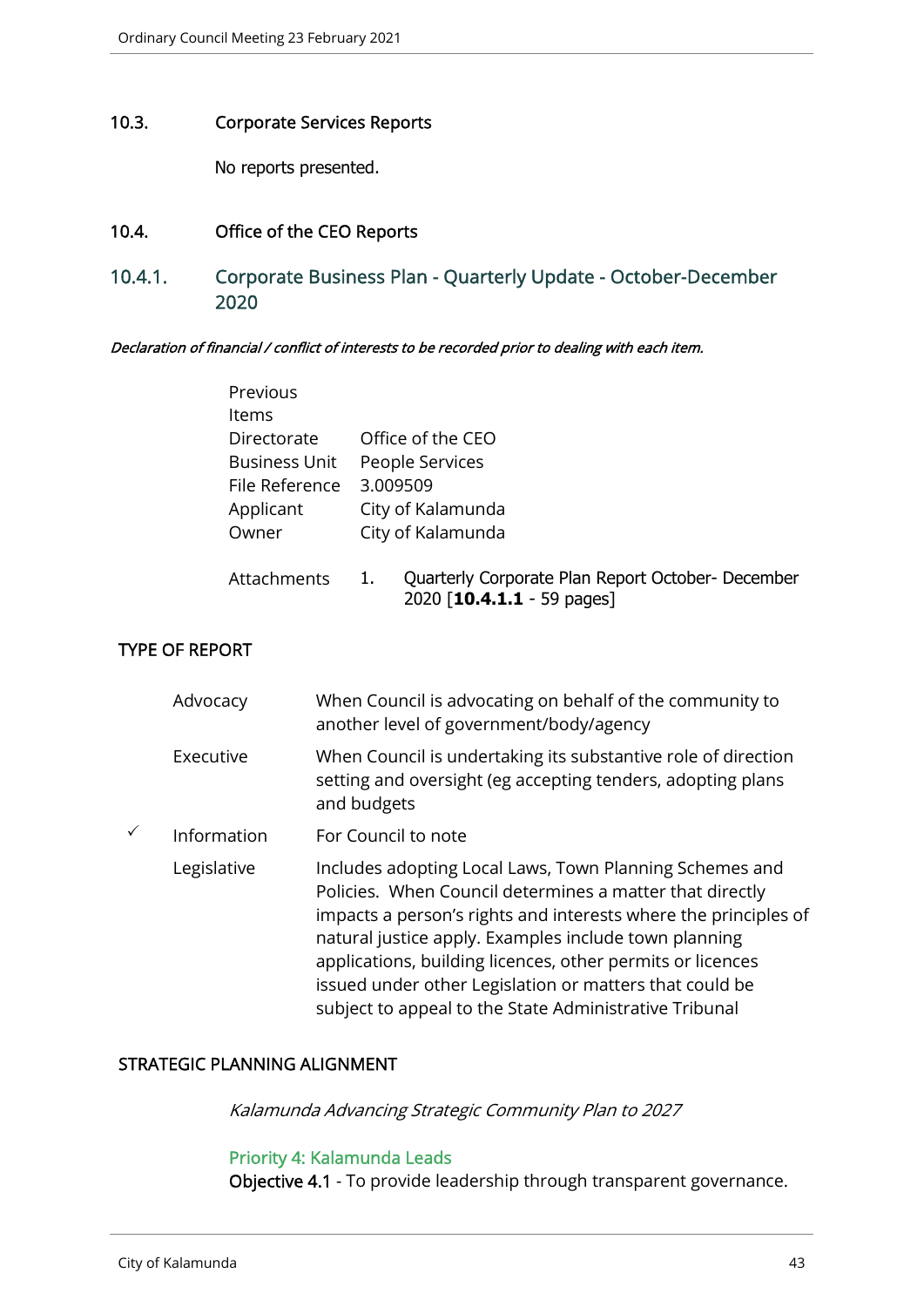## **Strategy 4.1.1** - Provide good governance.

# EXECUTIVE SUMMARY

- 1. The purpose of this report is to provide Council with the progress on the City of Kalamunda's (City) achievement against "Kalamunda Achieving: Corporate Business Plan 2020-2024" for the period October to December 2020.
- 2. On average, actions from the Corporate Business Plan are 57.6% complete at the end of the second quarter, 31 December 2020.
- 3. It is recommended that Council notes the quarterly report for the Corporate Business Plan for the period October to December 2020.

# BACKGROUND

- 4. Kalamunda Achieving: Corporate Business Plan 2020-2024 (CBP) was endorsed by Council on 30 June 2020. The Plan is reviewed every year.
- 5. The CBP outlines the major projects, including capital works and operational recurrent services for the City. It then links those projects and services to the Asset Plans, Long Term Financial Plan and Workforce Plan.
- 6. The CBP is a component of the City of Kalamunda's integrated planning and reporting framework.
- 7. The Chief Executive Officer, Directors and Managers have individual performance objectives that are directly linked to their achievement of the CBP in 2020/21.

## DETAILS AND ANALYSIS

- 8. The CBP is comprised of 4 priority areas, referred to as 'goals' in this report, being:
	- 1. Kalamunda Cares and Interacts
	- 2. Kalamunda Clean and Green
	- 3. Kalamunda Develops
	- 4. Kalamunda Leads
- 9. There are 119 individual actions set out within the CBP for the 2020/21 year. Progress reporting is provided as Attachment 1 to this report.
- 10. The report reflects the management progress report against the work schedule for each of the individual actions, as at 31 December 2020.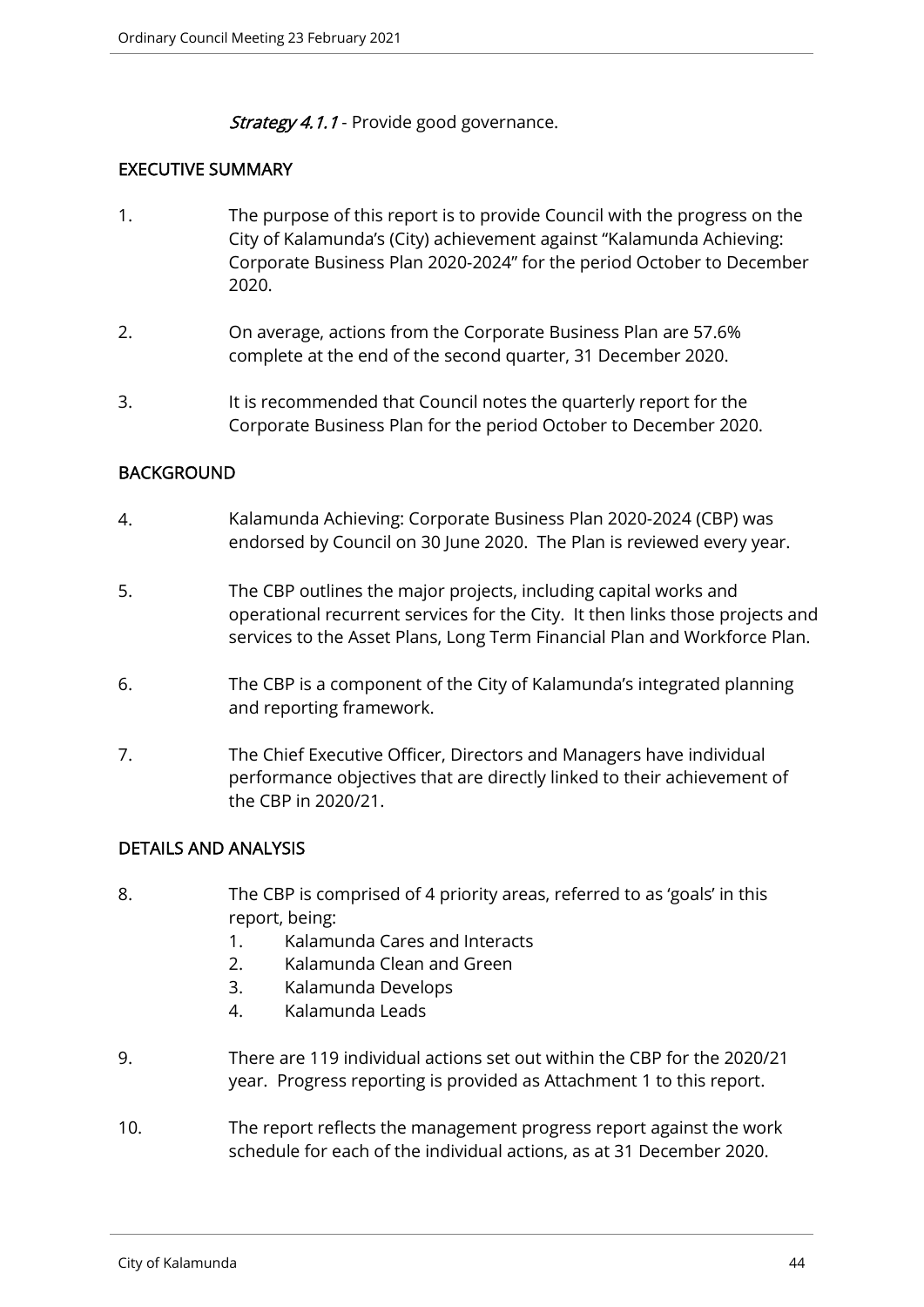- 11. On average, the actions contained in the CBP are 57.6% complete. For most actions, the target at the end of the second quarter is 50%.
- 12. Achievement of target is measured by comparing the target completion % to the actual completion %. For example, if the target is 25%, but the action is actually 50% complete, this represents an achievement of 200%. The average achievement of target across the actions is 114%.

#### APPLICABLE LAW

13. Section 5.56 of the Local Government Act 1995 (WA).

# APPLICABLE POLICY

14. Nil.

## STAKEHOLDER ENGAGEMENT

- 15. This report reflects input from Directors and Managers throughout the City.
- 16. Various external stakeholders and community members have been involved in the achievement of the CBP.

## FINANCIAL CONSIDERATIONS

17. This plan is delivered within the City's approved Annual Budget and Long Term Financial Plan.

## **SUSTAINABILITY**

18. Nil.

## RISK MANAGEMENT

| 19. | Risk: The City lacks transparency in its achievement of the statutory<br>requirements of the Corporate Business Plan leading to reputational<br>impacts<br>Likelihood<br>Consequence<br>Rating |          |     |  |
|-----|------------------------------------------------------------------------------------------------------------------------------------------------------------------------------------------------|----------|-----|--|
|     |                                                                                                                                                                                                |          |     |  |
|     | Moderate                                                                                                                                                                                       | Unlikely | Low |  |
|     | <b>Action/Strategy</b>                                                                                                                                                                         |          |     |  |
|     | Quarterly reports are provided to Council of progress against the CBP<br>and are publicly available.                                                                                           |          |     |  |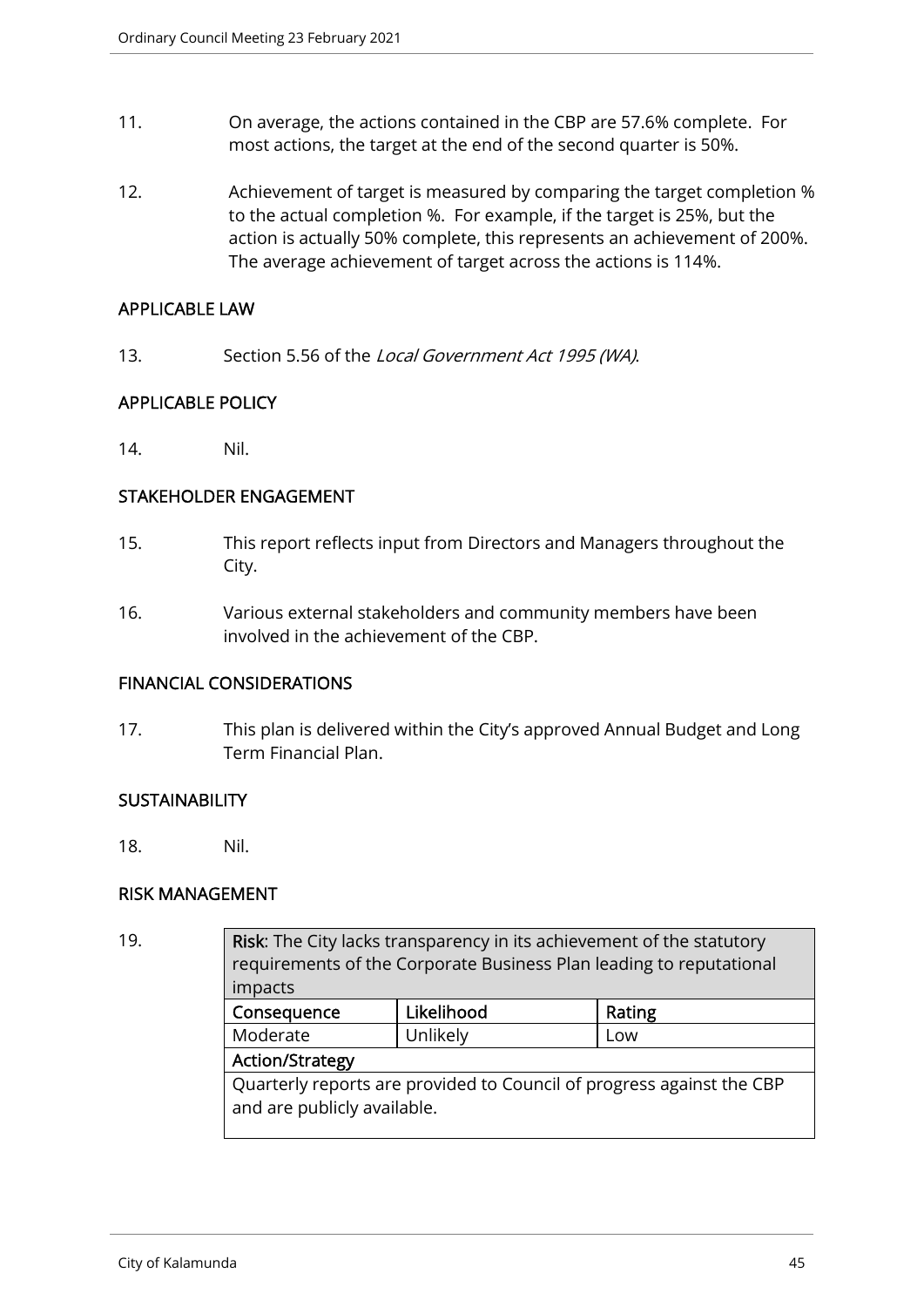# **CONCLUSION**

20. On average, actions from the Corporate Business Plan are 57.6% complete.

# Voting Requirements: Simple Majority

## **RECOMMENDATION**

That Council NOTE the quarterly report for the Kalamunda Achieving: Corporate Business Plan 2020-2024 for the period October to December 2020.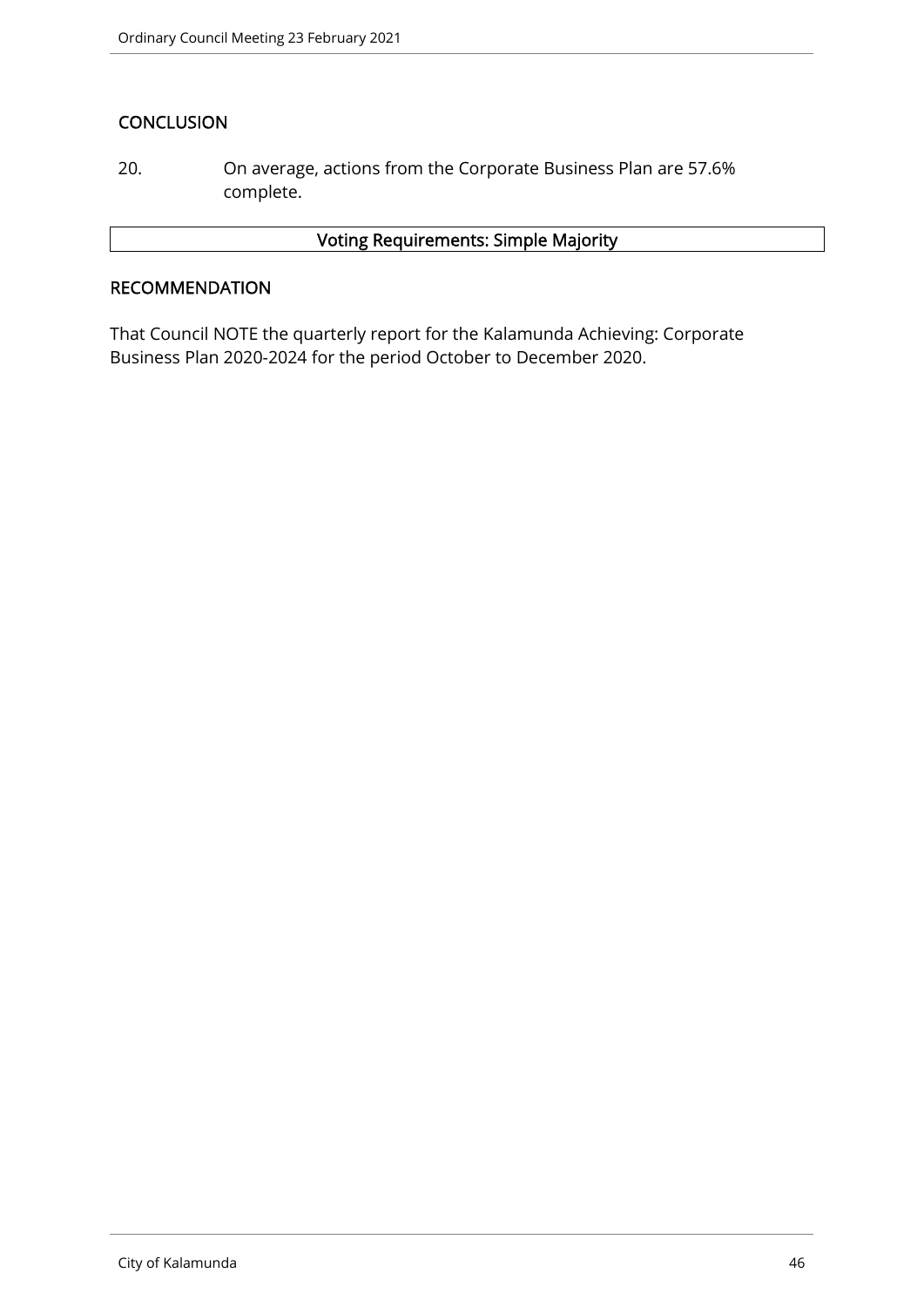## 10.5. Chief Executive Officer Reports

# 10.5.1. Draft Monthly Financial Statements to January 2021

#### Declaration of financial / conflict of interests to be recorded prior to dealing with each item.

| Previous              | N/A |                                                                                                     |
|-----------------------|-----|-----------------------------------------------------------------------------------------------------|
| <b>Items</b>          |     |                                                                                                     |
| Directorate           |     | Corporate Services                                                                                  |
| <b>Business Unit</b>  |     | <b>Financial Services</b>                                                                           |
| File Reference        |     | FIR-SRR-006                                                                                         |
| Applicant             | N/A |                                                                                                     |
| Owner                 | N/A |                                                                                                     |
| Attachments           | 1.  | Statement of Financial Activity for the period ended 31<br>December 2020 [10.5.1.1 - 2 pages]       |
|                       | 2.  | Statement of Net Current Funding position as at 31<br>December 2020 [10.5.1.2 - 1 page]             |
|                       | 3.  | Statement of Financial Activity for the period ended 31<br>January 2021 [10.5.1.3 - 2 pages]        |
|                       | 4.  | Statement of Net Current Funding position as at 31<br>January 2021 [10.5.1.4 - 1 page]              |
| <b>TYPE OF REPORT</b> |     |                                                                                                     |
| Advocacy              |     | When Council is advocating on behalf of the community to<br>another level of government/body/agency |

| Executive | When Council is undertaking its substantive role of direction |
|-----------|---------------------------------------------------------------|
|           | setting and oversight (e.g. accepting tenders, adopting plans |
|           | and budgets                                                   |

- Information For Council to note
- $\checkmark$  Legislative Includes adopting Local Laws, Town Planning Schemes, and Policies. When the Council determines a matter that directly impacts a person's rights and interests where the principles of natural justice apply. Examples include town planning applications, building licenses, other permits or licenses issued under other Legislation or matters that could be subject to appeal to the State Administrative Tribunal

## STRATEGIC PLANNING ALIGNMENT

Kalamunda Advancing Strategic Community Plan to 2027

#### Priority 4: Kalamunda Leads

Objective 4.1 - To provide leadership through transparent governance.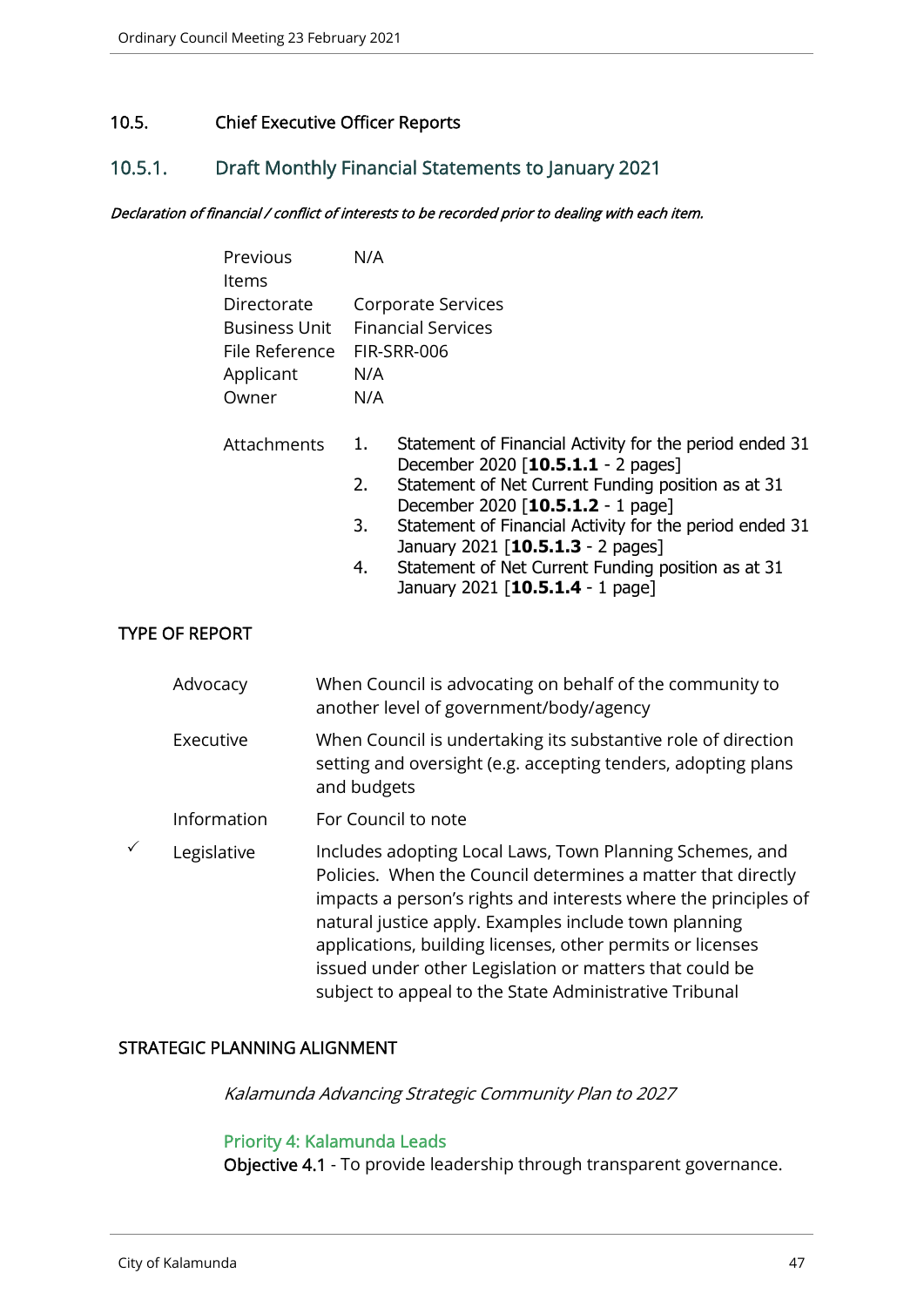**Strategy 4.1.1** - Provide good governance.

Strategy 4.1.2 - Build an effective and efficient service-based organisation.

# EXECUTIVE SUMMARY

- 1. The purpose of this report is to provide Council with the Statutory Financial Statements for the period ended 31 January 2021.
- 2. The Statutory Financial Statements report on the activity of the City of Kalamunda (City) with comparison of the period's performance against the first term budget review adopted by the Council on 27 October 2020 for the 2020/2021 financial year.
- 3. It is recommended Council receives the draft Monthly Statutory Financial Statements for the period ended 31 January 2021, which comprise:
	- a) Statement of Financial Activity (Nature or Type) for the period ended 31 January 2021;
	- b) Statement of Financial Activity (Statutory Reporting Program) for the period ended 31 January 2021;
	- c) Net Current Funding Position, note to financial report as of 31 January 2021;
	- d) Statement of Financial Activity (Nature and Type) for the period ended 31 December 2020;
	- e) Statement of Financial Activity (Statutory Reporting Program) for the period ended 31 December 2020 and
	- f) Net Current Funding Position, note to financial report as of 31 December 2020

# **BACKGROUND**

- 4. The Statement of Financial Activity (Attachment 1), incorporating various sub-statements, has been prepared in accordance with the requirements of the Local Government Act 1995 (Act) and Regulation 34 of the Local Government (Financial Management) Regulations 1996.
- 5. The opening funding position in the Statement of Financial Activity reflects the audited surplus carried forward from 2019/2020.

## DETAILS AND ANALYSIS

6. The Act requires the Council to adopt a percentage or value to be used in reporting variances against Budget. Council has adopted the reportable variances of 10% or \$50,000 whichever is greater.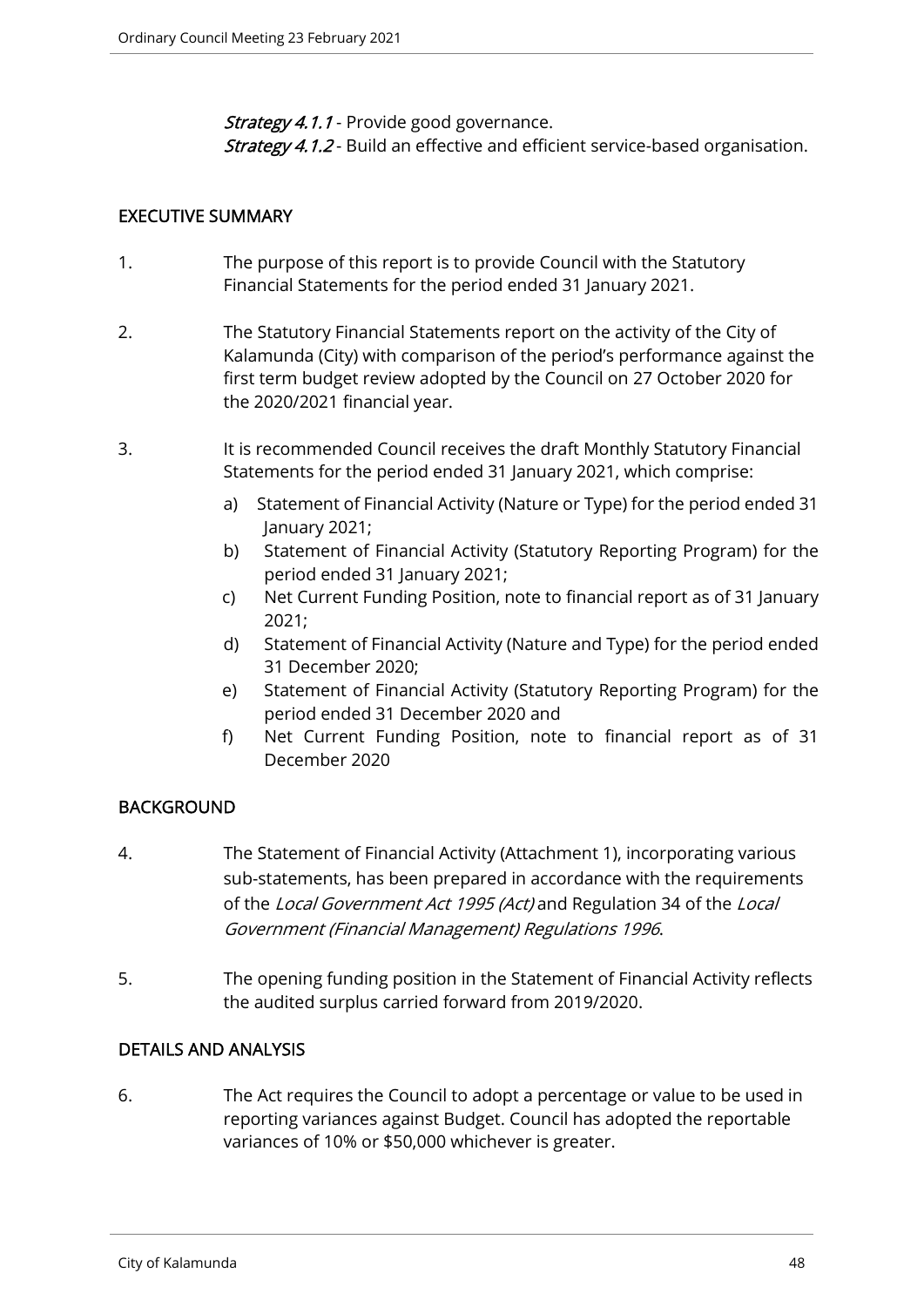# FINANCIAL COMMENTARY

# Draft Statement of Financial Activity by Nature and Type for the period ended 31 January 2021

7. This Statement reveals a net result surplus of \$27,730,359 compared to the budget for the same period of \$20,378,842.

## Operating Revenue

- 8. Total Revenue excluding rates is over budget by \$2,256,485. This is made up as follows:
	- a) Operating Grants, Subsidies and Contributions are over budget by \$2,093,624. The variance is mainly attributed to:
		- i. Revenue received \$474,576 for "Better Bins Kerbside Collection Program". The grant programme is managed by the Department of Water and Environmental regulation.
		- ii. Contributions received from CELL 9 trust fund \$1,071,719 for reimbursements of expenditure incurred on behalf of the trust.
	- b) Fees and Charges are over budget by \$91,184. This is an aggregate result of minor variances in individual fee categories.
	- c) Interest Income is over budget by \$65,983. This is the result of a timing issue.
	- d) Other Revenue is under budget by \$5,020. This is an aggregate result of minor variances in individual income categories.

## Operating Expenditure

- 9. Total expenditure is under budget by \$1,100,413. The significant variances within the individual categories are as follows:
	- a) Employment Costs are under budget by \$527,339, which is primarily due to vacant positions and the aggregate result of minor variances in various business units.
	- b) Materials and Contracts are under budget by \$891,370. The variance is primarily due to;
		- i. Verge maintenance is under budget by \$311,024 and considered to be a timing variance
		- ii. Fire mitigation programmes is under budget by \$242,494 and considered to be a timing variance.
	- c) Utilities are under budget by \$62,581, which mainly relates to street lighting costs which are lower than projected.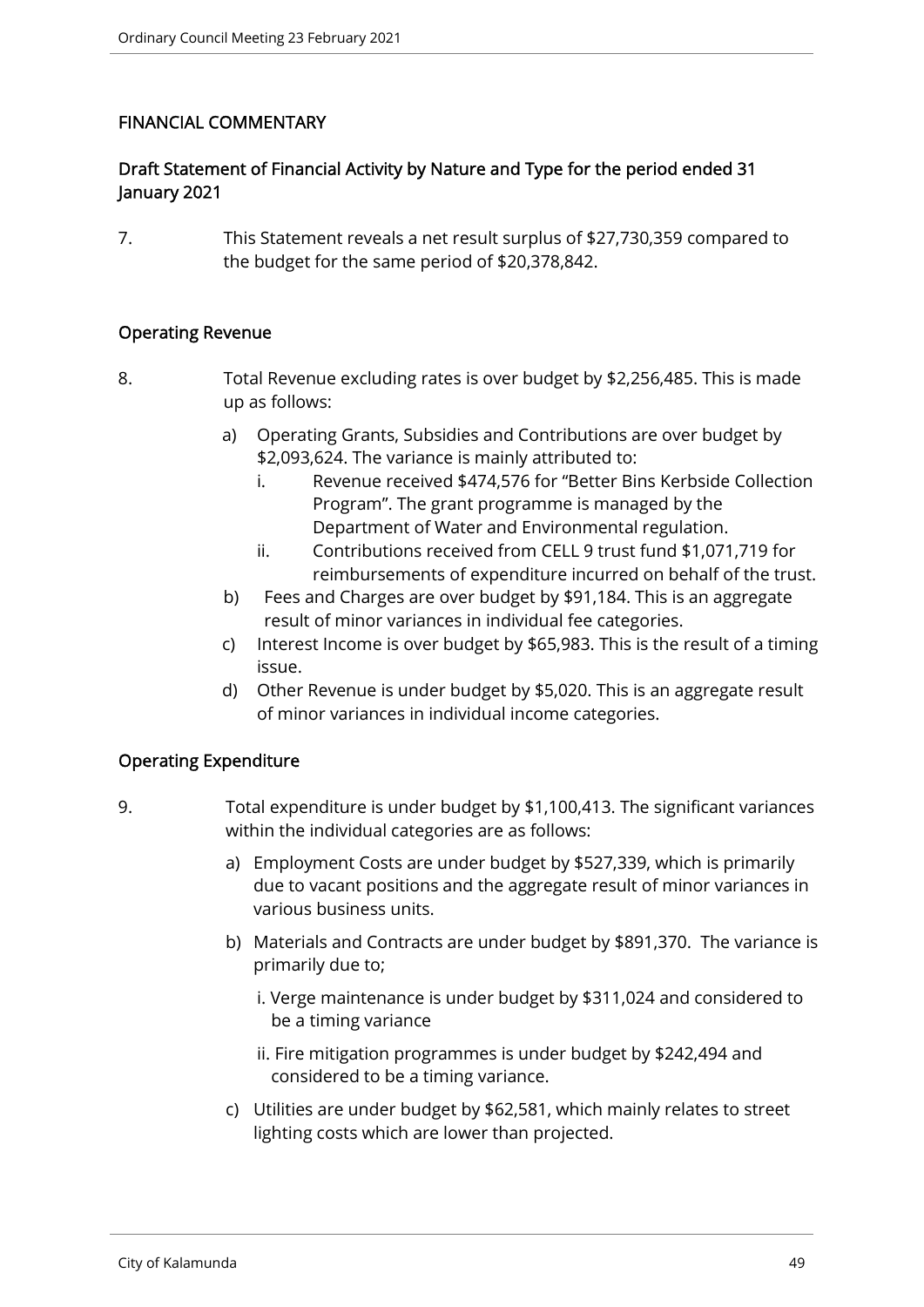- d) Depreciation, although a non-cash cost, is tracking over budget, reporting a variance of \$156,533.
- e) Interest and Insurance expenses are tracking below the reportable variance threshold.
- f) Other expenditure is over budget by \$132,890. The variance is due to the COVID 19 relief payments. These payments are fully funded by the crisis relief reserve fund.

## Investing Activities

## Non-operating Grants and Contributions

10. The non-operating grants and contributions are under budget by \$994,678. The variance is mainly due to the timing of the capital grants received for the construction of the Kalamunda Community Centre.

## Capital Expenditure

- 11. The total Capital Expenditure on Property, Plant and Equipment and Infrastructure Assets (excluding Capital Work in Progress) is under budget by \$2,095,172. This is considered to be a timing issue.
- 12. Capital works-in-progress expenditure of \$1,101,538 represents the costs expended on Forrestfield Industrial Area Scheme Stage 1 and CELL 9 Wattle Grove development. The relevant expenditure is funded by the Forrestfield Industrial Area Scheme Stage 1 reserve account and the CELL 9 trust account. These assets once constructed will be passed over to the City for management.

## Financing Activities

13. The amounts attributable to financing activities show a variance of \$99,906 which is mainly due to the developer contributions and considered to be a timing issue.

#### Rates Revenues

14. Rates generation is over budget with a variance of \$621,543. The variance is mainly due to the raising of interim rates.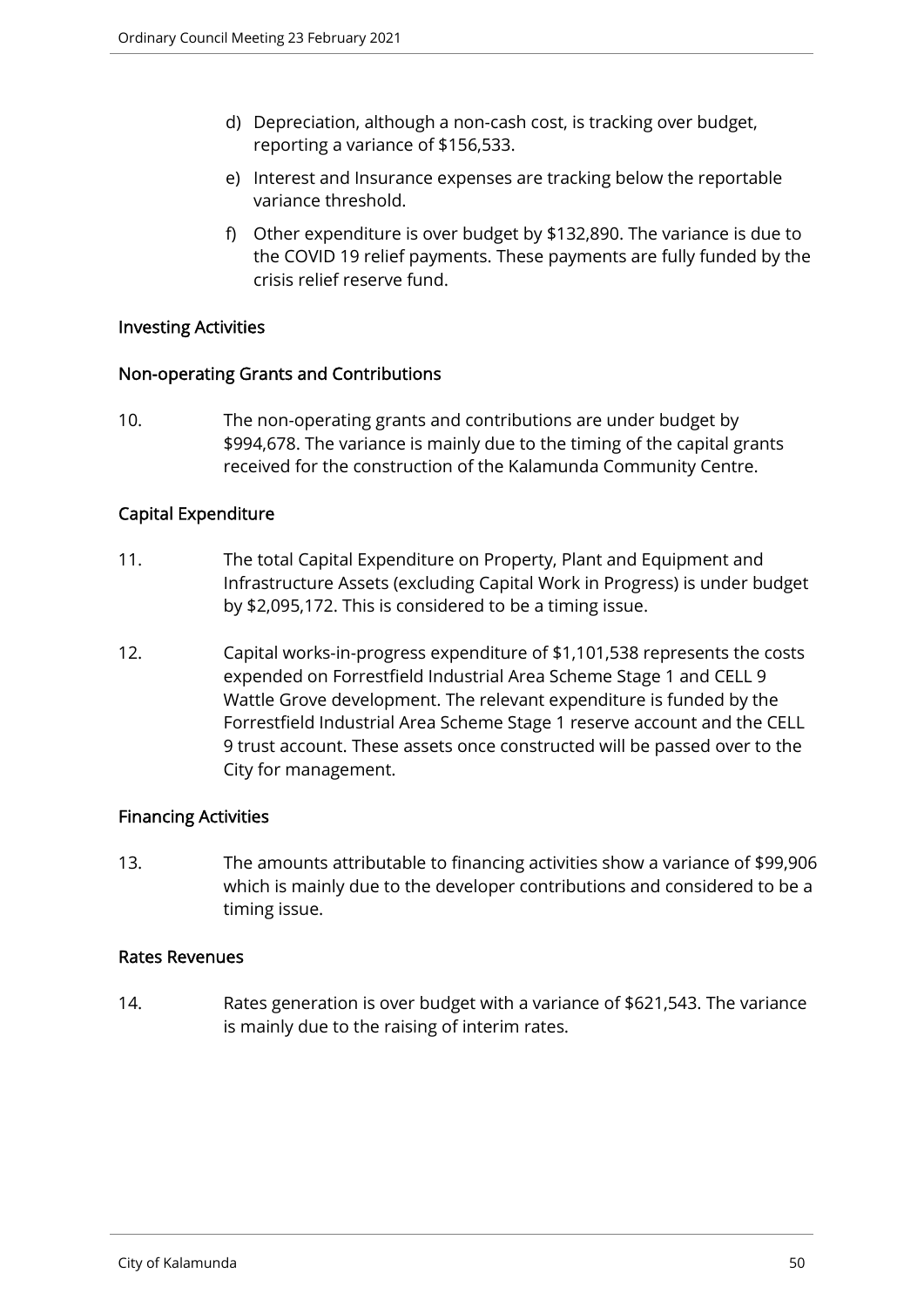## Statement of Financial Activity by Program for the period ended 31 January 2021

15. Generally, the net result of each Program is within the accepted budget except for 'Health', 'Recreation & Culture', and 'Other Property Services'. Major variances have been reported by Nature and Type under points 7 to 14 above.

#### Statement of Net Current Funding Position as of 31 January 2021.

- 16. The commentary on the net current funding position is based on a comparison of January 2021 to the January 2020 actuals.
- 17. Net Current Assets (Current Assets less Current Liabilities) total \$41 million. The restricted cash position is \$17.1 million which is higher than the previous year's balance of \$16.5 million. This is mainly attributed to timing amounts transferred to the unexpended capital works and unspent grant reserve
- 18. The following graph indicates the financial institutions where the City has investments as of 31 January 2021;



\*Financial Institutions with Investments in the Fossil Fuel Industry

19.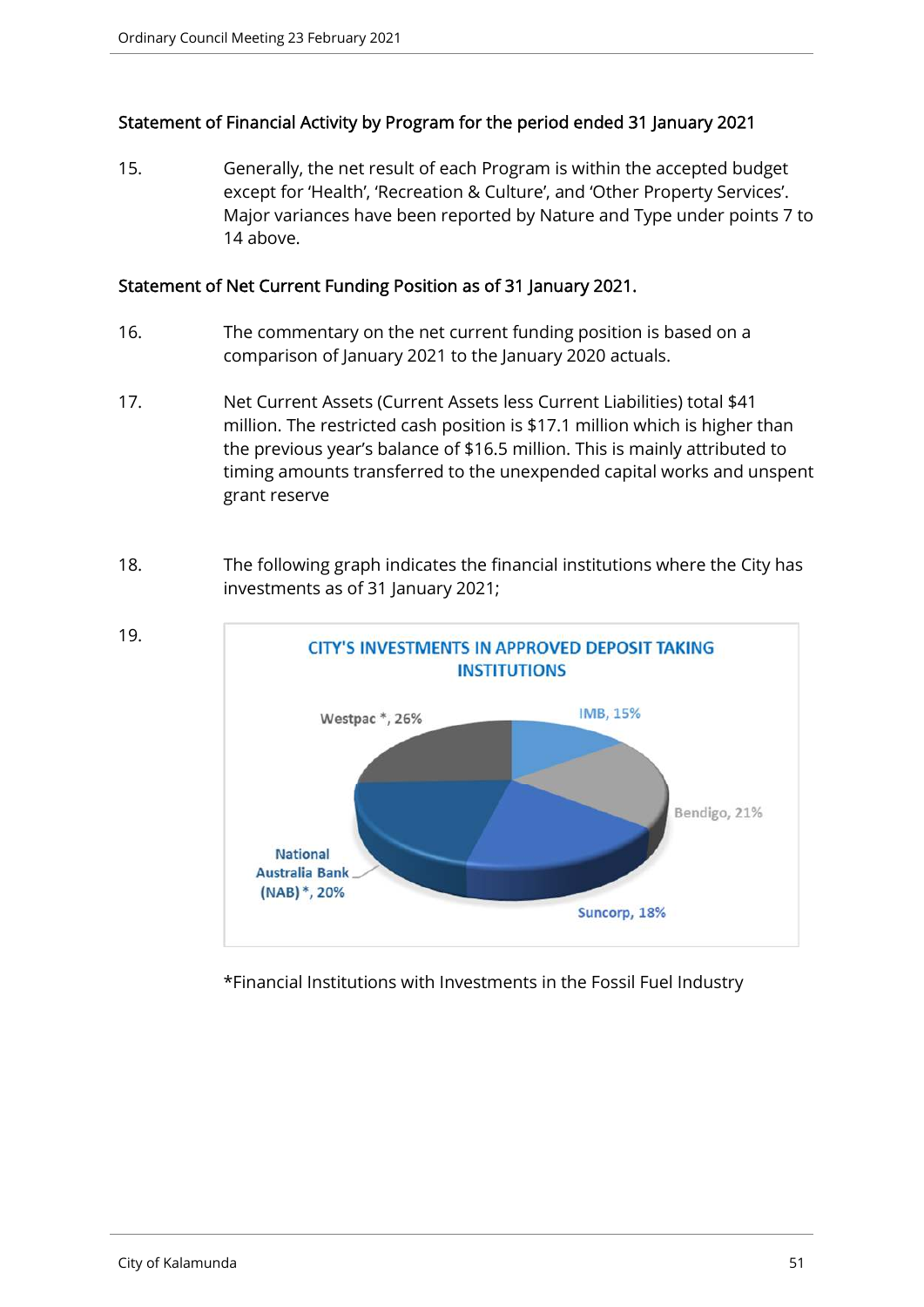

- 20. Trade and other receivables outstanding comprise rates and sundry debtors totalling \$7.7 million.
- 21. Sundry debtors have increased from \$315,886 to \$318,366, of which \$88,017 consists of current debt due within 30 days. Details are contained in the Debtors and Creditors Report to Council.
- 22. Receivables Other represents \$2.8 million including: a) Emergency Service Levy receivables \$0.4 million; b) Receivables sanitation \$0.5 million c) GST receivables \$0.6 million
- 23. Provisions for annual and long service leave have increased by \$0.7 million to \$4.1 million when compared to the previous year. The increase in leave provisions is mainly due to the 2019/2020 end of the year leave provision adjustments.

# APPLICABLE LAW

24. The Local Government Act 1995 and the Local Government (Financial Management) Regulations 1996.

## APPLICABLE POLICY

25. Nil.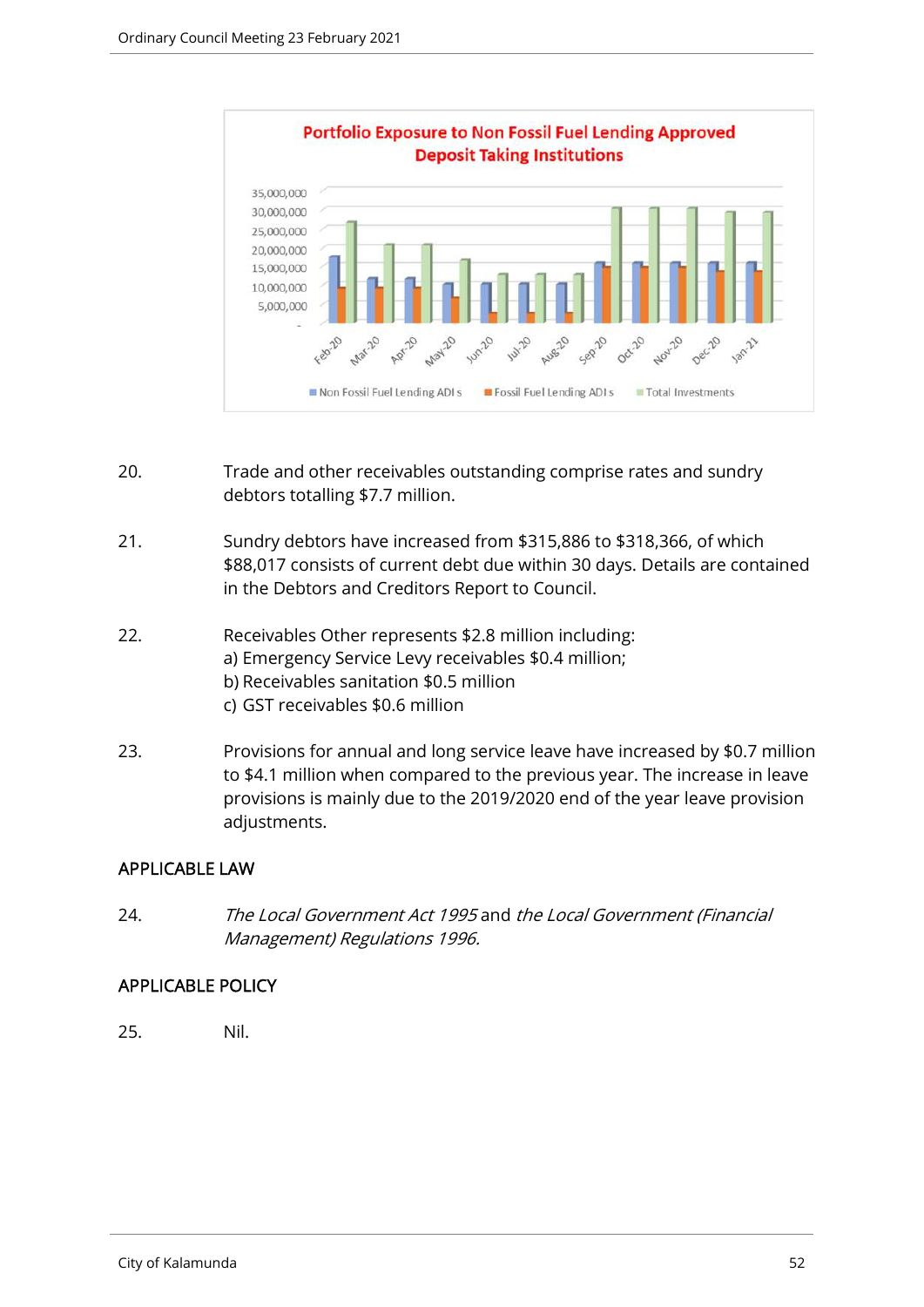## STAKEHOLDER ENGAGEMENT

## Internal Referrals

26. The City's executive and management monitor and review the underlying business unit reports which form the consolidated results presented in this report.

#### External Referrals

27. As noted in point 24 above, the City is required to present to the Council a monthly statement of financial activity with explanations for major variances.

#### FINANCIAL CONSIDERATIONS

28. The City's financial position continues to be closely monitored to ensure it is operating sustainably and to allow for future capacity.

#### **SUSTAINABILITY**

#### Social Implications

29. Nil.

#### Economic Implications

30. Nil.

## Environmental Implications

31. Nil.

## RISK MANAGEMENT

| ٠<br>۰.<br>۰.<br>., | ٠ | I<br>× |
|---------------------|---|--------|
|                     |   |        |

Risk: Over-spending the budget.

| Consequence                                                      | Likelihood | Rating |  |  |
|------------------------------------------------------------------|------------|--------|--|--|
| Possible                                                         | Moderate   | Medium |  |  |
| <b>Action/Strategy</b>                                           |            |        |  |  |
| Monthly management reports are reviewed by the City and Council. |            |        |  |  |
| Procurement compliance is centrally controlled via the Finance   |            |        |  |  |
| Department.                                                      |            |        |  |  |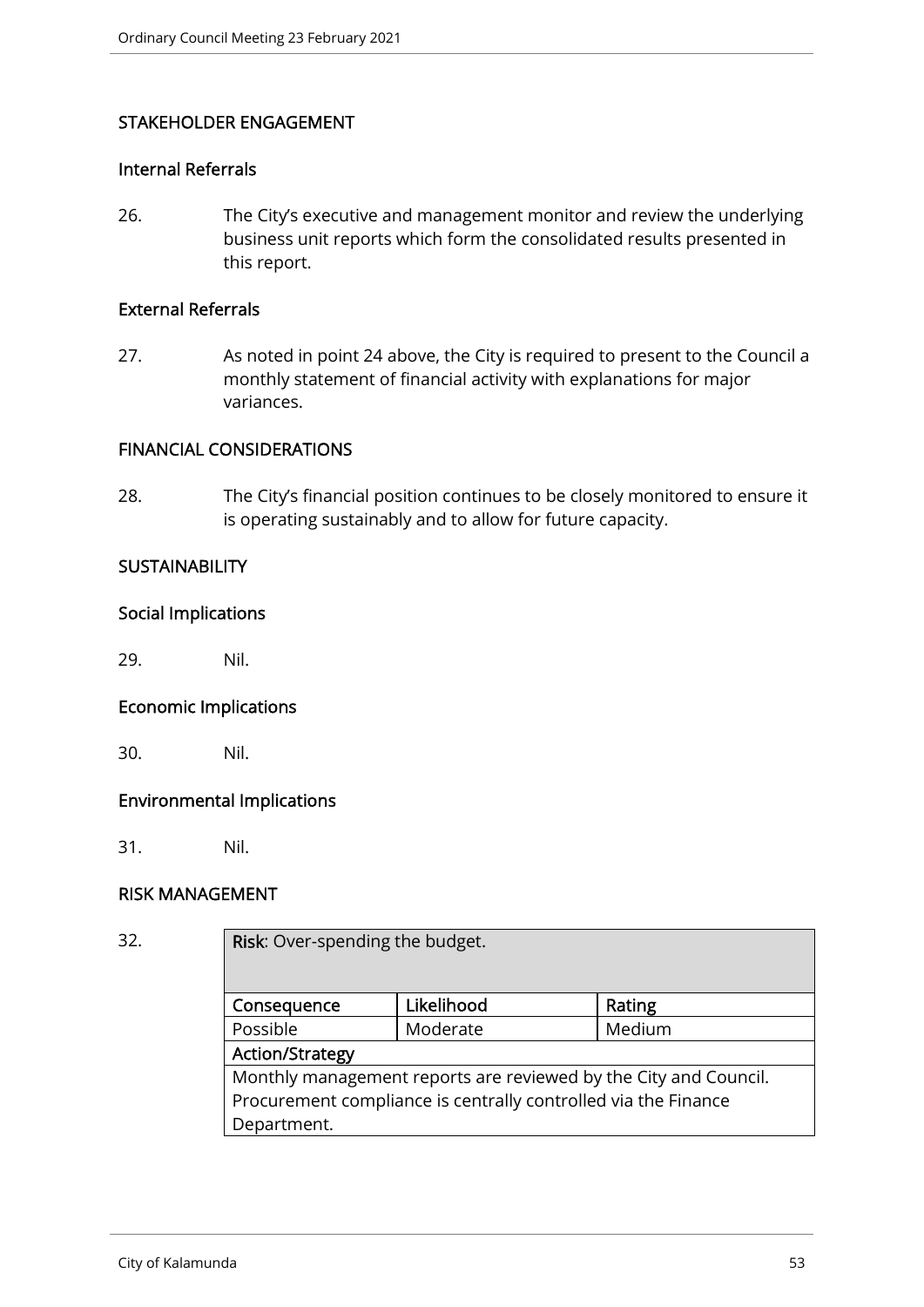| 33. | Risk: Non-compliance with Financial Regulations                              |             |        |  |  |
|-----|------------------------------------------------------------------------------|-------------|--------|--|--|
|     | Likelihood                                                                   | Consequence | Rating |  |  |
|     | Unlikely                                                                     | Moderate    | Low    |  |  |
|     | <b>Action / Strategy</b>                                                     |             |        |  |  |
|     | The financial report is scrutinised by the City to ensure that all statutory |             |        |  |  |
|     | requirements are met.                                                        |             |        |  |  |
|     | Internal Audit reviews to ensure compliance with Financial Regulations.      |             |        |  |  |
|     | External Audit confirms compliance.                                          |             |        |  |  |

# **CONCLUSION**

34. The City's Financial Statements as at 31 January 2021 demonstrate the City has managed its budget and financial resources effectively.

# Voting Requirements: Simple Majority

# RECOMMENDATION

That Council RECEIVE the Draft Monthly Statutory Financial Statements for the periods ended 30 December 2020 and 31 January 2021 which comprises:

- a) Statement of Financial Activity (Nature or Type)
- b) Statement of Financial Activity (Statutory Reporting Program)
- c) Net Current Funding Position, note to financial report.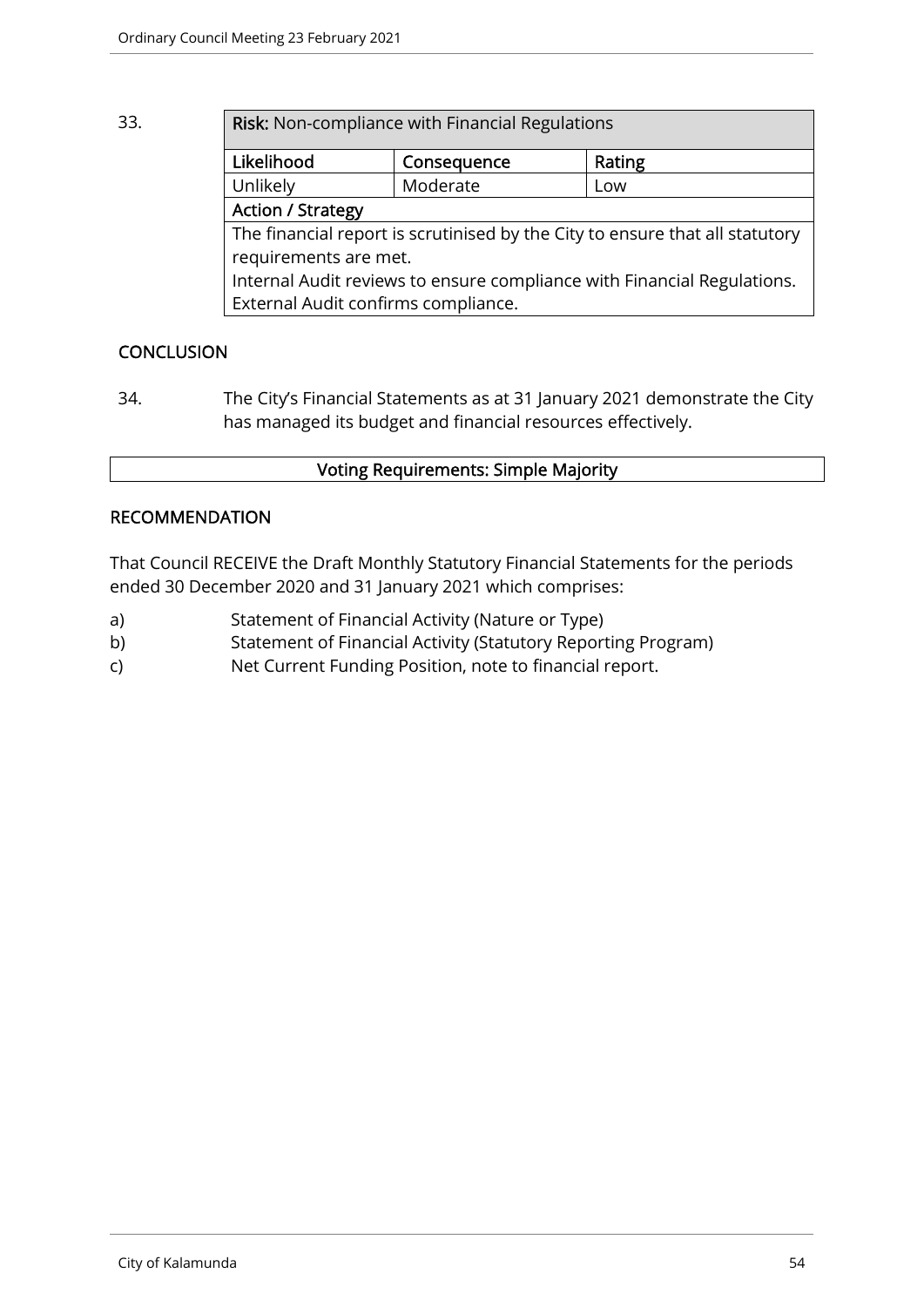# 10.5.2. Debtors and Creditors Report for the period ended December 2020

Declaration of financial / conflict of interests to be recorded prior to dealing with each item.

|   | Previous Items<br>Directorate<br><b>Business Unit</b><br>File Reference<br>Applicant<br>Owner |                                                                                                                                                                                                                                                                                                                                                                                                                                    | N/A<br>N/A<br>N/A | Corporate Services<br><b>Financial Services</b><br><b>FI-CRS-002</b>                                                           |
|---|-----------------------------------------------------------------------------------------------|------------------------------------------------------------------------------------------------------------------------------------------------------------------------------------------------------------------------------------------------------------------------------------------------------------------------------------------------------------------------------------------------------------------------------------|-------------------|--------------------------------------------------------------------------------------------------------------------------------|
|   | Attachments                                                                                   |                                                                                                                                                                                                                                                                                                                                                                                                                                    | 1.                | Creditor Payments for the period ended 31<br>December 2020 [10.5.2.1 - 35 pages]                                               |
|   |                                                                                               |                                                                                                                                                                                                                                                                                                                                                                                                                                    | 2.                | Summary of Debtors for the month of December                                                                                   |
|   |                                                                                               |                                                                                                                                                                                                                                                                                                                                                                                                                                    | 3.                | 2020 [10.5.2.2 - 2 pages]<br>Summary of Creditors for month of December 2020<br>$[10.5.2.3 - 1$ page]                          |
|   | <b>TYPE OF REPORT</b>                                                                         |                                                                                                                                                                                                                                                                                                                                                                                                                                    |                   |                                                                                                                                |
|   | Advocacy                                                                                      |                                                                                                                                                                                                                                                                                                                                                                                                                                    |                   | When Council is advocating on behalf of the community to<br>another level of government/body/agency                            |
|   | Executive                                                                                     | and budgets)                                                                                                                                                                                                                                                                                                                                                                                                                       |                   | When Council is undertaking its substantive role of direction<br>setting and oversight (e.g. accepting tenders, adopting plans |
|   | Information                                                                                   | For Council to note                                                                                                                                                                                                                                                                                                                                                                                                                |                   |                                                                                                                                |
| ✓ | Legislative                                                                                   | Includes adopting Local Laws, Town Planning Schemes and<br>Policies. When Council determines a matter that directly<br>impacts a person's rights and interests where the principles of<br>natural justice apply. Examples include town planning<br>applications, building licences, other permits or licences<br>issued under other Legislation or matters that could be<br>subject to appeal to the State Administrative Tribunal |                   |                                                                                                                                |

## STRATEGIC PLANNING ALIGNMENT

Kalamunda Advancing Strategic Community Plan to 2027 Priority 4: Kalamunda Leads Objective 4.1 - To provide leadership through transparent governance. Strategy 4.1.1 - Provide good governance.

## EXECUTIVE SUMMARY

1. The purpose of this report is to provide Council with the list of payments made from Municipal and Trust Fund Accounts in December 2020, in accordance with the requirements of the Local Government (Financial Management) Regulations 1996 (Regulation 13).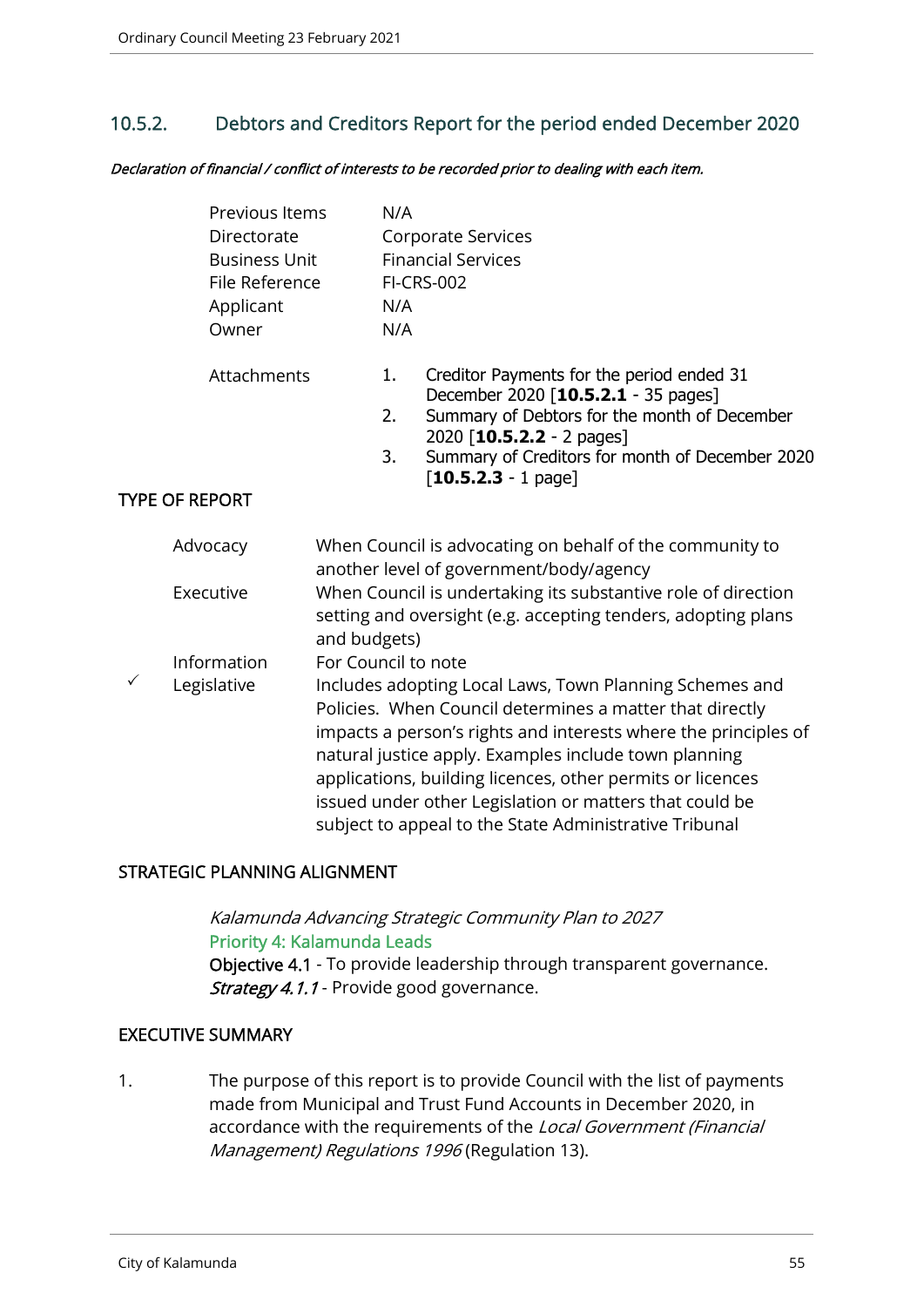- 2. The Debtors and Creditors report provides Council with payments made from Municipal and Trust accounts together with outstanding debtors for the month of December 2020.
- 3. It is recommended that Council:
	- a) Receive the list of payments made from the Municipal and Trust Fund Accounts in December 2020 in accordance with the requirements of the Local Government (Financial Management) Regulations 1996 (Regulation 13); and
	- b) Receive the outstanding debtors and creditors report for the month of December 2020.

## BACKGROUND

4. Trade Debtors and Creditors are subject to strict monitoring and control procedures.

> At the Special Council Meeting held on 7 April 2020 the Council adopted the City's COVID-19 Financial Hardship Policy.

> Effective for 2020/21 Financial year the following principles are endorsed by the Council in order to provide financial assistance to the community which will have an impact on future income and debt collection.

- a) Waive 2020/21 food and health inspection fees for targeted small businesses affected by COVID-19 and reduce the anticipated income for this service by approximately \$37,000.
- 5. In accordance with the Local Government (Financial Management) Regulations 1996 (Regulation 13) reporting on payments made from Municipal Fund and Trust Fund must occur monthly.

## DETAILS AND ANALYSIS

## **Debtors**

- 6. Sundry debtors as of 31 December 2020 were \$1,146,952. This includes \$567,726 of current debts and \$11,012 unallocated credits (excess or overpayments).
- 7. Invoices over 30 days total \$11,094, debts of significance:
	- a) Kalamunda & Districts Junior Football Club, \$3,807, Floodlights;
	- b) Department of Education, \$2,768, Reimbursement KPAC expenses;
	- c) Maida Vale Tennis Club, \$2,636, Loan 217; and
	- d) Kalamunda United FC, \$1,166, Floodlights.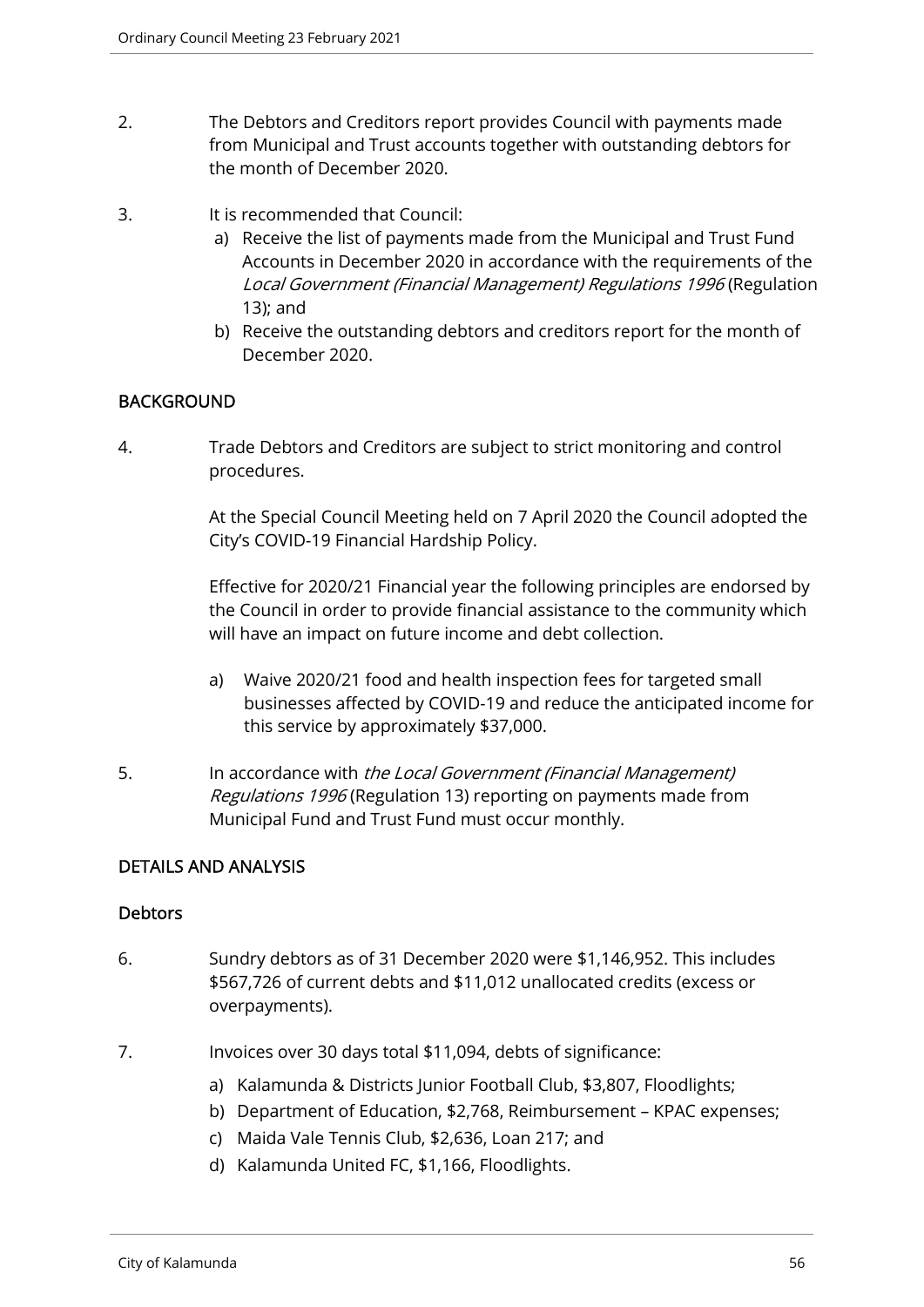- 8. Invoices over 60 days total \$334,913, debts of significance:
	- a) Dept of Premier & Cabinet, \$330,000, Grant Kalamunda Community Learning Centre; and
	- b) Madjitil Moorna, \$1,150, Hall Hire.
- 9. Invoices over 90 days total \$244,231, debts of significance:
	- a) EI Dujmovic Pty Ltd, \$209,700, Development Contribution;
	- b) Department of Education, \$22,102, Kostera Oval Expenses;
	- c) Cleanaway, \$4,098, Reimbursement for damage / repairs;
	- d) Hills District Callisthenics, \$3,790, Hall Hire; and
	- e) Jolettes Gymnastics, \$1,023, Hall Hire.

## **Creditors**

10. Payments totalling \$7,949,019.29 were made during the month of December 2020.

Standard payment terms are 30 days from the end of the month, with local businesses and contractors on 14-day terms.

11. Significant Municipal payments (GST inclusive – where applicable) made in the month were:

| Supplier                                                  | Purpose                                                                   |              |
|-----------------------------------------------------------|---------------------------------------------------------------------------|--------------|
| Department of Fire<br>and Emergency<br>Services (DFES)    | <b>Emergency Services Levy</b><br>2020/2021 - $2^{nd}$ quarter<br>payment | 1,936,535.10 |
| Pindan Contracting Pty<br>Ltd                             | Kalamunda Community Centre<br>construction - progress<br>payment          | 1,664,844.35 |
| <b>Australian Tax Office</b>                              | PAYG payments                                                             | 380,748.33   |
| Eastern Metropolitan<br><b>Regional Council</b><br>(EMRC) | Domestic waste charges -<br>disposal fees                                 | 370,149.02   |
| <b>Bucher Municipal Pty</b><br>Ltd                        | Supply of a new VT652 series<br>sweeper truck and vehicle parts           | 368,092.92   |
| Cleanaway                                                 | Waste/ recycling and bulk bin<br>disposal service fees                    | 333,973.07   |
| Fulton Hogan<br>Industries Pty Ltd                        | Road maintenance and<br>profiling works at various<br>locations           | 222,531.28   |
| Aware Super Pty Ltd                                       | Superannuation contributions                                              | 194,501.39   |
| Dowsing Group Pty Ltd                                     | Supply an installation of<br>footpaths at various locations               | 151,888.33   |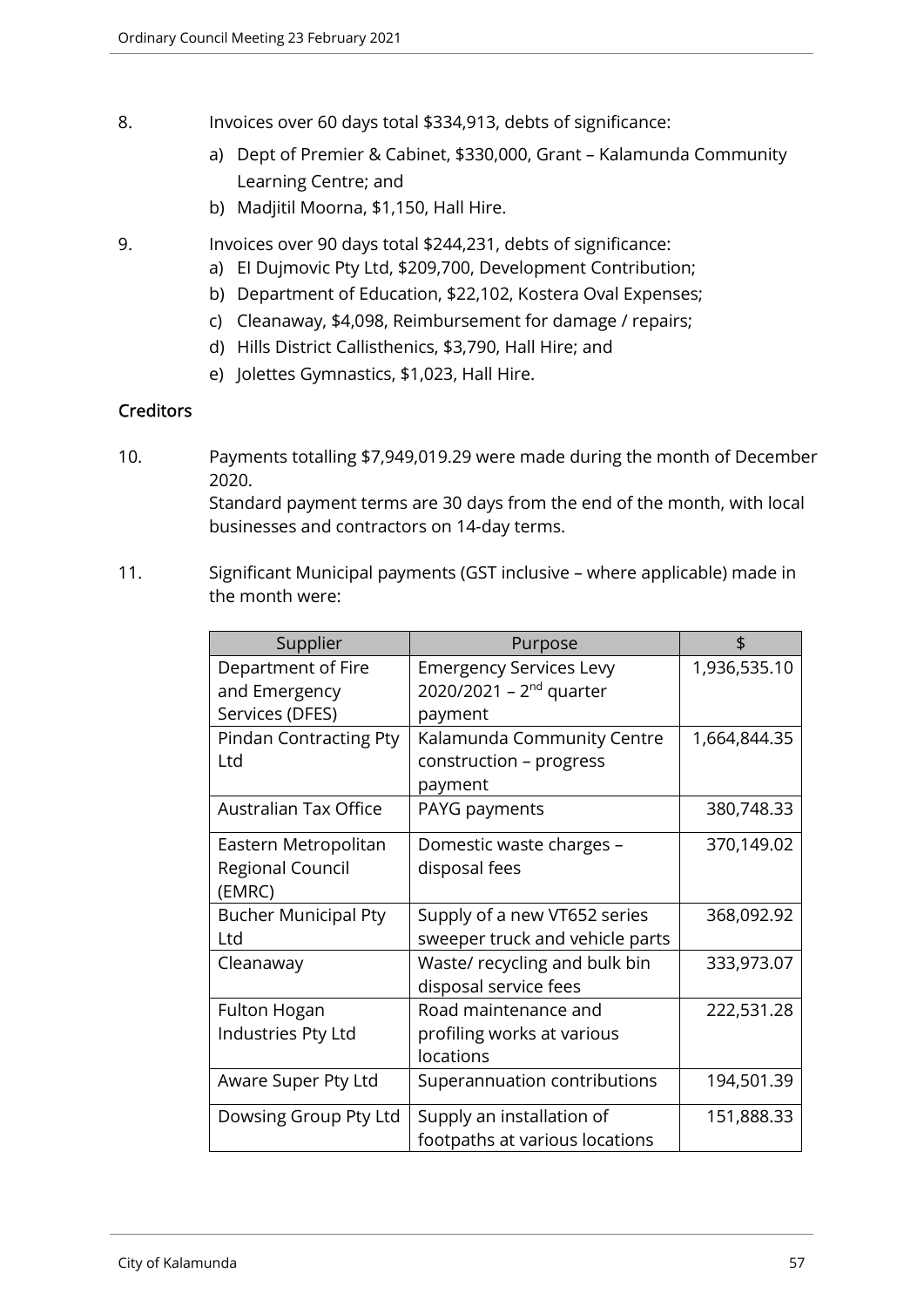| Synergy                                                   | Power charges - various<br>locations                                                        | 148,934.61 |
|-----------------------------------------------------------|---------------------------------------------------------------------------------------------|------------|
| Daimler Trucks Perth                                      | Supply of a new truck and<br>vehicle parts                                                  | 114,775.01 |
| <b>Beaver Tree Services</b>                               | General tree services / under<br>power lines pruning for various<br>locations               | 103,141.80 |
| <b>Entire Fire</b><br>Management                          | Fire break maintenance at<br>various locations                                              | 77,541.42  |
| Contraflow                                                | Traffic management for various<br>locations                                                 | 75,391.88  |
| Kalamunda Electrics                                       | Electrical repairs and<br>maintenance at various<br>locations                               | 70,475.35  |
| <b>Electricity Networks</b><br>Corp/ T/A Western<br>Power | Hale Road and Woolworths<br>Drive lighting upgrade                                          | 58,884.00  |
| Landmark Products<br>Pty Ltd                              | Supply and installation of<br>furniture and shelters for the<br>Elmore Way dog park upgrade | 55,451.00  |

These payments total \$6,327,858.86 and represent 79.6% of all payments for the month.

## Payroll

- 12. Salaries are paid in fortnightly cycles. A total of \$1,220,386.41 was paid in net salaries for the month of December 2020.
- 13. Details are provided in (Attachment 1) after the creditor's payment listing.

## Trust Account Payments

- 14. The Trust Accounts maintained by the City of Kalamunda (City) relate to the following types:
	- a) CELL 9 Trust;
	- b) POS Trust;
	- c) NBN Tower Pickering Brook Trust
- 15. No payments were made from the trust accounts during December 2020.

## APPLICABLE LAW

16. Regulation 12(1) of the Local Government (Financial Management) Regulations 1996.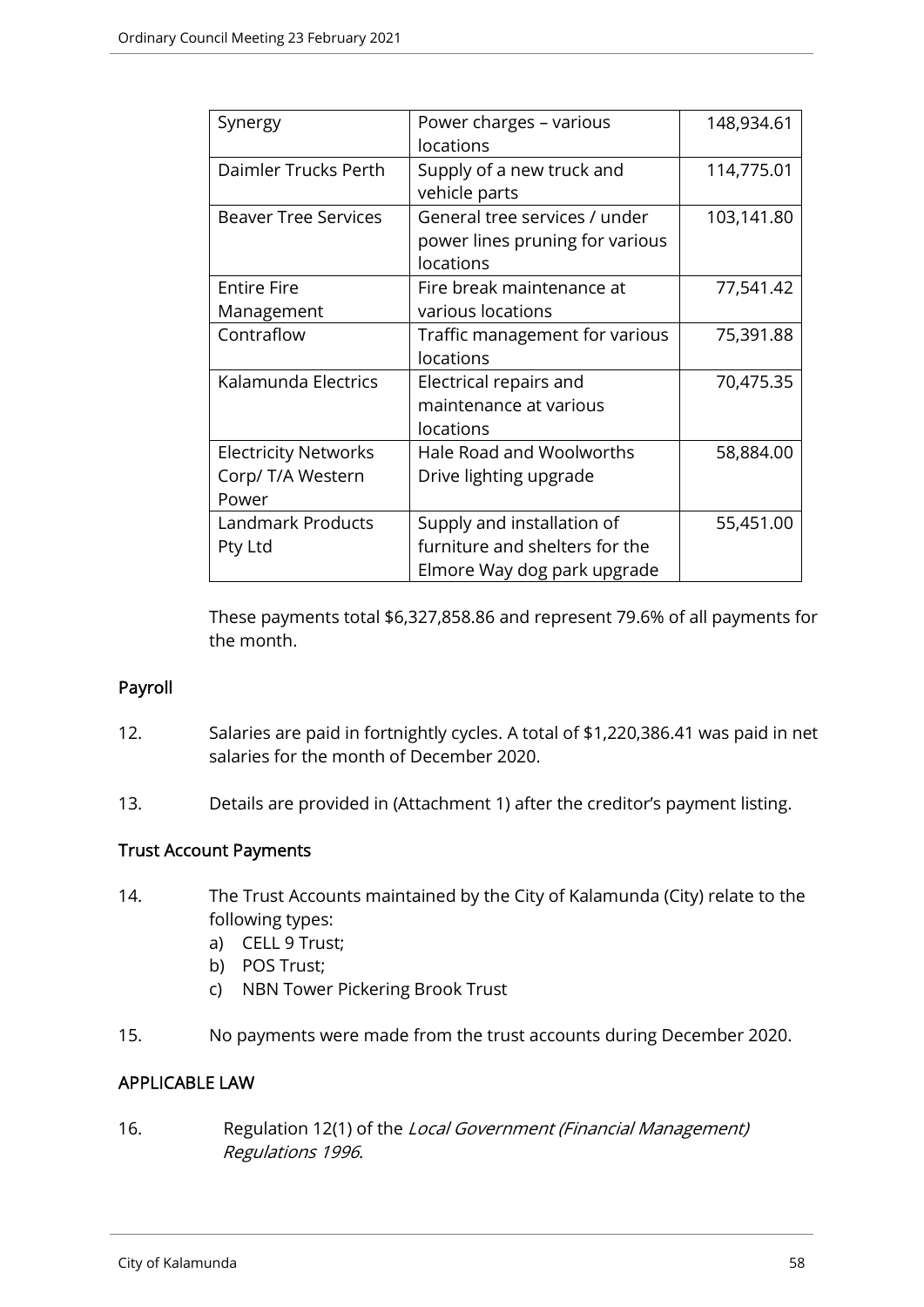17. Regulation 13 of the Local Government (Financial Management) Regulations 1996.

# APPLICABLE POLICY

- 18. Debt Collection Policy S-FIN02.
- 19. Register of Delegations from Council to CEO.

## STAKEHOLDER ENGAGEMENT

## Internal Referrals

20. Various business units are engaged to resolve outstanding debtors and creditors as required.

#### External Referrals

21. Debt collection matters are referred to the City's appointed debt collection agency when required.

#### FINANCIAL CONSIDERATIONS

22. The City will continue to closely manage debtors and creditors to ensure optimal cash flow management.

## **SUSTAINABILITY**

23. Nil.

## RISK MANAGEMENT

#### **Debtors**

24. **Risk:** The City is exposed to the potential risk of the debtor failing to make payments resulting in the disruption of cash flow.

| Consequence                                     | Likelihood | Rating |  |  |
|-------------------------------------------------|------------|--------|--|--|
| Possible<br>Insignificant                       |            | Low    |  |  |
| <b>Action/Strategy</b>                          |            |        |  |  |
| Ensure debt collections are rigorously managed. |            |        |  |  |
|                                                 |            |        |  |  |
|                                                 |            |        |  |  |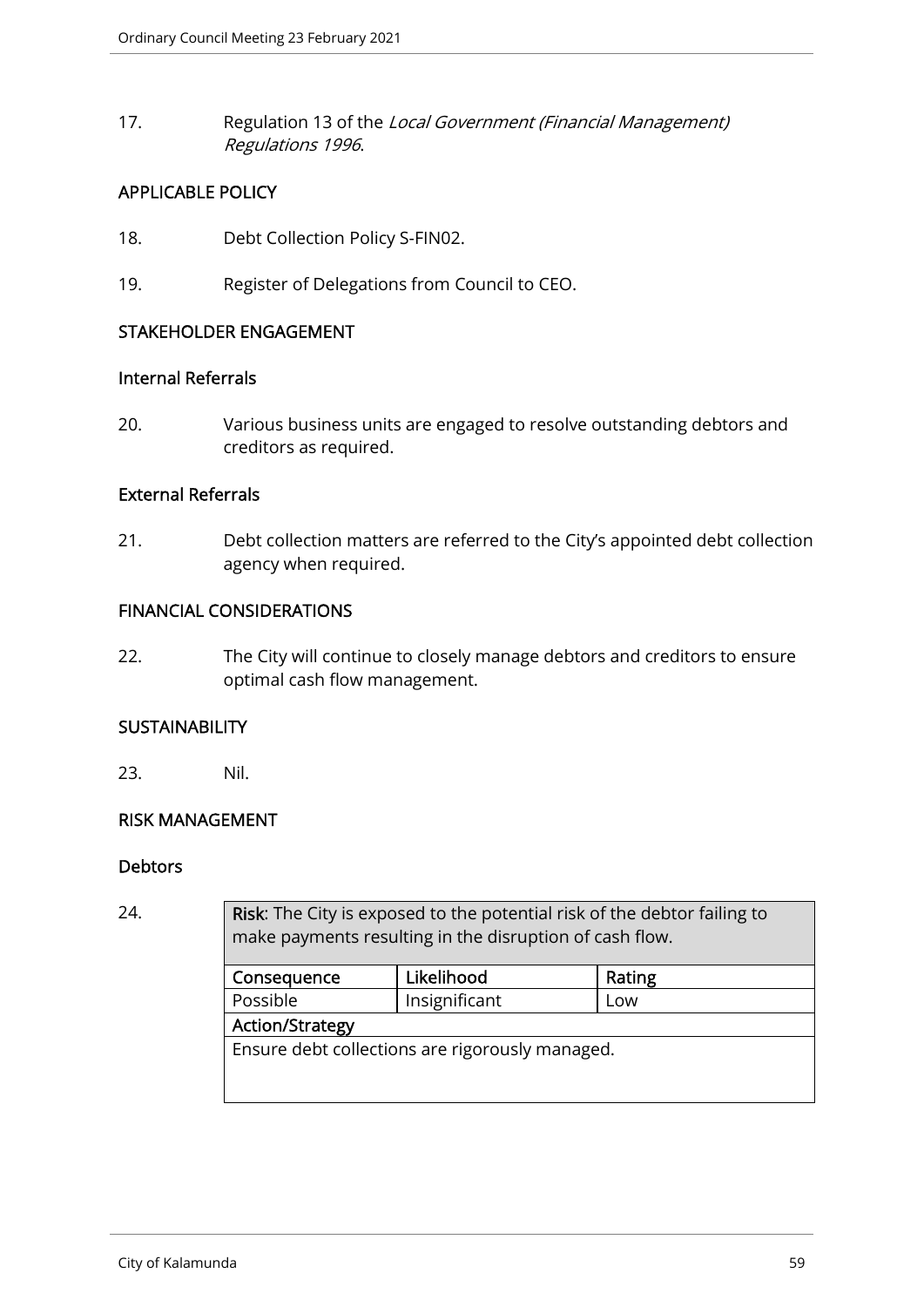# **Creditors**

| 25. | Risk: Adverse credit ratings due to the City defaulting on the creditor. |               |        |  |
|-----|--------------------------------------------------------------------------|---------------|--------|--|
|     | Consequence                                                              | Likelihood    | Rating |  |
|     | Possible                                                                 | Insignificant | Low    |  |
|     | <b>Action/Strategy</b>                                                   |               |        |  |
|     | Ensure all disputes are resolved in a timely manner.                     |               |        |  |
|     |                                                                          |               |        |  |
|     |                                                                          |               |        |  |

# **CONCLUSION**

26. Creditor payments are above the normal trend range due to the Emergency Services levy payment.

# Voting Requirements: Simple Majority

## RECOMMENDATION

That Council:

- 1. RECEIVE the list of payments made from the Municipal Accounts in December 2020 (Attachment 1) in accordance with the requirements of the Local Government (Financial Management) Regulations 1996 (Regulation 13).
- 2. RECEIVE the outstanding debtors and creditors report (Attachment 2 and 3) for the month of December 2020.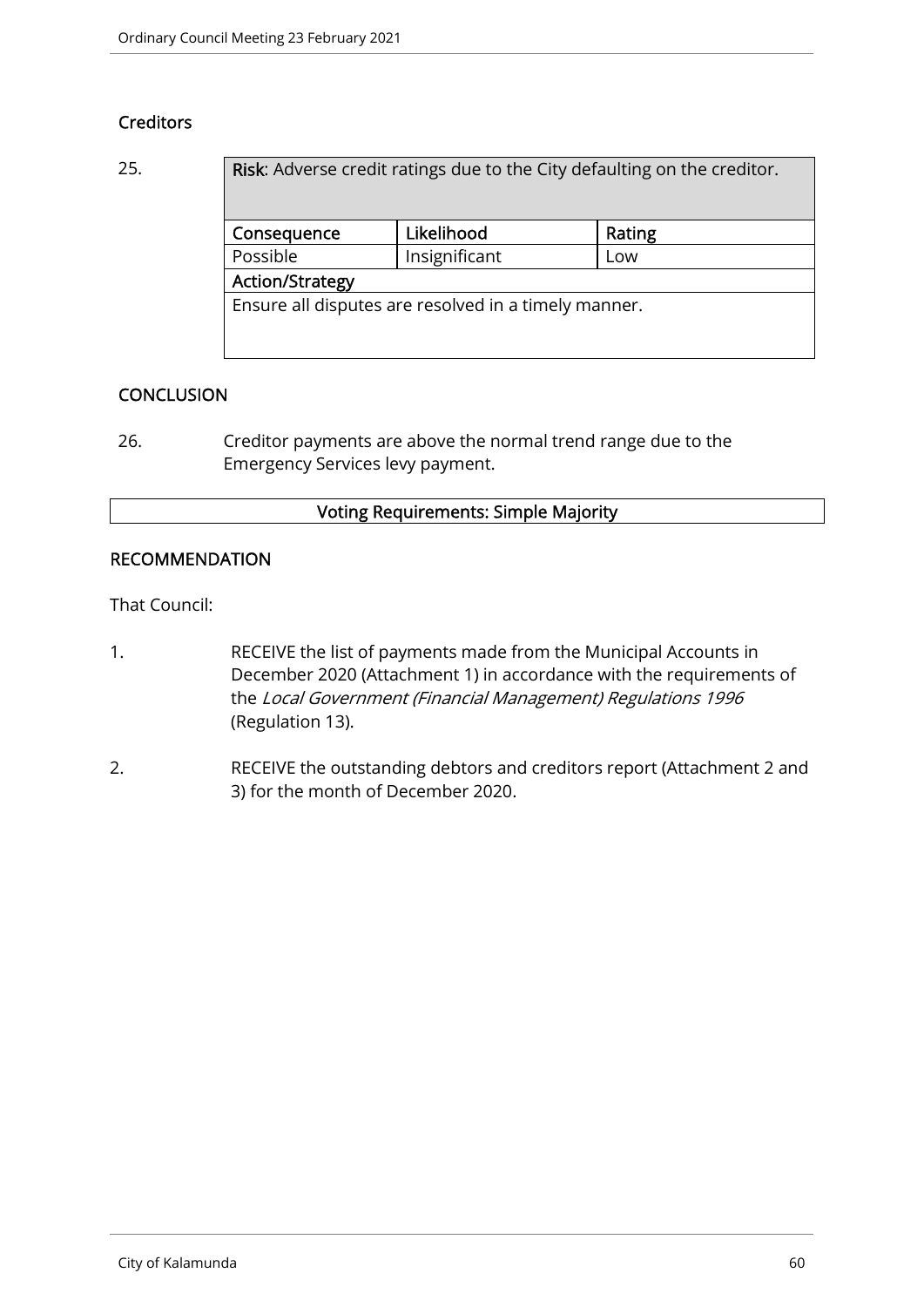# 10.5.3. Debtors and Creditors Report for the period ended January 2021

Declaration of financial / conflict of interests to be recorded prior to dealing with each item.

|   | Previous Items<br>Directorate<br><b>Business Unit</b><br>File Reference<br>Applicant<br>Owner |                                                                                                                                                                                                                                                                                                                                                                                                                                    | N/A<br>N/A<br>N/A | Corporate Services<br><b>Financial Services</b><br><b>FI-CRS-002</b>                                                           |
|---|-----------------------------------------------------------------------------------------------|------------------------------------------------------------------------------------------------------------------------------------------------------------------------------------------------------------------------------------------------------------------------------------------------------------------------------------------------------------------------------------------------------------------------------------|-------------------|--------------------------------------------------------------------------------------------------------------------------------|
|   | Attachments                                                                                   |                                                                                                                                                                                                                                                                                                                                                                                                                                    | 1.                | Creditor Payments for the period ended 31 January<br>2021 [10.5.3.1 - 23 pages]                                                |
|   |                                                                                               |                                                                                                                                                                                                                                                                                                                                                                                                                                    | 2.                | Summary of Debtors for the month of January 2021                                                                               |
|   |                                                                                               |                                                                                                                                                                                                                                                                                                                                                                                                                                    | 3.                | $[10.5.3.2 - 2$ pages]<br>Summary of Creditors for month of January 2021<br>$[10.5.3.3 - 1$ page]                              |
|   | <b>TYPE OF REPORT</b>                                                                         |                                                                                                                                                                                                                                                                                                                                                                                                                                    |                   |                                                                                                                                |
|   | Advocacy                                                                                      |                                                                                                                                                                                                                                                                                                                                                                                                                                    |                   | When Council is advocating on behalf of the community to<br>another level of government/body/agency                            |
|   | Executive                                                                                     | and budgets)                                                                                                                                                                                                                                                                                                                                                                                                                       |                   | When Council is undertaking its substantive role of direction<br>setting and oversight (e.g. accepting tenders, adopting plans |
|   | Information                                                                                   | For Council to note                                                                                                                                                                                                                                                                                                                                                                                                                |                   |                                                                                                                                |
| ✓ | Legislative                                                                                   | Includes adopting Local Laws, Town Planning Schemes and<br>Policies. When Council determines a matter that directly<br>impacts a person's rights and interests where the principles of<br>natural justice apply. Examples include town planning<br>applications, building licences, other permits or licences<br>issued under other Legislation or matters that could be<br>subject to appeal to the State Administrative Tribunal |                   |                                                                                                                                |

## STRATEGIC PLANNING ALIGNMENT

Kalamunda Advancing Strategic Community Plan to 2027 Priority 4: Kalamunda Leads Objective 4.1 - To provide leadership through transparent governance. Strategy 4.1.1 - Provide good governance.

## EXECUTIVE SUMMARY

1. The purpose of this report is to provide Council with the list of payments made from Municipal and Trust Fund Accounts in January 2021, in accordance with the requirements of the Local Government (Financial Management) Regulations 1996 (Regulation 13).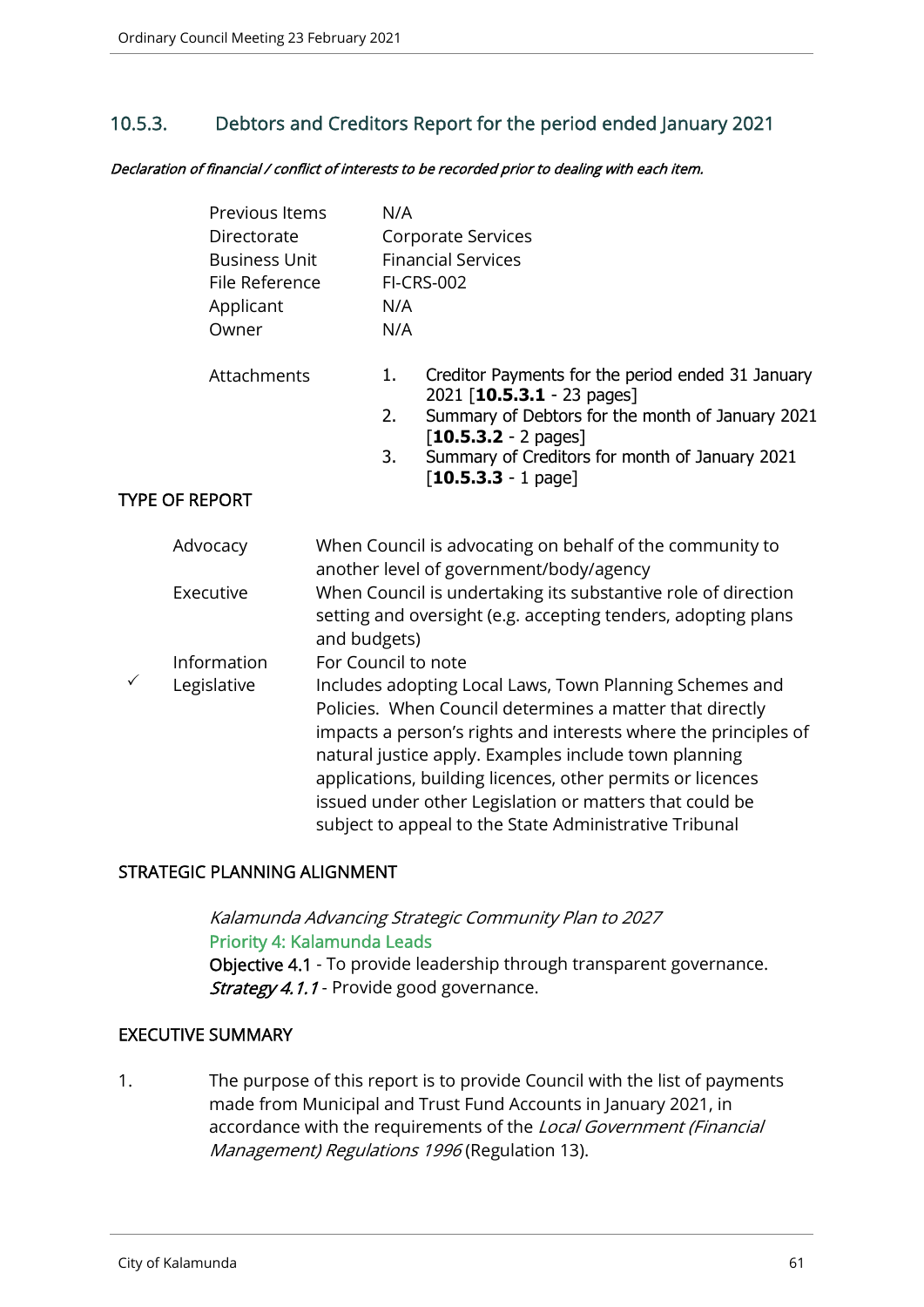- 2. The Debtors and Creditors report provides Council with payments made from Municipal and Trust accounts together with outstanding debtors for the month of January 2021.
- 3. It is recommended that Council:
	- a) Receive the list of payments made from the Municipal and Trust Fund Accounts in January 2021 in accordance with the requirements of the Local Government (Financial Management) Regulations 1996 (Regulation 13); and
	- b) Receive the outstanding debtors and creditors report for the month of January 2021.

## BACKGROUND

4. Trade Debtors and Creditors are subject to strict monitoring and control procedures.

> At the Special Council Meeting held on 7 April 2020 the Council adopted the City's COVID-19 Financial Hardship Policy.

> Effective for 2020/2021 Financial year the following principles are endorsed by the Council in order to provide financial assistance to the community which will have an impact on future income and debt collection.

- a) Waive 2020/2021 food and health inspection fees for targeted small businesses affected by COVID-19 and reduce the anticipated income for this service by approximately \$37,000.
- 5. In accordance with the Local Government (Financial Management) Regulations 1996 (Regulation 13) reporting on payments made from Municipal Fund and Trust Fund must occur monthly.

## DETAILS AND ANALYSIS

## **Debtors**

- 6. Sundry debtors as of 31 January 2021 were \$318,366. This includes \$88,017 of current debts and \$20,261 unallocated credits (excess or overpayments).
- 7. Invoices over 30 days total \$6,182, debts of significance:
	- a) Kalamunda & Districts Basketball, \$2,654, Building Maintenance; and
	- b) Kalamunda District Rugby Union, \$2,102, Operational Expenses Hartfield.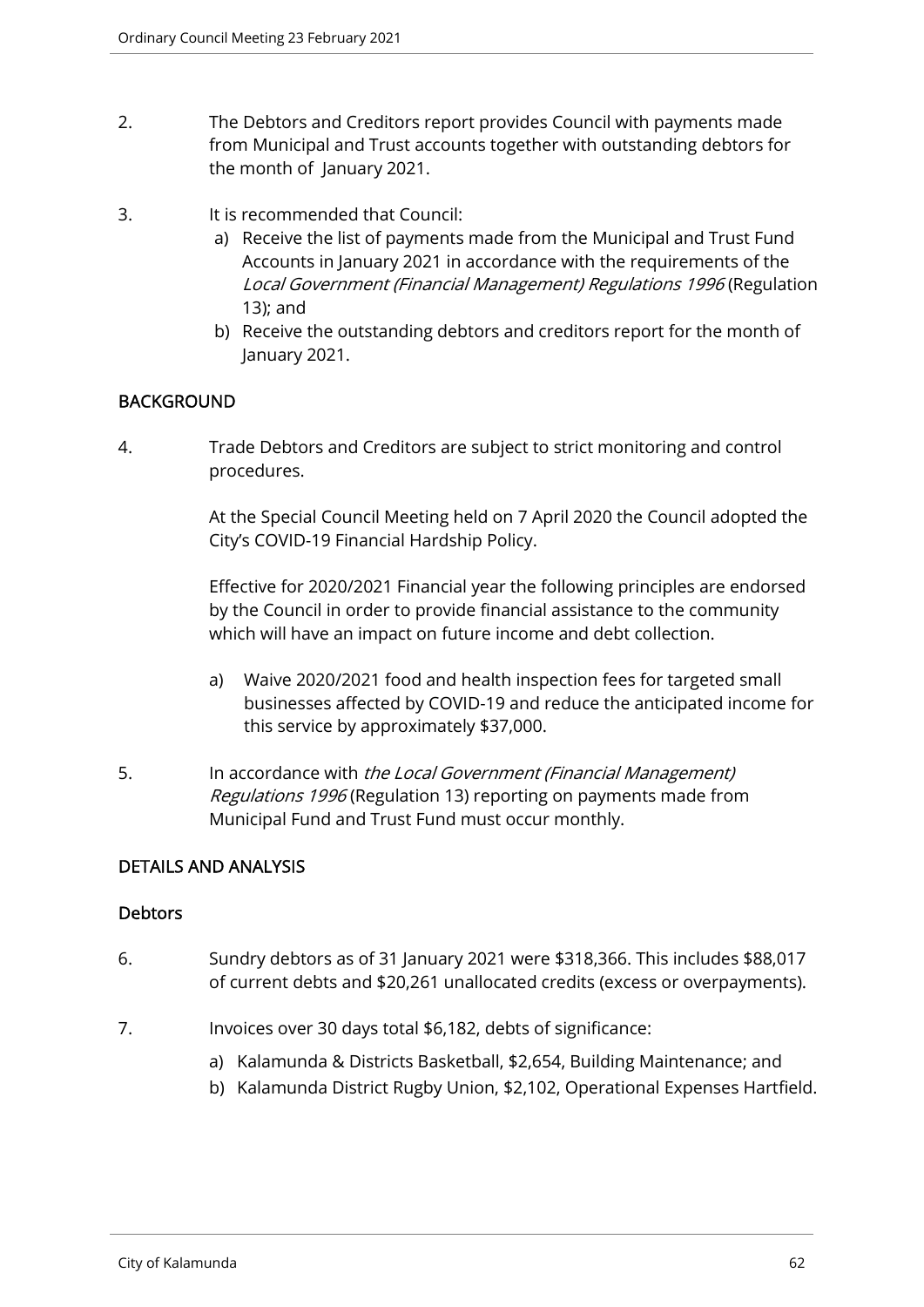- 8. Invoices over 60 days total \$6,721, debts of significance:
	- a) Kalamunda & Districts Junior Football Club, \$3,807, Floodlights; and
	- b) Department of Education, \$2,768, Reimbursement KPAC.
- 9. Invoices over 90 days total \$237,707, debts of significance:
	- a) EI Dujmovic Pty Ltd, \$209,700, Development Contribution; and
	- b) Department of Education, \$21,985, Kostera Oval Expenses.

#### **Creditors**

10. Payments totalling \$3,381,665 were made during the month of January 2021.

> Standard payment terms are 30 days from the end of the month, with local businesses and contractors on 14-day terms.

11. Significant Municipal payments (GST inclusive – where applicable) made in the month were:

| Supplier                                           | Purpose                                                                  | \$         |
|----------------------------------------------------|--------------------------------------------------------------------------|------------|
| <b>Pindan Contracting Pty</b><br>Ltd               | Construction of Kalamunda<br>Community Centre - progress<br>payment 12   | 503,646.04 |
| Eastern Metropolitan<br>Regional Council<br>(EMRC) | Domestic waste charges -<br>disposal fees                                | 390,492.59 |
| <b>Australian Tax Office</b>                       | PAYG payments                                                            | 374,484.83 |
| Cleanaway                                          | Waste/ recycling and bulk bin<br>disposal service fees                   | 345,821.01 |
| <b>AWARE Super Pty Ltd</b>                         | Superannuation contributions                                             | 197,310.88 |
| Synergy                                            | Power charges - various<br>locations                                     | 123,076.99 |
| Western Australian<br><b>Treasury Corporation</b>  | Loan 221 - Loan repayment                                                | 96,590.44  |
| Kalamunda Electrics                                | Electrical repairs/ maintenance<br>- various locations                   | 88,303.21  |
| Pro Spec Group Pty<br>Ltd                          | Supply and install new gutters<br>to Kalamunda Performing Arts<br>Centre | 81,598.00  |
| New Ground Water<br>Services Pty Ltd               | Supply and install new<br>reticulation system at Fleming<br>reserve      | 81,150.30  |
| Dowsing Group Pty Ltd                              | Supply and install footpaths -<br>various locations                      | 58,981.94  |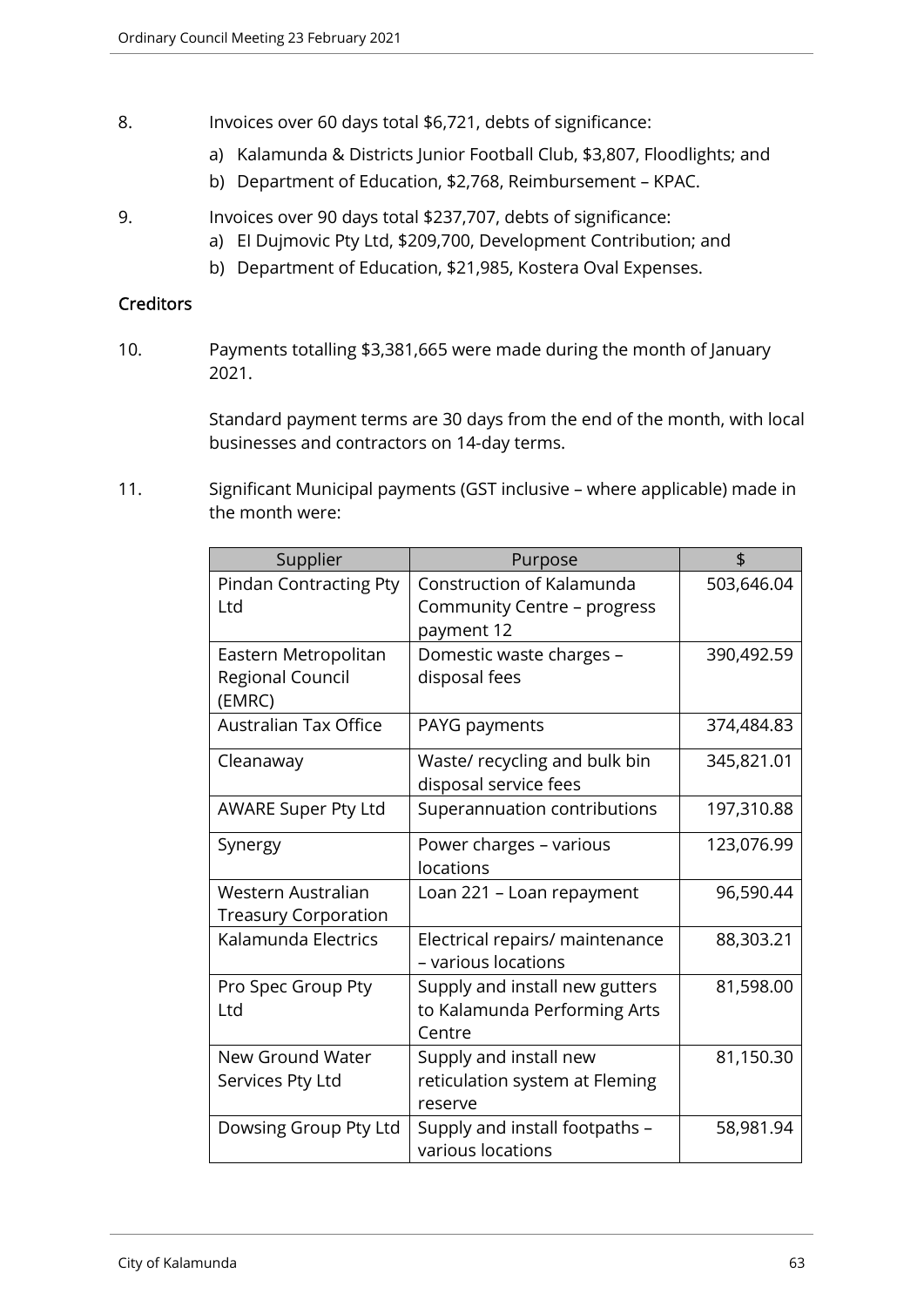These payments total \$2,341,456.23 and represent 69% of all payments for the month.

#### Payroll

- 12. Salaries are paid in fortnightly cycles. A total of \$1,199,178.16 was paid in net salaries for the month of January 2021.
- 13. Details are provided in (Attachment 1) after the creditor's payment listing.

#### Trust Account Payments

- 14. The Trust Accounts maintained by the City of Kalamunda (City) relate to the following types:
	- a) CELL 9 Trust;
	- b) POS Trust;
	- c) NBN Tower Pickering Brook Trust
- 15. The following payments (GST exclusive) were made from the Trust Accounts in the month of January 2021.

| CELL 9     |                                                | Amount (\$) |
|------------|------------------------------------------------|-------------|
| Date       | Description                                    |             |
| 31/01/2021 | Hydro Equip Pumps - drill and equip a new      | 33,210.00   |
|            | bore and pump at Woodlupine Creek, the         |             |
|            | Promenade                                      |             |
| 31/01/2021 | CAI Fences - Fence removal works,              | 5,560.00    |
|            | Woodlupine Reserve, the Promenade              |             |
| 31/01/2021 | Kalamunda Electrics - supply of technical      | 1,450.00    |
|            | drawings for the installation of ne irrigation |             |
|            | cabinet, Hardy road.                           |             |

#### APPLICABLE LAW

- 16. Regulation 12(1) of the Local Government (Financial Management) Regulations 1996.
- 17. Regulation 13 of the Local Government (Financial Management) Regulations 1996.

#### APPLICABLE POLICY

- 18. Debt Collection Policy S-FIN02.
- 19. Register of Delegations from Council to CEO.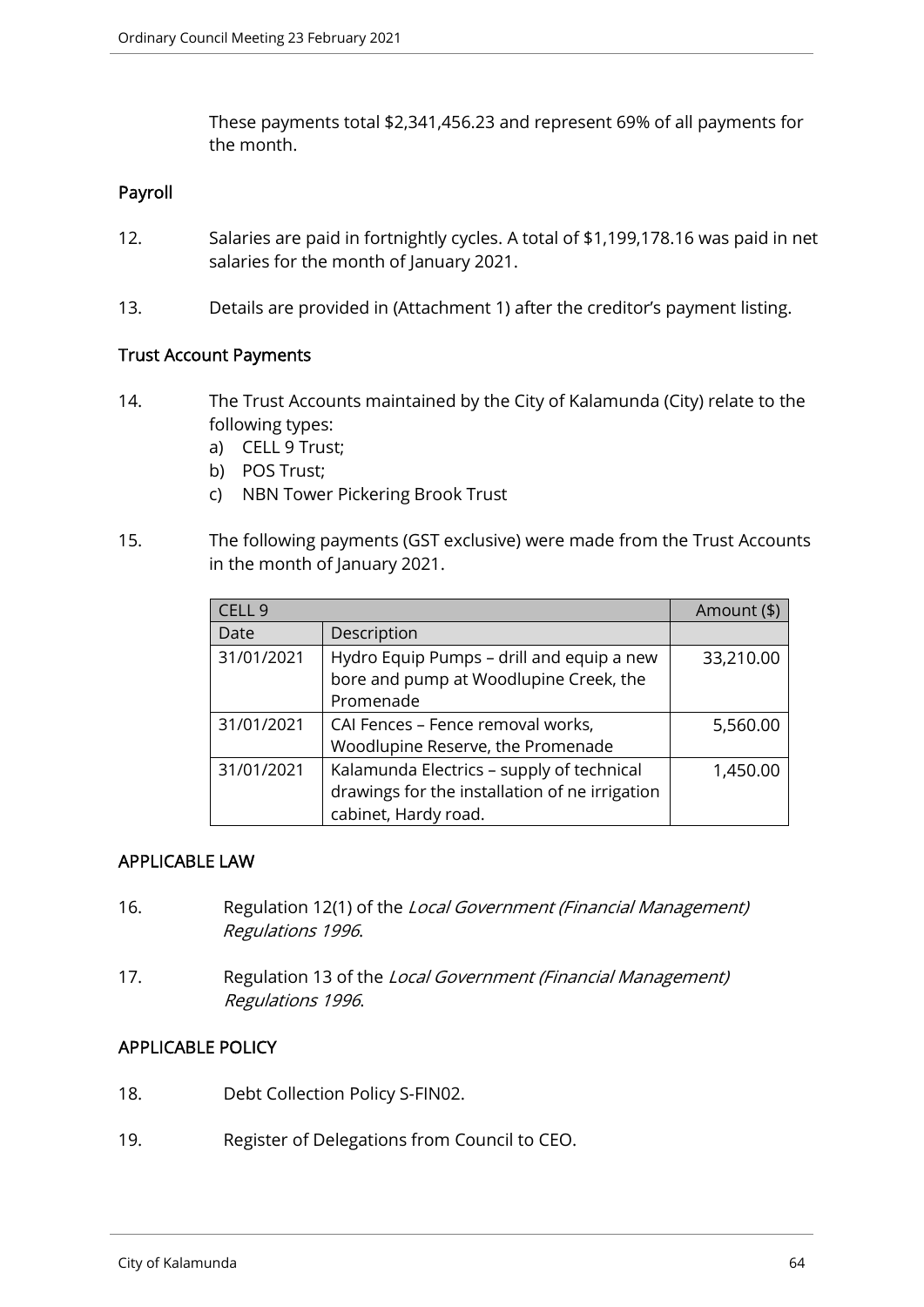## STAKEHOLDER ENGAGEMENT

#### Internal Referrals

20. Various business units are engaged to resolve outstanding debtors and creditors as required.

#### External Referrals

21. Debt collection matters are referred to the City's appointed debt collection agency when required.

#### FINANCIAL CONSIDERATIONS

22. The City will continue to closely manage debtors and creditors to ensure optimal cash flow management.

#### **SUSTAINABILITY**

23. Nil.

#### RISK MANAGEMENT

#### **Debtors**

24. **Risk:** The City is exposed to the potential risk of the debtor failing to make payments resulting in the disruption of cash flow.

| Consequence                                     | Likelihood    | Rating |  |  |
|-------------------------------------------------|---------------|--------|--|--|
| Possible                                        | Insignificant | Low    |  |  |
| <b>Action/Strategy</b>                          |               |        |  |  |
| Ensure debt collections are rigorously managed. |               |        |  |  |

#### **Creditors**

25. **Risk:** Adverse credit ratings due to the City defaulting on the creditor.

| Consequence                                          | Likelihood    | Rating |  |  |
|------------------------------------------------------|---------------|--------|--|--|
| Possible                                             | Insignificant | Low    |  |  |
| <b>Action/Strategy</b>                               |               |        |  |  |
| Ensure all disputes are resolved in a timely manner. |               |        |  |  |
|                                                      |               |        |  |  |
|                                                      |               |        |  |  |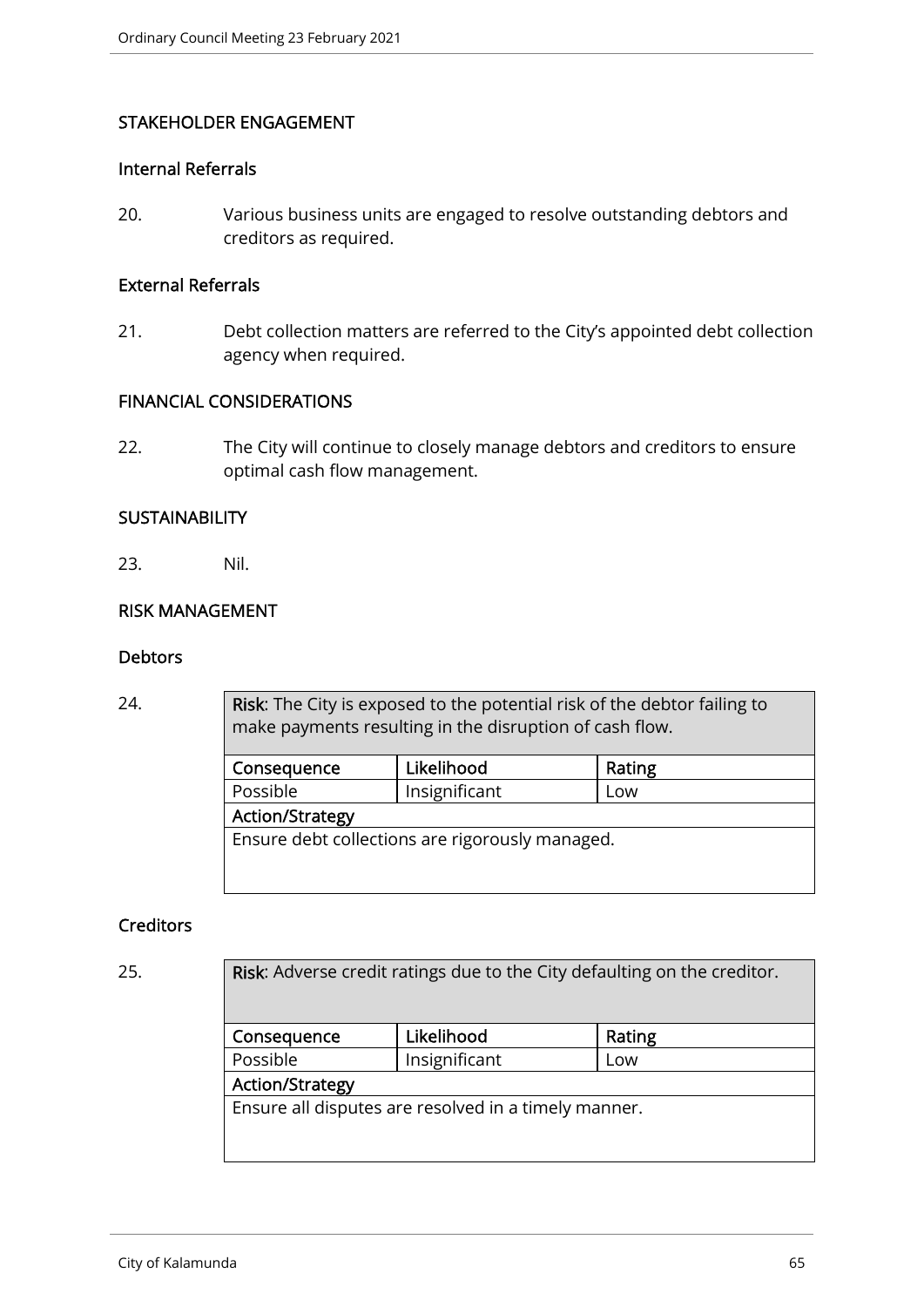# **CONCLUSION**

26. Creditor payments are within the normal trend range.

#### Voting Requirements: Simple Majority

## RECOMMENDATION

That Council:

- 1. RECEIVE the list of payments made from the Municipal Accounts in January 2021 (Attachment 1) in accordance with the requirements of the Local Government (Financial Management) Regulations 1996 (Regulation 13).
- 2. RECEIVE the outstanding debtors and creditors report (Attachment 2 and 3) for the month of January 2021.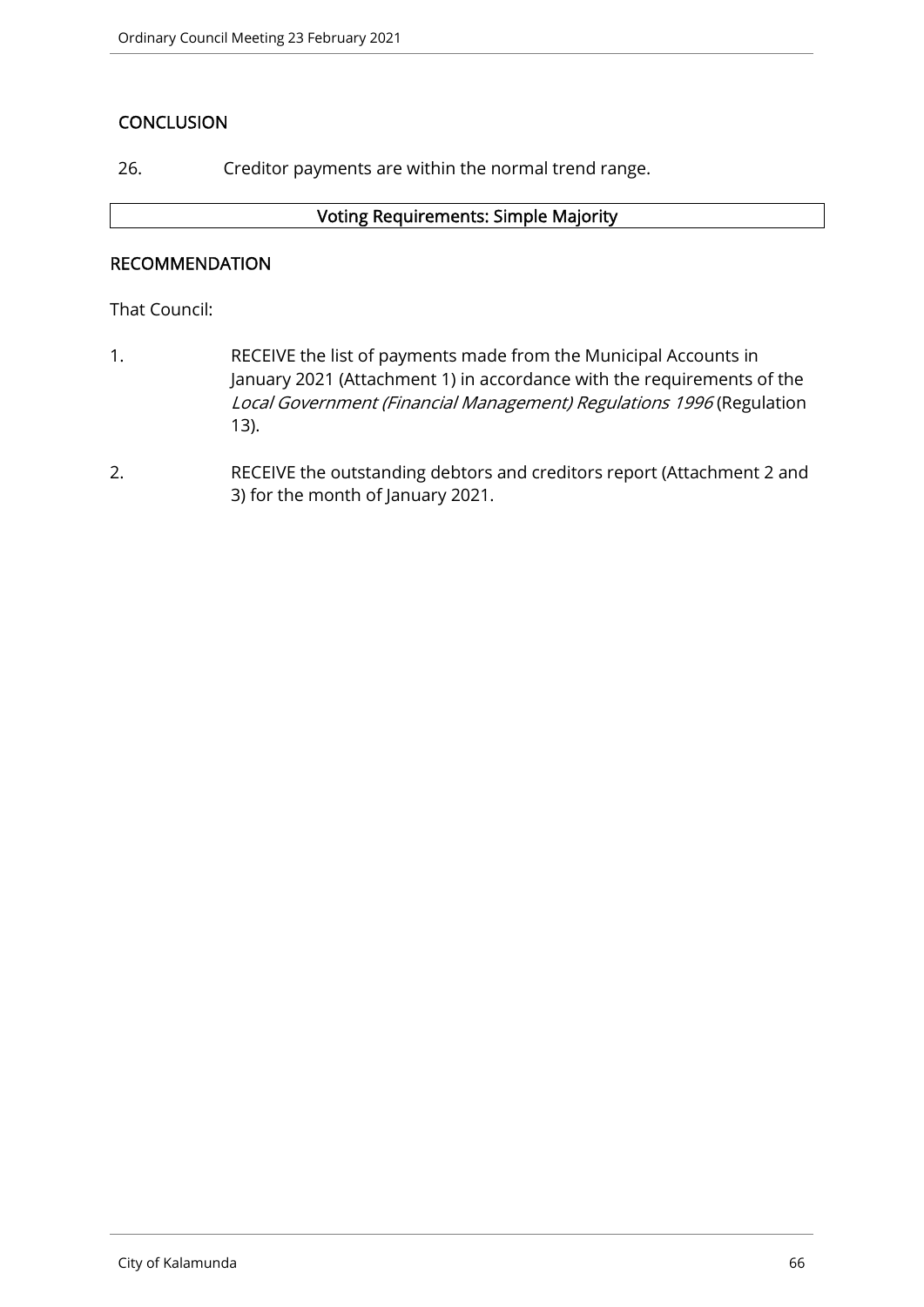# 10.5.4. Rates Debtors Report for the Period Ended December 2020

Declaration of financial / conflict of interests to be recorded prior to dealing with each item.

| Previous Items       | N/A                                            |
|----------------------|------------------------------------------------|
| Directorate          | Corporate Services                             |
| <b>Business Unit</b> | <b>Financial Services</b>                      |
| File Reference       | <b>FI-DRS-004</b>                              |
| Applicant            | N/A                                            |
| Owner                | N/A                                            |
| Attachments          | Rates Report December 2020 [10.5.4.1 - 1 page] |

#### TYPE OF REPORT

| Advocacy    | When Council is advocating on behalf of the community to<br>another level of government/body/agency                                                                                                                                                                                                                                                                                                                                |
|-------------|------------------------------------------------------------------------------------------------------------------------------------------------------------------------------------------------------------------------------------------------------------------------------------------------------------------------------------------------------------------------------------------------------------------------------------|
| Executive   | When Council is undertaking its substantive role of direction<br>setting and oversight (e.g. accepting tenders, adopting plans<br>and budgets                                                                                                                                                                                                                                                                                      |
| Information | For Council to note                                                                                                                                                                                                                                                                                                                                                                                                                |
| Legislative | Includes adopting Local Laws, Town Planning Schemes and<br>Policies. When Council determines a matter that directly<br>impacts a person's rights and interests where the principles of<br>natural justice apply. Examples include town planning<br>applications, building licences, other permits or licences<br>issued under other Legislation or matters that could be<br>subject to appeal to the State Administrative Tribunal |

#### STRATEGIC PLANNING ALIGNMENT

Kalamunda Advancing Strategic Community Plan to 2027

#### Priority 4: Kalamunda Leads

Objective 4.1 - To provide leadership through transparent governance. Strategy 4.1.1 - Provide good governance. Strategy 4.1.2 - Build an effective and efficient service-based organisation.

#### EXECUTIVE SUMMARY

1. The purpose of this report is to provide Council with information on the rates collection percentage and the status of recovery actions.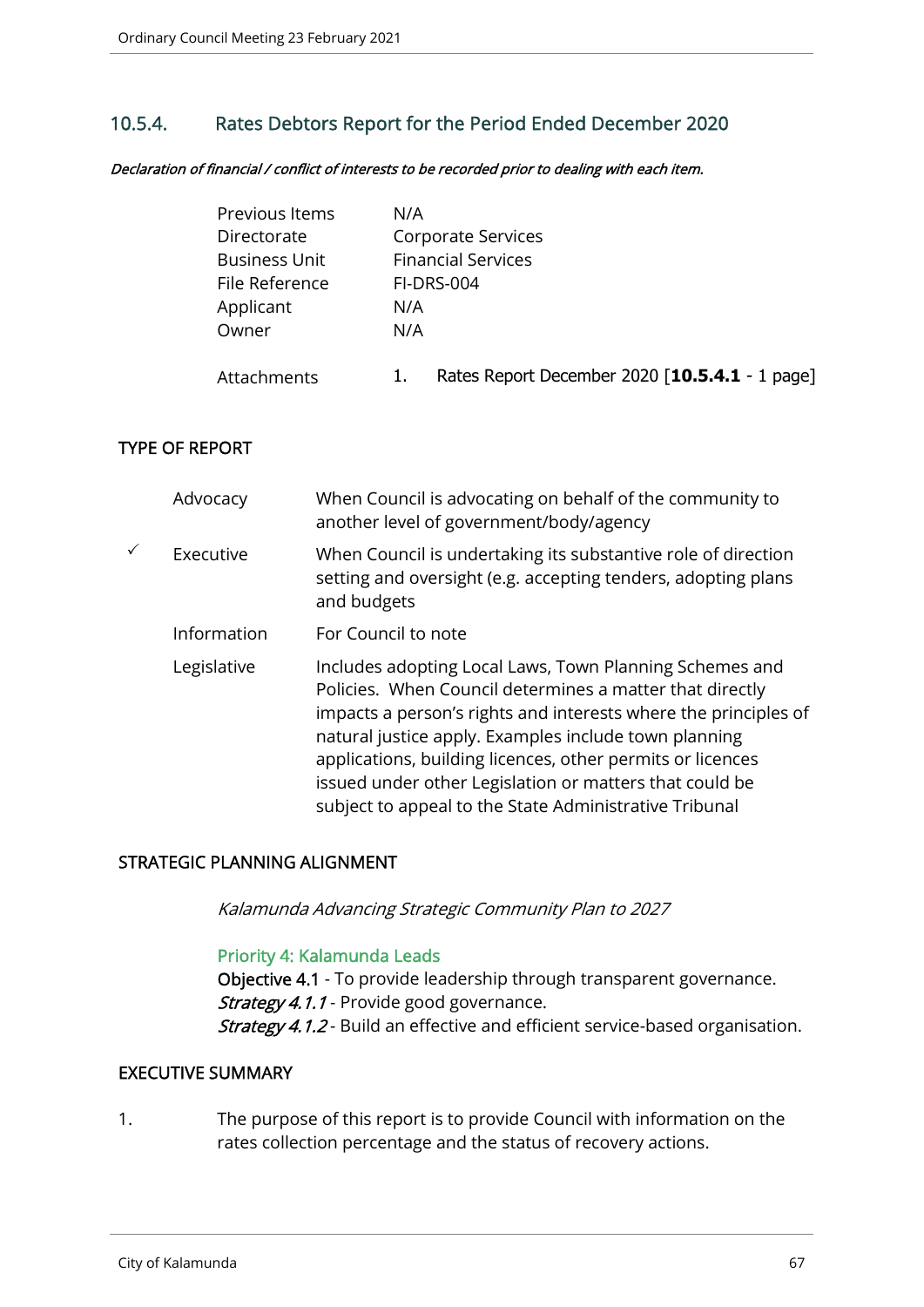- 2. The City of Kalamunda (City) levied rates for 2020/2021 on 1 July 2020 totalling of \$37,570,982. As at 31 December 2020 \$31,615,730 has been collected for current and outstanding rates for the 31 December 2020 period.
- 3. It is recommended that Council receive the Rates Debtors Report for the month of December 2020 (Attachment 1).

#### BACKGROUND

4. Rate Notices were issued on 13 July 2020 with the following payment options available:

| <b>Options</b> | <b>Payment Dates</b> |             |             |             |
|----------------|----------------------|-------------|-------------|-------------|
| Full           | 17 August            |             |             |             |
| payment        | 2020                 |             |             |             |
| Two            | 17 August            | 22 December |             |             |
| instalments    | 2020                 | 2020        |             |             |
| Four           | 17 August            | 19 October  | 22 December | 23 February |
| instalments    | 2020                 | 2020        | 2020        | 2021        |

## DETAILS AND ANALYSIS

- 5. Rates Levied and Collectable for the 2020/2021 Financial Year currently total \$40,523,353.
- 6. As at 31 December 2020 a total of \$31,615,730 has been collected since Rates Notices were released, representing a collection rate of 79.72%.
- 7. Herewith the selected payment option taken up by ratepayers:

| Option                  | Description                     | <b>Number</b> |
|-------------------------|---------------------------------|---------------|
| Option 1 on Rate Notice | Payment in full by due date     | 15,754        |
| Option 2 on Rate Notice | Two instalments                 | 1,572         |
| Option 3 on Rate Notice | Four instalments                | 6,598         |
| A Smarter Way to Pay    | Pay by Direct Debit over a      |               |
|                         | mutually agreed period of time. |               |
| Direct Debit            | Payment to be received by April | 208           |
|                         | 2021                            |               |
| Total                   | Ratepayers on payment options   | 25.274        |

This is comparable with last year; however, more ratepayers have elected to pay over longer periods of time.

Noting the table excludes ratepayers that are outstanding to date and have made no attempt to pay their rates.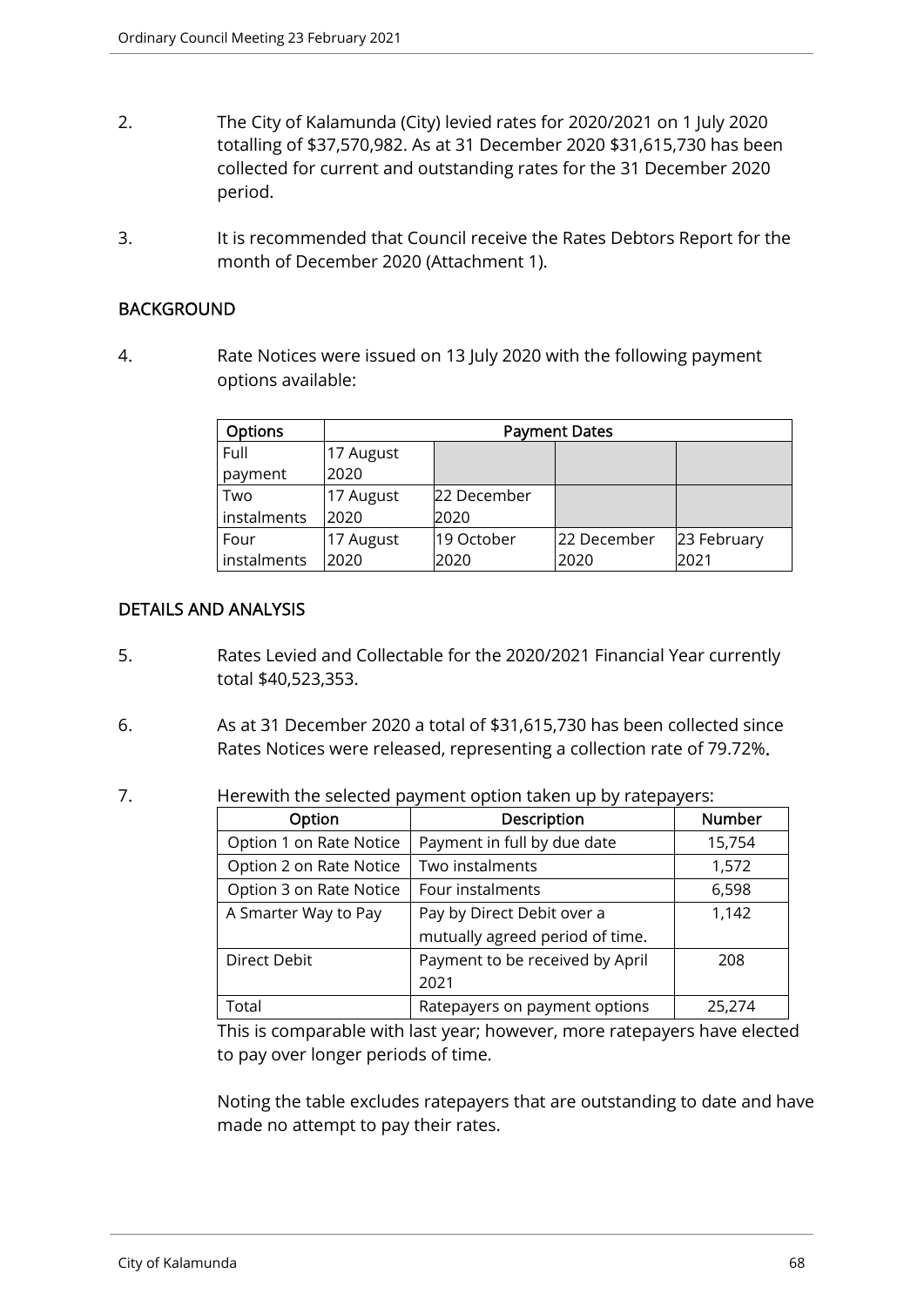- 8. Interim rating has commenced for 2020/2021. A total of \$323,892 was raised for December 2020.
- 9. Call recording software has been utilised in the Rates Department since 2015, primarily for customer service purposes, as it allows calls to be reviewed for training and process improvements. For the period 01 December 2020 to 31 December 2020 there was a total of 267 incoming calls and 83 outgoing calls, equating to 14 hours call time.

## APPLICABLE LAW

10. The City collects its rates debts in accordance with the Local Government Act 1995 Division 6 - Rates and Service Charges under the requirements of subdivision 5 – Recovery of unpaid rates and service charges.

## APPLICABLE POLICY

11. The City's rates collection procedures are in accordance with the Debt Collection Policy S-FIN02.

> The Financial Hardship Policy adopted by Council on 7 April 2020 enables the provision of Financial Assistance to those seriously impacted by Covid-19.

## STAKEHOLDER ENGAGEMENT

#### Internal Referrals

12. The City's Governance Unit has been briefed on the debt collection process.

#### External Referrals

13. The higher-level debt collection actions have been undertaken by Kott Gunning.

#### FINANCIAL CONSIDERATIONS

14. The early raising of rates in July allows the City's operations to commence without delays improving cashflow, in addition to earning additional interest income.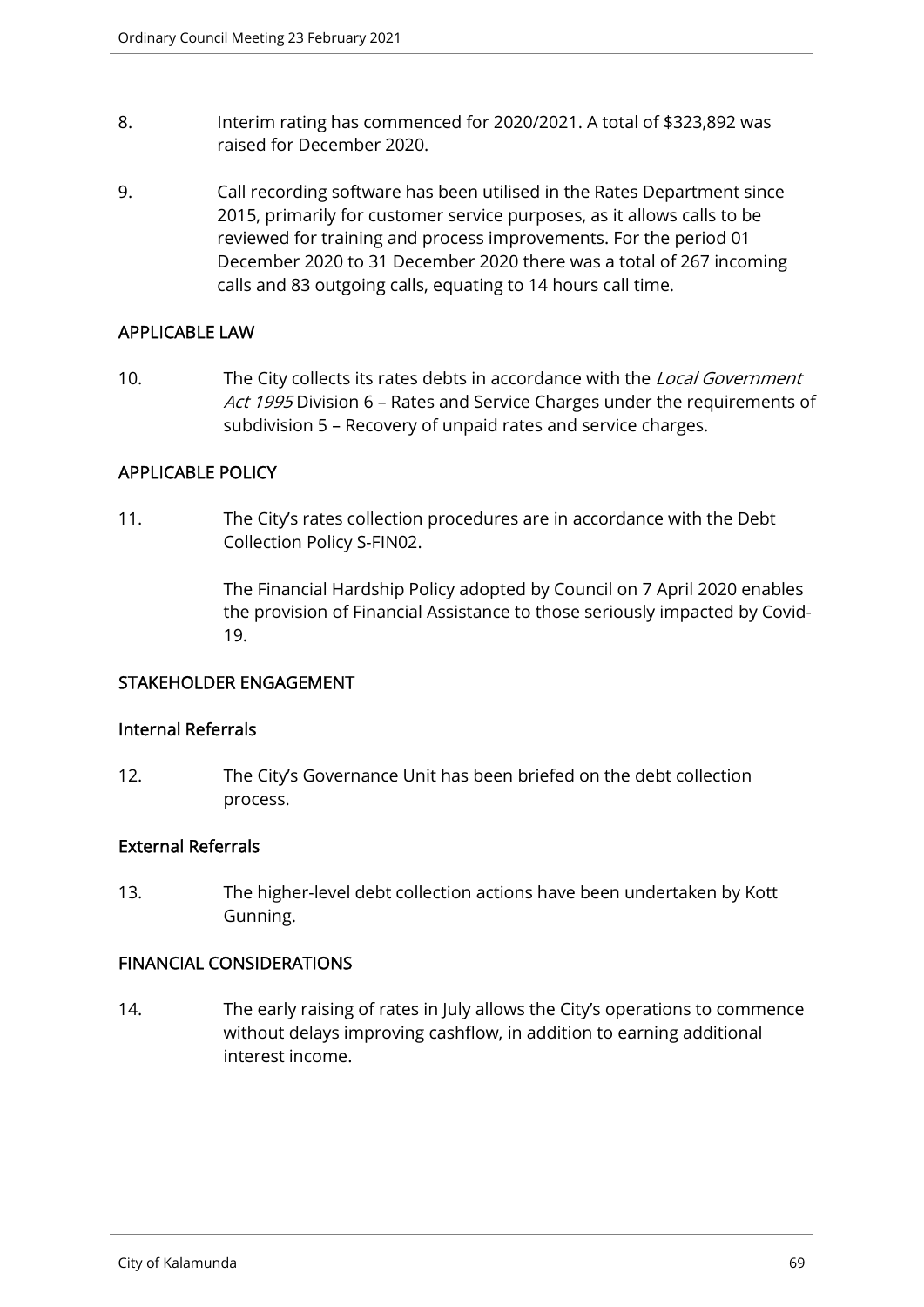# **SUSTAINABILITY**

#### Social Implications

- 15. Debt collection can have implications upon those ratepayers facing hardship and the City must ensure equity in its debt collection policy and processes.
- 16. The City has introduced "a smarter way to pay" to help ease the financial hardship to its customers. This has proved very effective with a growing number of ratepayers taking advantage of this option. A "Smarter Way to Pay" allows ratepayers to pay smaller amounts on a continuous basis either weekly or fortnightly, helping to reduce their financial burden.

#### Economic Implications

17. Effective collection of all outstanding debtors leads to enhanced financial sustainability for the City.

#### Environmental Implications

18. The increase in take up of eRates and BPay View, as a system of Rate Notice delivery, will contribute to lower carbon emissions due to a reduction in printing and postage.

## RISK MANAGEMENT

| 19. |  |  |
|-----|--|--|
|     |  |  |

| Risk: Failure to collect outstanding rates and charges leading to |                                          |        |  |
|-------------------------------------------------------------------|------------------------------------------|--------|--|
|                                                                   | cashflow issues within the current year. |        |  |
| Likelihood                                                        | Consequence                              | Rating |  |
| Likely                                                            | Moderate                                 | Medium |  |
| <b>Action/Strategy</b>                                            |                                          |        |  |
| Ensure debt collections are rigorously maintained.                |                                          |        |  |

# **CONCLUSION**

20. With a current collection rate for the financial year of 79.72 % (compared to 78.77 % last year). The City continues to effectively implement its rate collection strategy.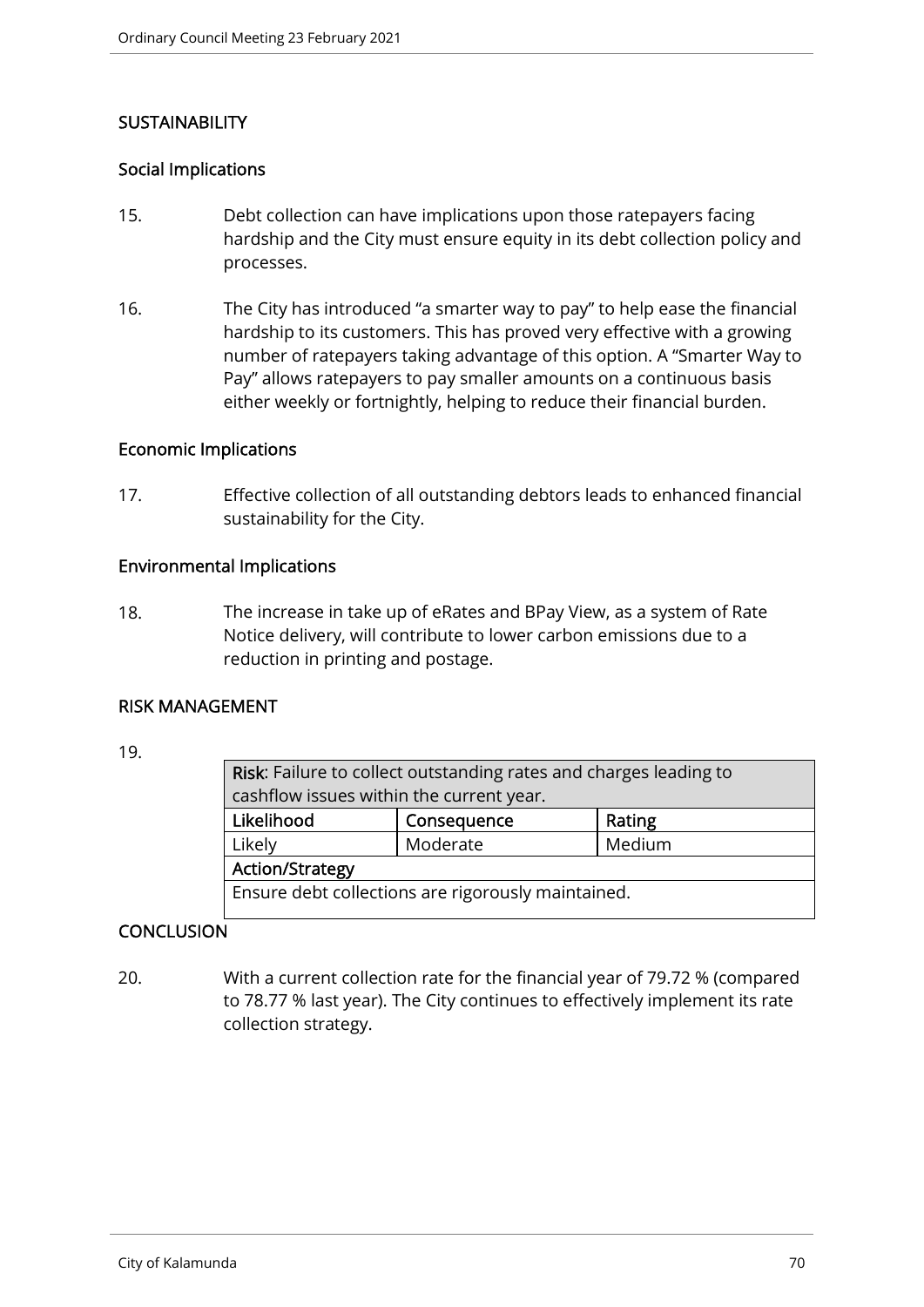# Voting Requirements: Simple Majority

## RECOMMENDATION

That Council RECEIVE the Rates Debtors Report for the period ended 31 December 2020 (Attachment 1).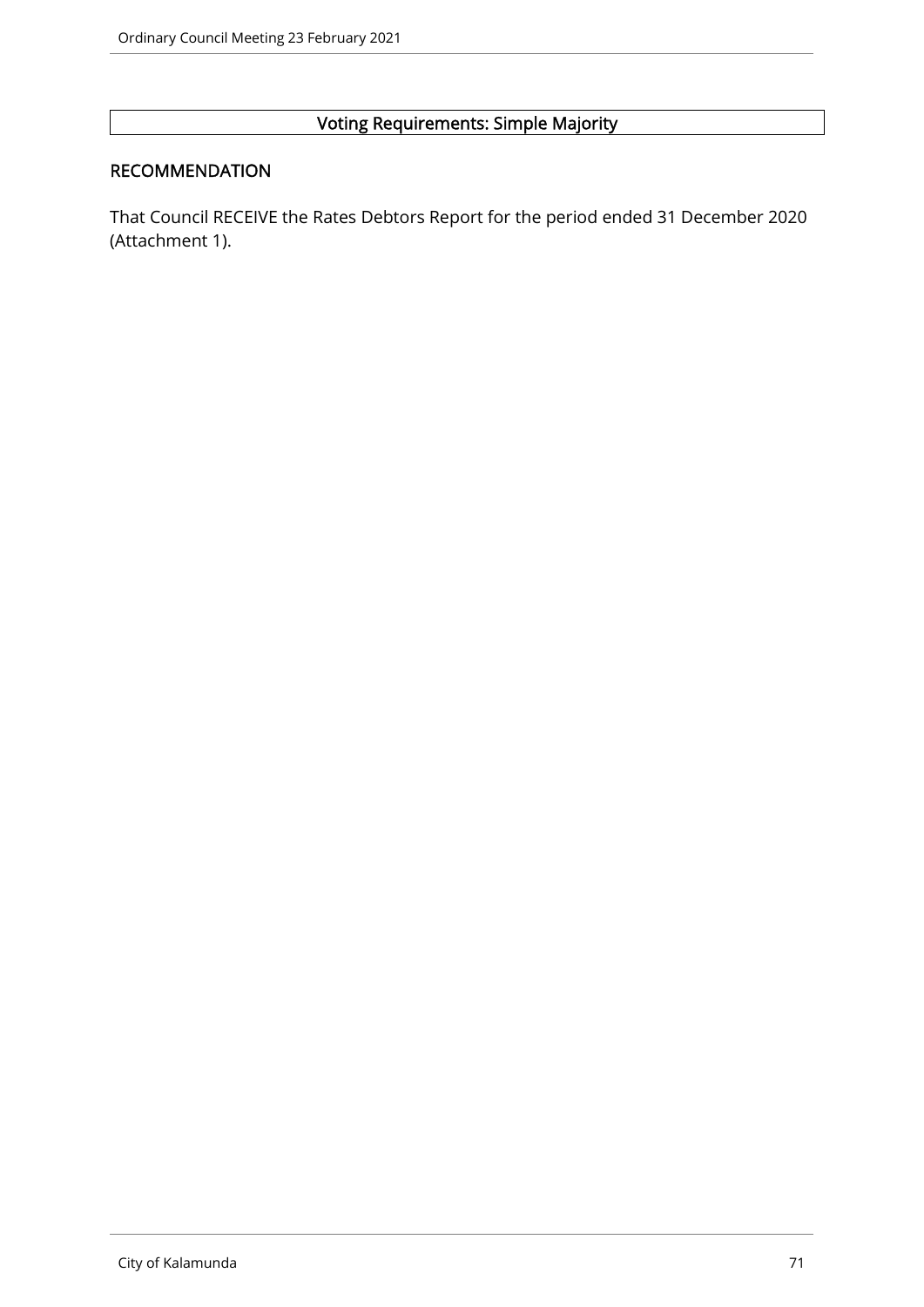# 10.5.5. Rates Debtors Report for the Period Ended January 2021

Declaration of financial / conflict of interests to be recorded prior to dealing with each item.

| Previous Items       | N/A                                           |
|----------------------|-----------------------------------------------|
| Directorate          | Corporate Services                            |
| <b>Business Unit</b> | <b>Financial Services</b>                     |
| File Reference       | <b>FI-DRS-004</b>                             |
| Applicant            | N/A                                           |
| Owner                | N/A                                           |
| Attachments          | Rates Report January 2021 [10.5.5.1 - 1 page] |

## TYPE OF REPORT

| Advocacy    | When Council is advocating on behalf of the community to<br>another level of government/body/agency                                                                                                                                                                                                                                                                                                                                |
|-------------|------------------------------------------------------------------------------------------------------------------------------------------------------------------------------------------------------------------------------------------------------------------------------------------------------------------------------------------------------------------------------------------------------------------------------------|
| Executive   | When Council is undertaking its substantive role of direction<br>setting and oversight (e.g. accepting tenders, adopting plans<br>and budgets                                                                                                                                                                                                                                                                                      |
| Information | For Council to note                                                                                                                                                                                                                                                                                                                                                                                                                |
| Legislative | Includes adopting Local Laws, Town Planning Schemes and<br>Policies. When Council determines a matter that directly<br>impacts a person's rights and interests where the principles of<br>natural justice apply. Examples include town planning<br>applications, building licences, other permits or licences<br>issued under other Legislation or matters that could be<br>subject to appeal to the State Administrative Tribunal |

#### STRATEGIC PLANNING ALIGNMENT

Kalamunda Advancing Strategic Community Plan to 2027

#### Priority 4: Kalamunda Leads

Objective 4.1 - To provide leadership through transparent governance. Strategy 4.1.1 - Provide good governance. Strategy 4.1.2 - Build an effective and efficient service-based organisation.

#### EXECUTIVE SUMMARY

1. The purpose of this report is to provide Council with information on the rates collection percentage and the status of recovery actions.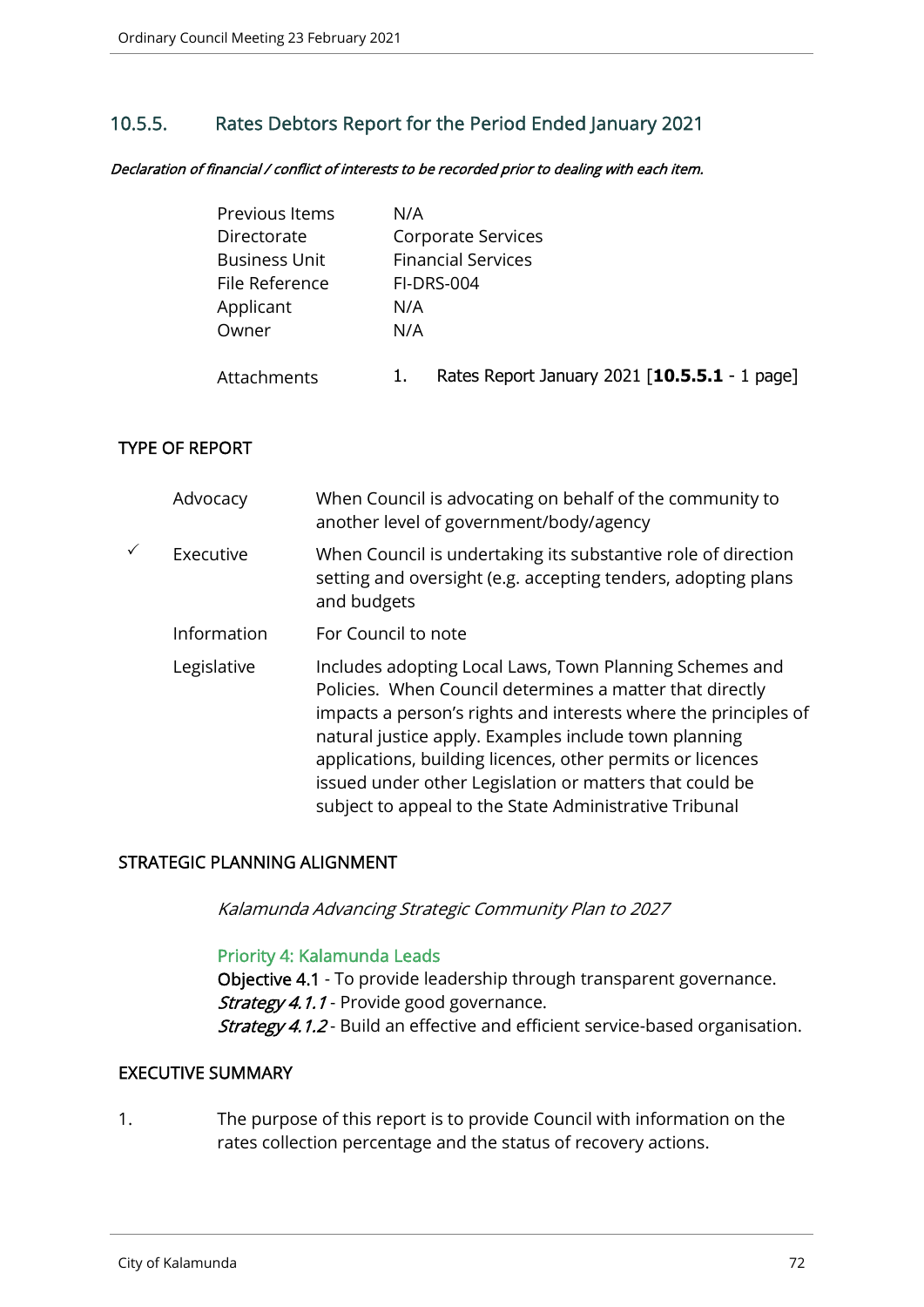- 2. The City of Kalamunda (City) levied rates for 2020/2021 on 1 July 2020 totalling of \$37,570,982. As at 31 January 2021 \$32,775,898 has been collected for current and outstanding rates for the 31 January 2021 period.
- 3. It is recommended that Council receive the Rates Debtors Report for the month of January 2021 (Attachment 1).

#### **BACKGROUND**

4. Rate Notices were issued on 13 July 2020 with the following payment options available:

| <b>Options</b> | <b>Payment Dates</b> |             |             |             |
|----------------|----------------------|-------------|-------------|-------------|
| Full           | 17 August            |             |             |             |
| payment        | 2020                 |             |             |             |
| Two            | 17 August            | 22 December |             |             |
| instalments    | 2020                 | 2020        |             |             |
| Four           | 17 August            | 19 October  | 22 December | 23 February |
| instalments    | 2020                 | 2020        | 2020        | 2021        |

## DETAILS AND ANALYSIS

- 5. Rates Levied and Collectable for the 2020/2021 Financial Year currently total \$40,755,123.
- 6. As at 31 January 2021 a total of \$32,775,898 has been collected since Rates Notices were released, representing a collection rate of 82.17%.
- 7. Herewith the selected payment option taken up by ratepayers:

| Option                  | Description                     | Number |
|-------------------------|---------------------------------|--------|
| Option 1 on Rate Notice | Payment in full by due date     | 15,754 |
| Option 2 on Rate Notice | Two instalments                 | 1,572  |
| Option 3 on Rate Notice | Four instalments                | 6,598  |
| A Smarter Way to Pay    | Pay by Direct Debit over a      | 1,142  |
|                         | mutually agreed period of time. |        |
| <b>Direct Debit</b>     | Payment to be received by April | 208    |
|                         | 2021                            |        |
| Total                   | Ratepayers on payment options   | 25.274 |

This is comparable with last year; however, more ratepayers have elected to pay over longer periods of time.

Noting the table excludes ratepayers that are outstanding to date and have made no attempt to pay their rates.

8. Interim rating has commenced for 2020/2021. A total of \$555,662 has been raised thus far.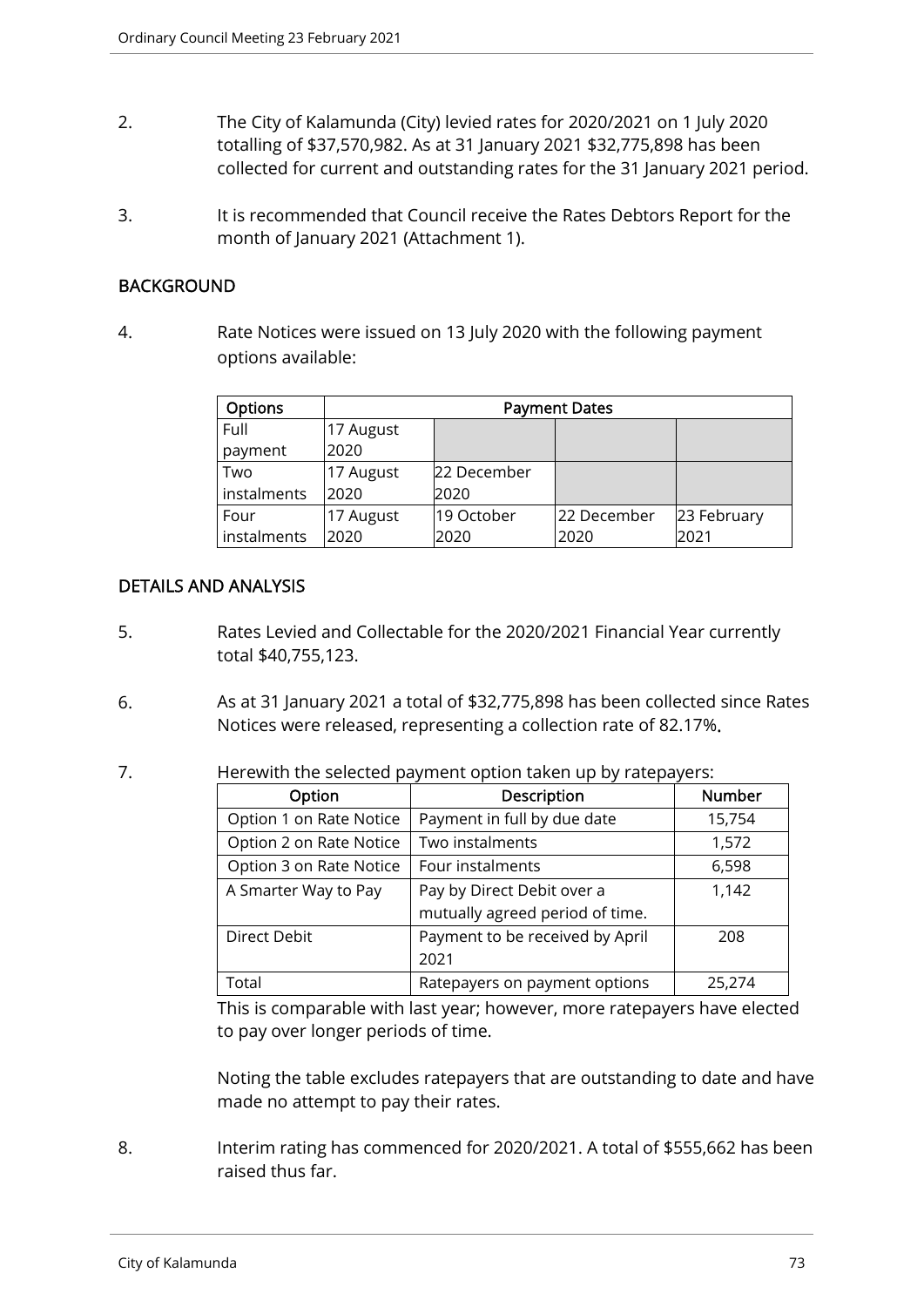9. Call recording software has been utilised in the Rates Department since 2015, primarily for customer service purposes, as it allows calls to be reviewed for training and process improvements. For the period 01 January 2021 to 31 January 2021 there was a total of 312 incoming calls and 97 outgoing calls, equating to 18 hours call time.

#### APPLICABLE LAW

10. The City collects its rates debts in accordance with the Local Government Act 1995 Division 6 - Rates and Service Charges under the requirements of subdivision 5 – Recovery of unpaid rates and service charges.

## APPLICABLE POLICY

11. The City's rates collection procedures are in accordance with the Debt Collection Policy S-FIN02.

> The Financial Hardship Policy adopted by Council on 7 April 2020 enables the provision of Financial Assistance to those seriously impacted by Covid-19.

#### STAKEHOLDER ENGAGEMENT

#### Internal Referrals

12. The City's Governance Unit has been briefed on the debt collection process.

## External Referrals

13. The higher-level debt collection actions have been undertaken by Kott Gunning.

## FINANCIAL CONSIDERATIONS

14. The early raising of rates in July allows the City's operations to commence without delays improving cashflow, in addition to earning additional interest income.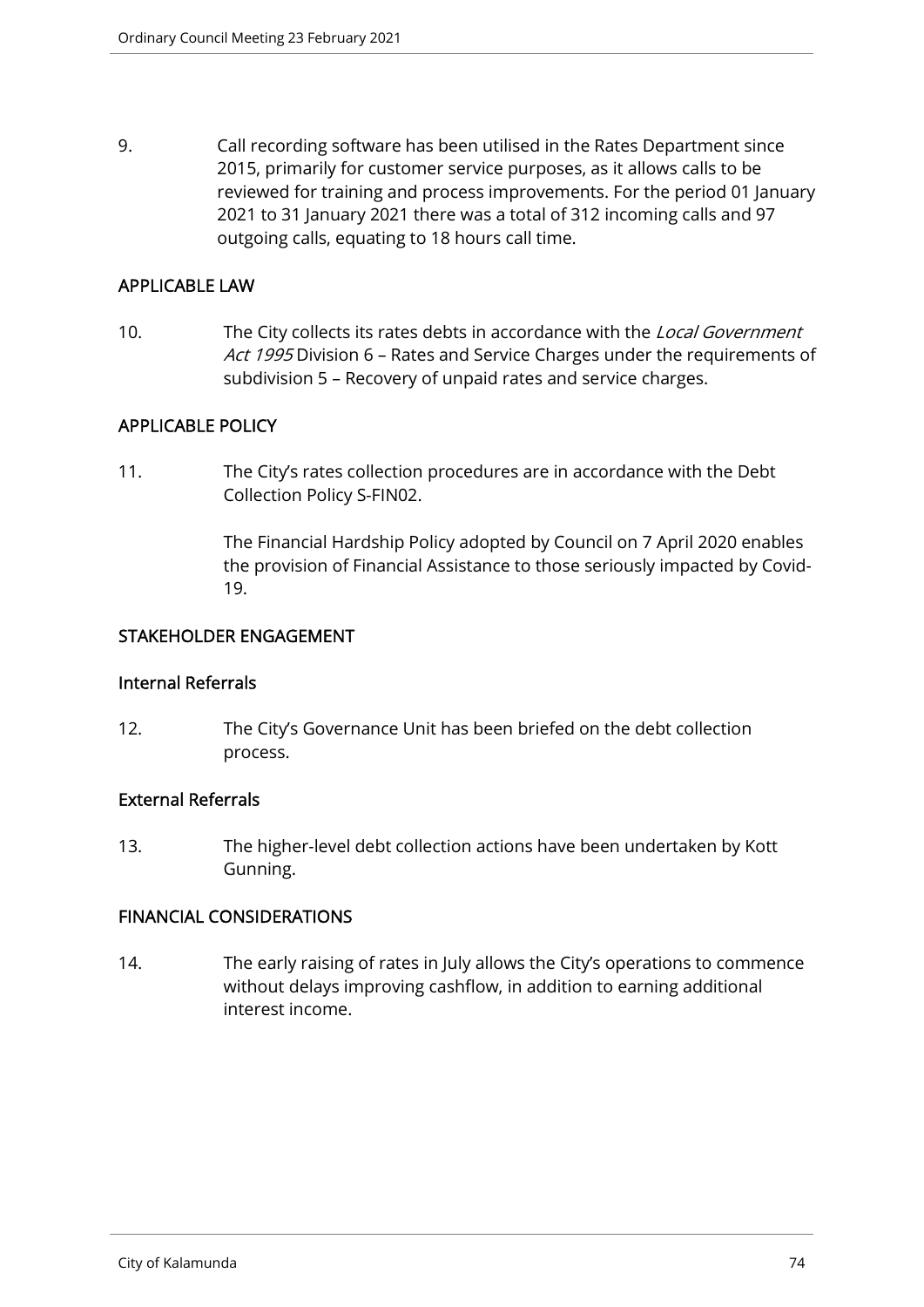## **SUSTAINABILITY**

#### Social Implications

- 15. Debt collection can have implications upon those ratepayers facing hardship and the City must ensure equity in its debt collection policy and processes.
- 16. The City has introduced "a smarter way to pay" to help ease the financial hardship to its customers. This has proved very effective with a growing number of ratepayers taking advantage of this option. A "Smarter Way to Pay" allows ratepayers to pay smaller amounts on a continuous basis either weekly or fortnightly, helping to reduce their financial burden.

#### Economic Implications

17. Effective collection of all outstanding debtors leads to enhanced financial sustainability for the City.

#### Environmental Implications

18. The increase in take up of eRates and BPay View, as a system of Rate Notice delivery, will contribute to lower carbon emissions due to a reduction in printing and postage.

## RISK MANAGEMENT

| 19. |  |  |
|-----|--|--|
|     |  |  |

| Risk: Failure to collect outstanding rates and charges leading to |        |  |  |
|-------------------------------------------------------------------|--------|--|--|
| cashflow issues within the current year.                          |        |  |  |
| Consequence                                                       | Rating |  |  |
| Moderate                                                          | Medium |  |  |
| <b>Action/Strategy</b>                                            |        |  |  |
| Ensure debt collections are rigorously maintained.                |        |  |  |
|                                                                   |        |  |  |

## **CONCLUSION**

20. With a current collection rate for the financial year of 82.17 % (compared to 82.77 % last year). The City continues to effectively implement its rate collection strategy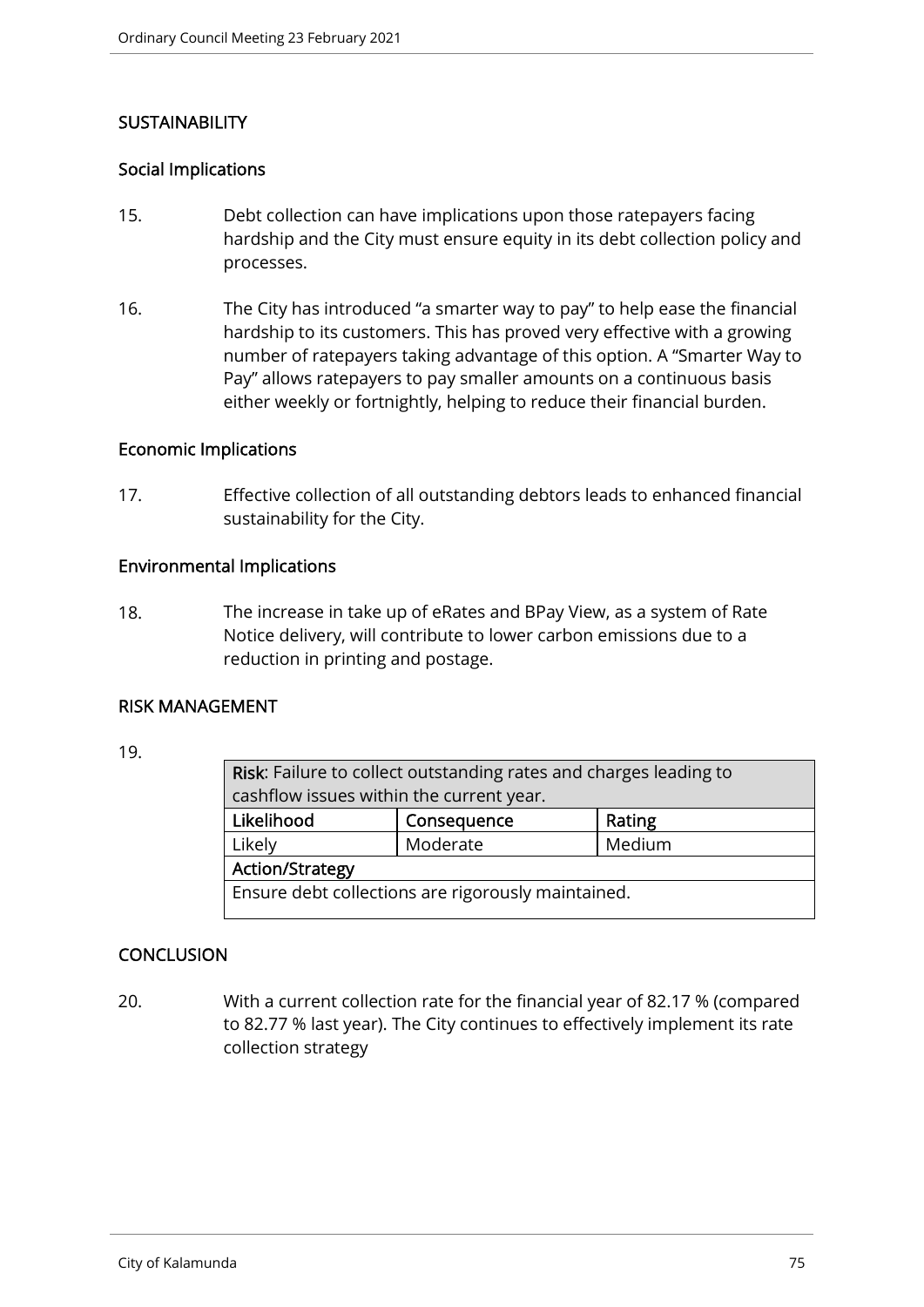# Voting Requirements: Simple Majority

## RECOMMENDATION

That Council RECEIVE the Rates Debtors Report for the Period ended 31 January 2021 (Attachment 1).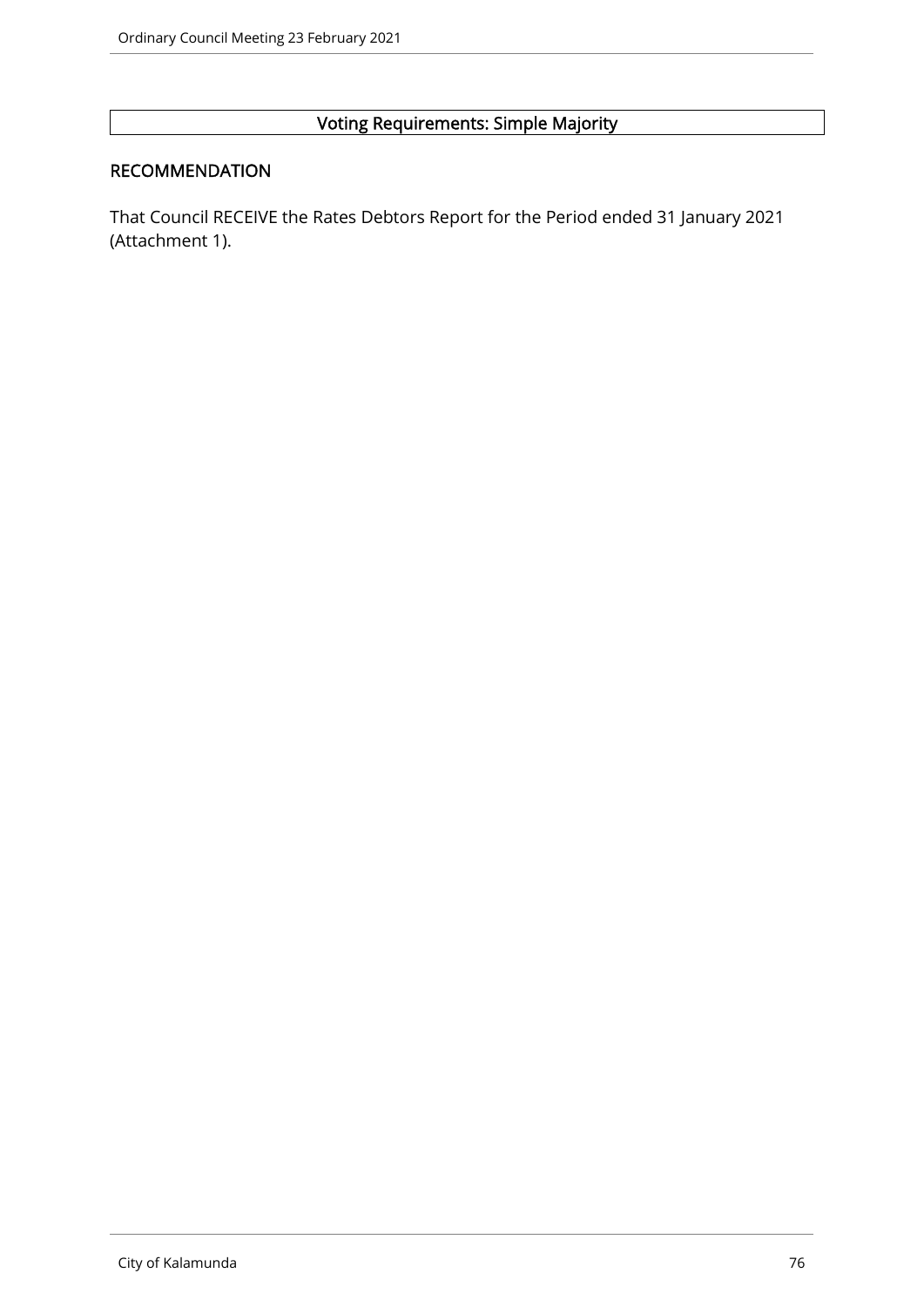# 10.5.6. Annual General Meeting of Electors

Declaration of financial / conflict of interests to be recorded prior to dealing with each item.

| Previous       | OCM 275/2020         |
|----------------|----------------------|
| Items          |                      |
| Directorate    | CEO Office           |
| Business Unit  | Governance and Legal |
| File Reference | N/A                  |
| Applicant      | N/A                  |
| Owner          | N/A                  |
|                |                      |
| Attachments    | Nil                  |

## TYPE OF REPORT

| Advocacy    | When Council is advocating on behalf of the community to<br>another level of government/body/agency                                                                                                                                                                                                                                                                                                                                |
|-------------|------------------------------------------------------------------------------------------------------------------------------------------------------------------------------------------------------------------------------------------------------------------------------------------------------------------------------------------------------------------------------------------------------------------------------------|
| Executive   | When Council is undertaking its substantive role of direction<br>setting and oversight (eg accepting tenders, adopting plans<br>and budgets                                                                                                                                                                                                                                                                                        |
| Information | For Council to note                                                                                                                                                                                                                                                                                                                                                                                                                |
| Legislative | Includes adopting Local Laws, Town Planning Schemes and<br>Policies. When Council determines a matter that directly<br>impacts a person's rights and interests where the principles of<br>natural justice apply. Examples include town planning<br>applications, building licences, other permits or licences<br>issued under other Legislation or matters that could be<br>subject to appeal to the State Administrative Tribunal |

## STRATEGIC PLANNING ALIGNMENT

Kalamunda Advancing Strategic Community Plan to 2027

#### **Priority 4: Kalamunda Leads**

**Objective 4.1** - To provide leadership through transparent governance. **Strategy 4.1.1** - Provide good governance.

#### EXECUTIVE SUMMARY

1. The purpose of this report is for Council to set a new date for the Annual General Meeting of Electors (AGM).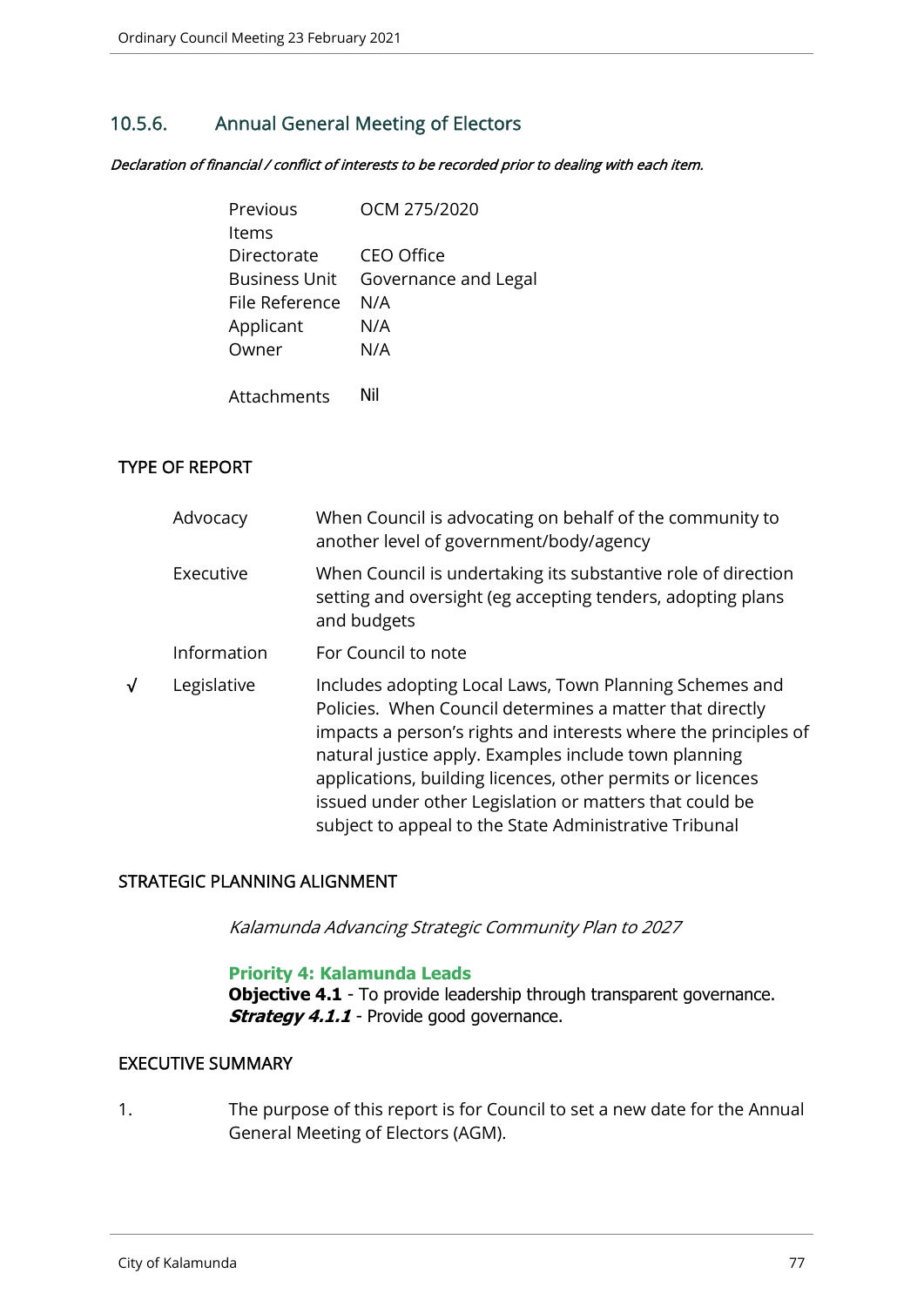- 2. A new date is required to be set due to the cancellation of the AGM scheduled for 2 February 2021 as a consequence of the COVID-19 shut down of the Perth Metropolitan area implemented by the State Government on Sunday 31 January 2021.
- 3. It is recommended that Council agree to the AGM being rescheduled to Tuesday 16 March 2021.

#### **BACKGROUND**

- 4. Section 5.27 of the Local Government Act 1995 (the Act) requires a local government to hold an AGM within 56 days of accepting the Annual Report.
- 5. The Council accepted the 2019/20 Annual Report at the Ordinary Council Meeting of 15 December 2020 and set the date for the AGM for 2 February 2021.

#### DETAILS AND ANALYSIS

- 6. On Sunday 31 January 2021, the State Government announced a hard shutdown of the Perth Metropolitan, Peel and South West Regions due to a positive COVID 19 case been detected in the Perth Metropolitan area.
- 7. As a consequence, the AGM set for 2 February 2021 was required to be cancelled.
- 8. Clause 4 of the Local Government (COVID-19 Response) Order 2020, (COVID Order)provides that an AGM does not need to be held during a COVID-19 emergency period, but must be held within 56 days of the cessation of the emergency period.
- 9. The hard shut down order was lifted by the State Government on Friday 5 February 2021 and in accordance with the COVID Order it is recommended the AGM be rescheduled to Tuesday 16 March 2021 at 6.30pm.

## APPLICABLE LAW

10. Local Government Act 1995 and Local Government (COVID-19 Response) Order 2020.

## APPLICABLE POLICY

11. Nil.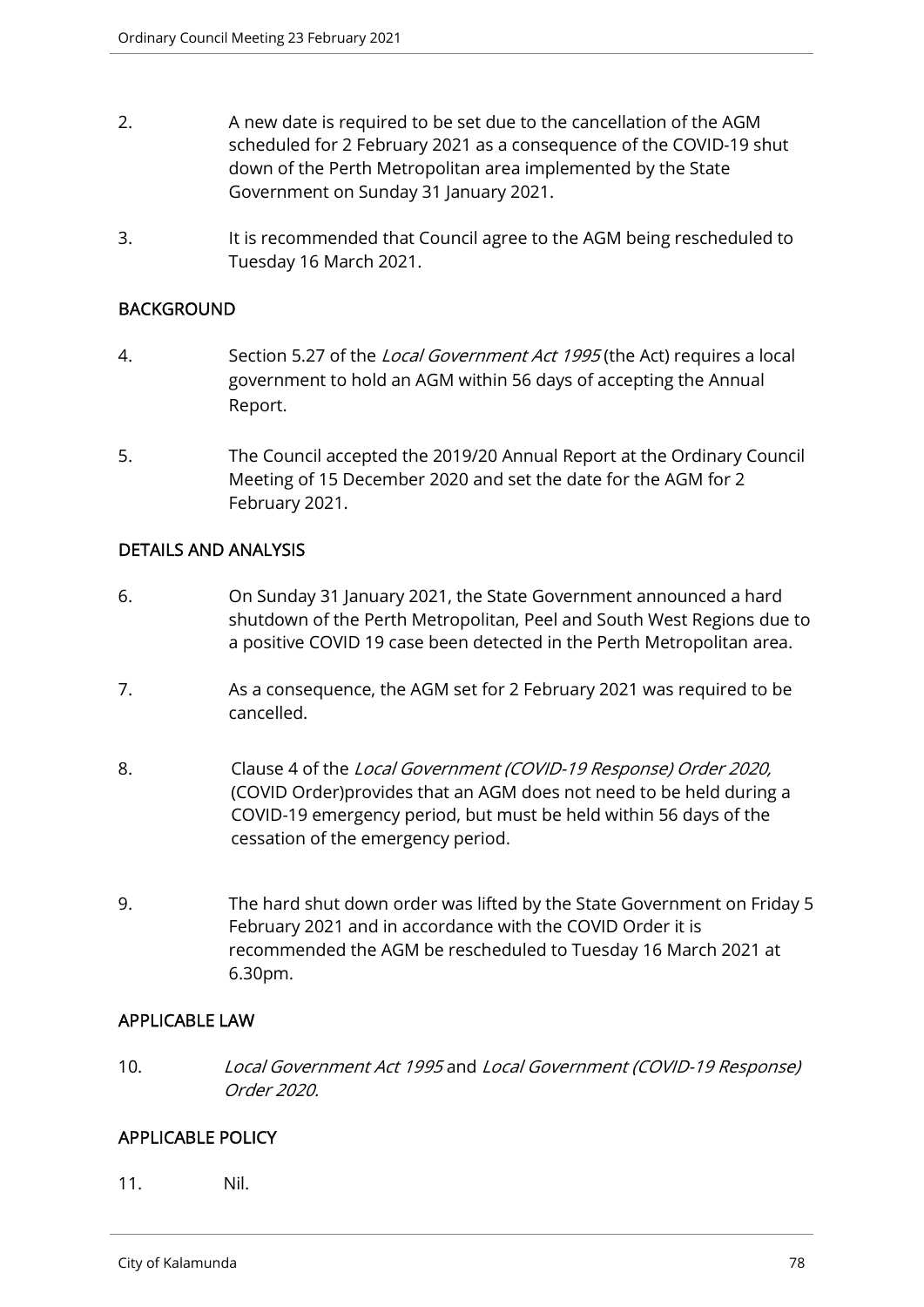## STAKEHOLDER ENGAGEMENT

12. Nil.

## FINANCIAL CONSIDERATIONS

13. None from this report.

#### **SUSTAINABILITY**

14. Nil

## RISK MANAGEMENT

15. **Risk:** An AGM is not scheduled in accordance with legislative requirements.

| Consequence                                                             | Likelihood | Rating |  |
|-------------------------------------------------------------------------|------------|--------|--|
| Unlikely                                                                | Moderate   | Low    |  |
| <b>Action/Strategy</b>                                                  |            |        |  |
| Ensure Council is aware of the legislative requirements for the holding |            |        |  |
| of an AGM.                                                              |            |        |  |
|                                                                         |            |        |  |

## **CONCLUSION**

16. The recommended date for the rescheduled AGM is in accordance with legislative provisions and provides sufficient time to ensure the community is given adequate notice.

# Voting Requirements: **Simple Majority**

#### RECOMMENDATION

That Council AGREE to reschedule the 2019/2020 Annual General Meeting of Electors on Tuesday 16 March 2021 at 6:30pm.